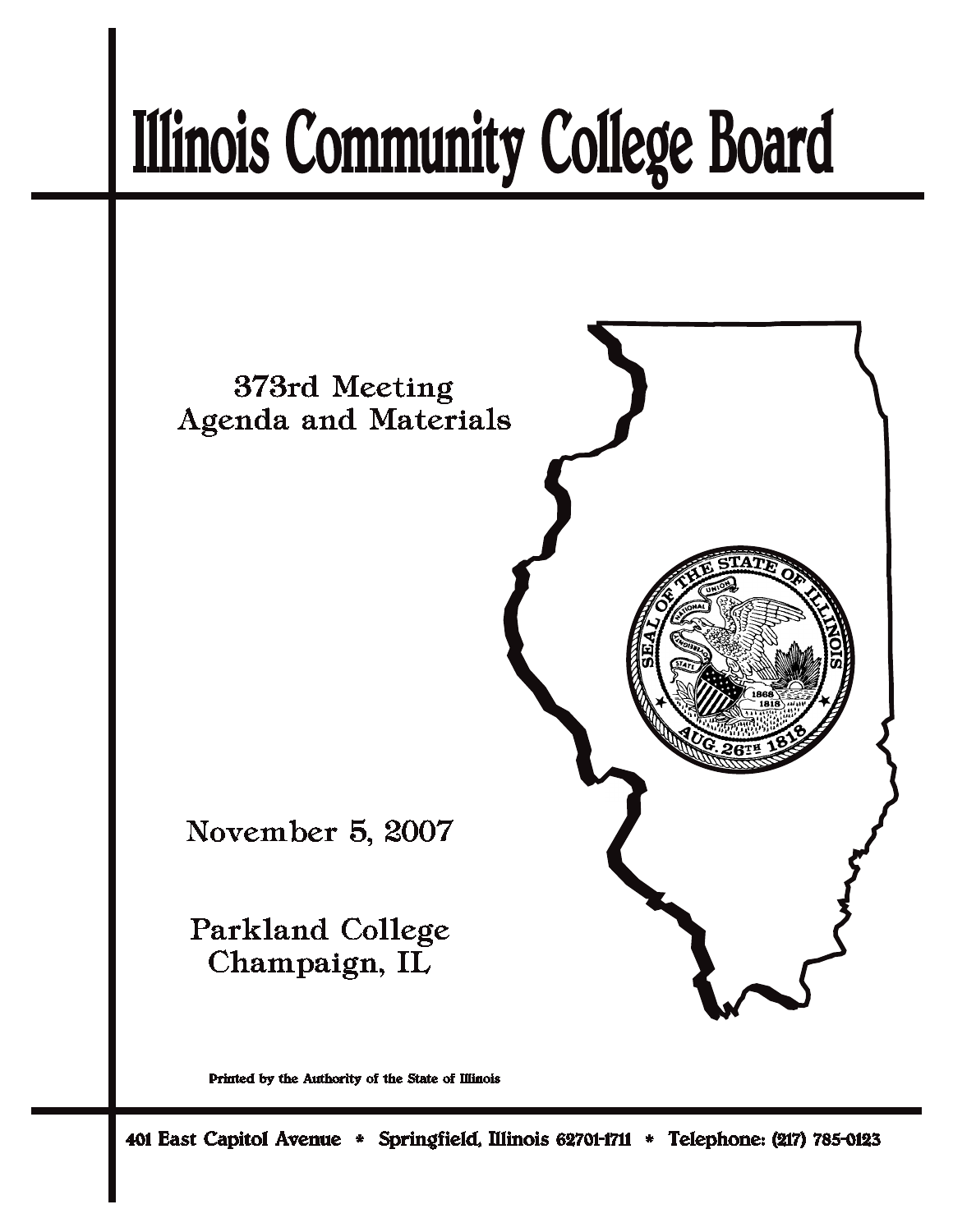# Agenda 373rd Meeting of the Illinois Community College Board Parkland College Champaign, Illinois

### November 5, 2007

### *Committee Meetings*

Wednesday, October 31 @ 10:00 a.m. - Adult Education & Workforce Preparation - call Thursday, October 31 @ 11:45 a.m. - Academic Affairs & Student Relations *-* conference call Thursday, November 1 @ 1:30 p.m. - External Affairs - conference call TBA - Personnel and Evaluation - conference call Monday, November 5 @ 8:30 a.m. - Budget and Finance - Room D187

|    |                                                                   | 9:00 a.m. - Board Meeting - Room D244                                                                                                                                   | Page         |  |
|----|-------------------------------------------------------------------|-------------------------------------------------------------------------------------------------------------------------------------------------------------------------|--------------|--|
| 1. |                                                                   | Roll Call and Declaration of Quorum Ann Chandler                                                                                                                        |              |  |
| 2. |                                                                   | Announcements and Remarks Board Chair Guy Alongi                                                                                                                        |              |  |
| 3. | <b>Board Member Comments</b>                                      |                                                                                                                                                                         |              |  |
| 4. | Remarks by Dr. Thomas Ramage, Interim President, Parkland College |                                                                                                                                                                         |              |  |
| 5. | Homeland Security Update Karen Anderson                           |                                                                                                                                                                         |              |  |
|    | 5.1<br>5.2                                                        | Award<br><b>Campus Security Legislation</b>                                                                                                                             | $\mathbf{1}$ |  |
| 6. |                                                                   | Recognition of Dr. Alice Jacobs, President, Danville Area Community College,<br>Glenda Boling, Faculty Member, Danville Area Community College<br><b>Elaine Johnson</b> |              |  |
| 7. | President/CEO Report Geoff Obrzut                                 |                                                                                                                                                                         |              |  |
| 8. | <b>Committee Reports</b>                                          |                                                                                                                                                                         |              |  |
|    | 8.1                                                               | <b>Budget and Finance</b>                                                                                                                                               |              |  |
|    | 8.2                                                               | <b>Academic Affairs and Student Relations</b>                                                                                                                           |              |  |
|    | 8.3                                                               | <b>External Affairs</b>                                                                                                                                                 |              |  |
|    |                                                                   | Public Relations Update Steve Morse<br>A.                                                                                                                               |              |  |
|    |                                                                   | Legislative Update Steve Morse<br>Β.                                                                                                                                    |              |  |
|    |                                                                   | 8.4<br>Personnel and Evaluation                                                                                                                                         |              |  |
|    | 8.5                                                               | Adult Education and Workforce Development                                                                                                                               |              |  |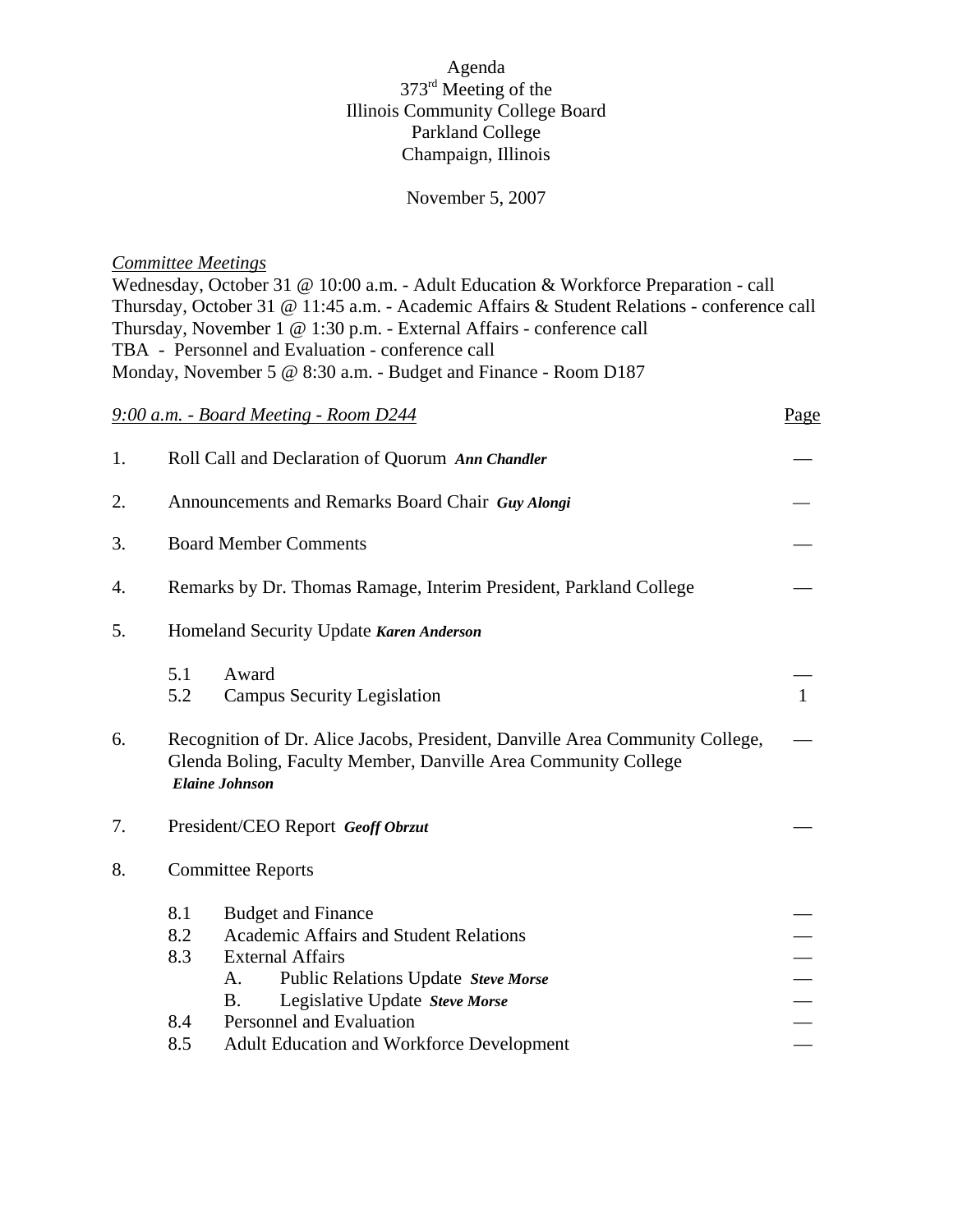### Agenda 373<sup>rd</sup> Meeting of the Illinois Community College Board

|                                                                  |                                                                                                                                                                                                                                                       | Page                                                                                                        |
|------------------------------------------------------------------|-------------------------------------------------------------------------------------------------------------------------------------------------------------------------------------------------------------------------------------------------------|-------------------------------------------------------------------------------------------------------------|
| <b>Advisory Organizations</b>                                    |                                                                                                                                                                                                                                                       |                                                                                                             |
| 9.1<br>9.2<br>9.3<br>9.4                                         | Illinois Community College Faculty Association Earl Godt<br>Student Advisory Committee Brian Savage<br>Illinois Community College Trustees Association Mike Monaghan<br>Adult Education and Family Literacy Advisory Council Rebecca Hale             |                                                                                                             |
|                                                                  |                                                                                                                                                                                                                                                       | $\overline{2}$                                                                                              |
| Performance Report - Fiscal Year 2007 Karen Anderson/Scott Parke |                                                                                                                                                                                                                                                       | $3-6$                                                                                                       |
| Higher Education Cooperation Act Grants Update Elaine Johnson    |                                                                                                                                                                                                                                                       | 7                                                                                                           |
| New Units of Instruction (Action) Elaine Johnson                 |                                                                                                                                                                                                                                                       | $8 - 18$                                                                                                    |
| Consent Agenda (Action)                                          |                                                                                                                                                                                                                                                       |                                                                                                             |
| 14.1<br>14.2<br>14.3                                             | Minutes of the September 10, 2007 Meeting<br>Illinois Community College Board Advisory Committee Member<br>Appointments<br>Proposed Community College Board Rules Concerning<br>Elimination of Examination of Patriotism from Program<br>Requirements | 19-30<br>31-33<br>34-35                                                                                     |
| <b>Information Items</b>                                         |                                                                                                                                                                                                                                                       |                                                                                                             |
| 15.1<br>15.2<br>15.3                                             | <b>Fiscal Year 2008 Financial Statements</b><br><b>Adult Education Peer Evaluation Process</b><br>Increase in GED Testing                                                                                                                             | 36<br>37                                                                                                    |
| <b>Other Business</b>                                            |                                                                                                                                                                                                                                                       |                                                                                                             |
| <b>Executive Session</b>                                         |                                                                                                                                                                                                                                                       |                                                                                                             |
| <b>Public Comment</b>                                            |                                                                                                                                                                                                                                                       |                                                                                                             |
|                                                                  |                                                                                                                                                                                                                                                       |                                                                                                             |
|                                                                  |                                                                                                                                                                                                                                                       | Presentation from University of Illinois-Urbana on Lumina Foundation<br>Grant Elaine Johnson<br>Adjournment |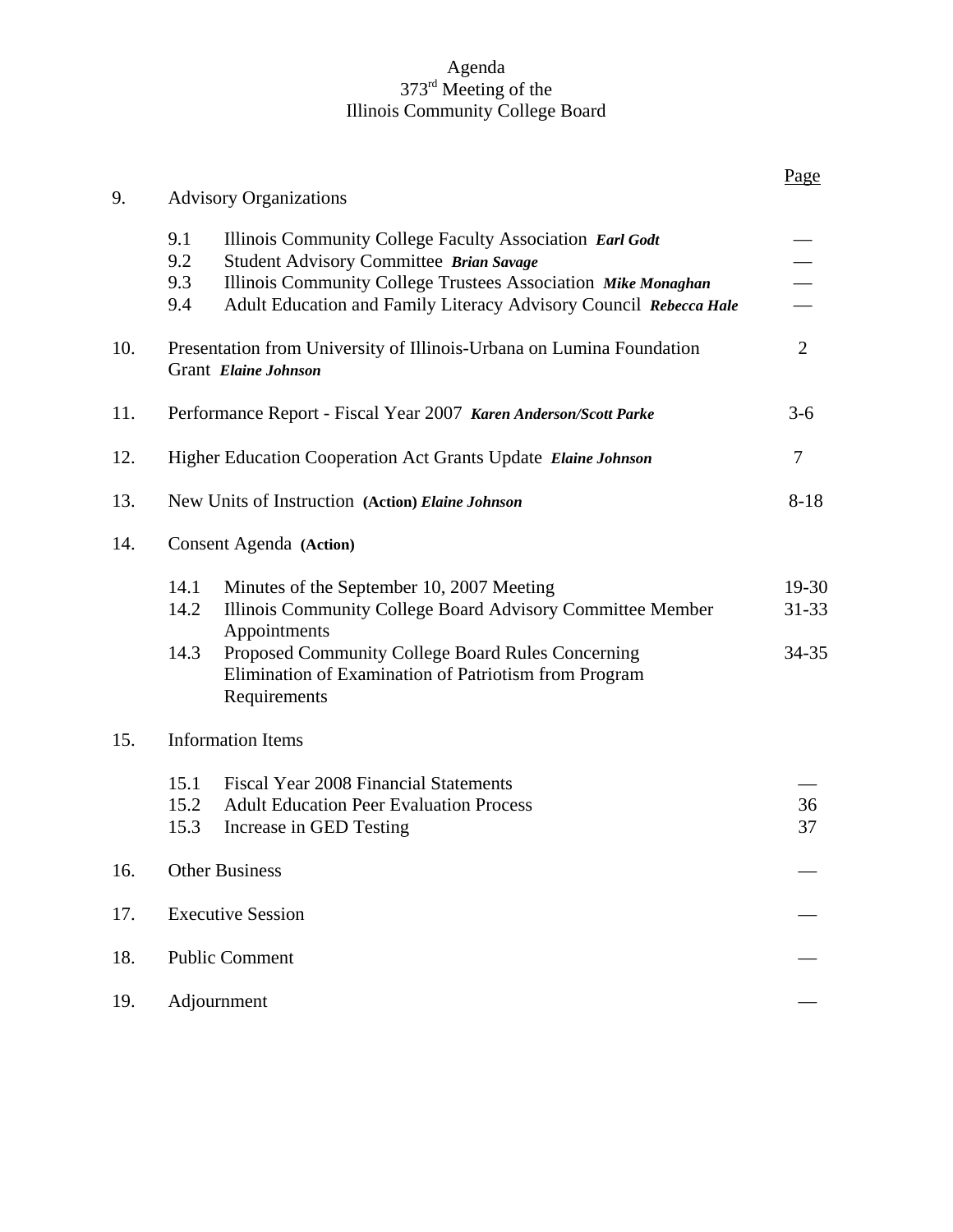### Illinois Community College Board

### **HOMELAND SECURITY UPDATE**  *(possible action)*

The Illinois Public Community College Act outlines the responsibility of the Illinois Community College Board in establishing eligibility requirements for appointments to college security departments. The Illinois Community College Board Homeland Security and Campus Safety Committee was asked to review and make recommendations that would update these state statutes.

The committee found several definitions in these statutes to be outdated and inconsistent with current standards for the operation of community college security departments. The committee would like to recommend that in the Board's spring legislative agenda, current statutes be amended as follows:

*Sworn members of the college district police department shall be conservators of the peace and peace officers under the laws of the State of Illinois. As such, sworn members of the college district police department shall have all the powers of police officers in cities and sheriffs in counties including the power to make arrests on view or on warrants of violations of State statutes, county or city ordinances, or college ordinances in all areas of the community college district when such is required for the protection of community college personnel, students, interests, or property.*

*As peace officers in the State of Illinois, all laws pertaining to training, retention, service, and discipline of police officers under the state law will apply.*

*As peace officers in the State of Illinois, the possession of appropriate firearms is authorized upon the completion of a Law Enforcement Training and Standards Board Certified firearms course.*

The changes suggested above will address issues of the jurisdiction, local authority, and training requirements of law enforcement officers at community colleges that the existing statutes does not.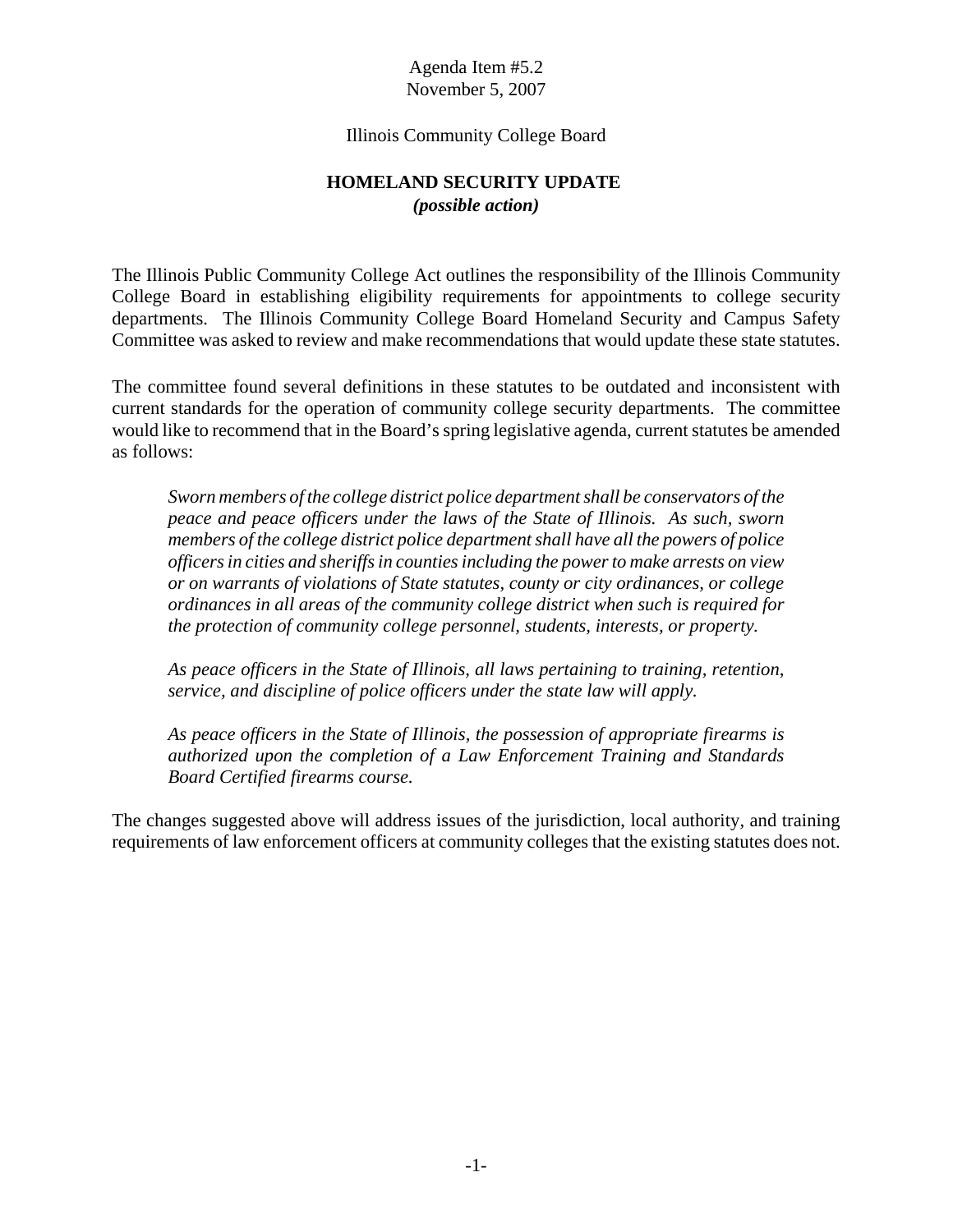### Illinois Community College Board

# **UNIVERSITY OF ILLINOIS-URBANA PRESENTATION ON THE LUMINA FOUNDATION GRANT**

The University of Illinois has been awarded an \$899,000 grant by the Lumina Foundation for Education for a project that aims to help community college students transfer to Illinois and succeed academically. A private foundation based in Indianapolis, Lumina strives to expand access to and success in postsecondary education, particularly for people from underrepresented groups, and recently awarded the grant to the U of I for its Transfer Experience and Advising Mentors project.

Vice Provost, Ruth Watkins, will be presenting details about the grant award by the foundation and discussing the impact on community college students transferring to the University of Illinois.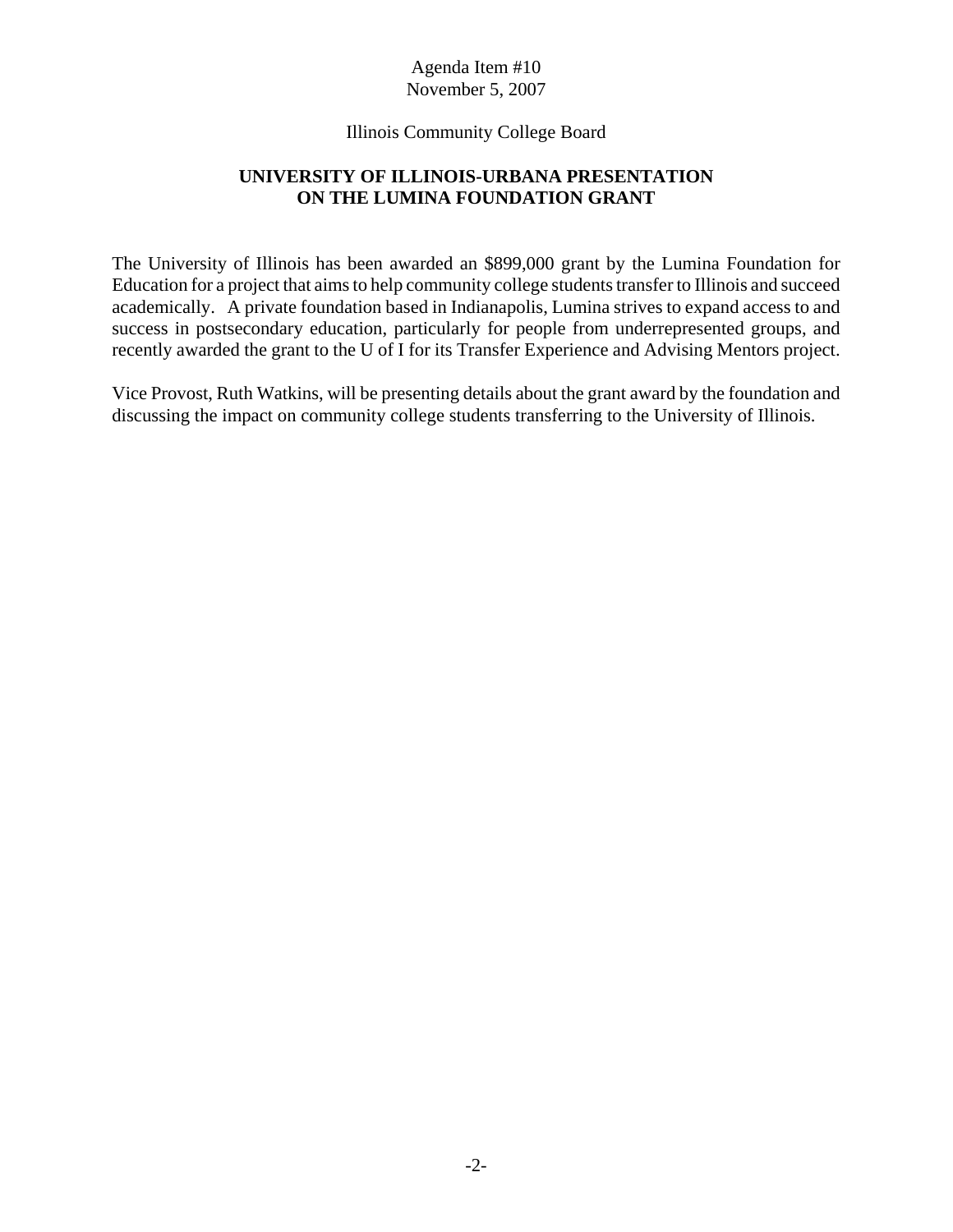### Illinois Community College Board

# **ILLINOIS COMMUNITY COLLEGE SYSTEM PERFORMANCE REPORT FOR FISCAL YEAR 2007**

Fiscal year 2007 marks the  $16<sup>th</sup>$  consecutive year that the Illinois Community College System has collaborated to produce the Performance/Accountability/PQP series of outcomes-oriented reports. Through the Performance Report, local and state community college officials document accomplishments and progress achieved over the past year, identify challenges, and develop strategies to sustain positive momentum. The next few paragraphs provide information about how the Performance Report fits in with related community college accountability initiatives; highlights of *IBHE 2011 the Strategic Plan for the Illinois Board of Higher Education* (IBHE) and its relationship to IBHE's *Illinois Commitment* which it replaces and Illinois Community College System's *Promise for Illinois Revisited*; and the structure of the current report.

Community colleges are focused on local area needs and widely recognized as market driven providers of higher education opportunities, workforce training, and economic development. The Performance Report is an important component in the array of initiatives community colleges

The Performance Report is an important component in the array of initiatives community colleges engage in to enhance quality and be accountable to the students, taxpayers, and communities they serve.

engage in to enhance quality and be accountable to the students, taxpayers, and communities they serve, including (selected internet links provided): the Course and Program Approval Processes which are being enhanced through CurricUNET (http://www.league.org/leaguetlc/express/inn0211.html), Program Review (http://www.iccb.state.il.us/pdf/manuals/fy07programreviewmanual.pdf), Recognition, (http://www.iccb.state.il.us/pdf/manuals/recogmanual.pdf), Underrepresented Groups reporting which includes retention and student advancement components, Career and Technical Follow-up Study reporting, the Transfer Rate initiative, the Uniform Financial Reporting System, Unit Cost Study reporting (http://www.iccb.state.il.us/publications.reports.html), and other financial reporting including Audits, the Comptroller's Office Public Accountability Project (http://www.ioc.state.il.us/ office/PAP/), Integrated Postsecondary Data System reporting (http://nces.ed.gov/ipeds/), Perkins Postsecondary Performance Measure reporting (http://www.edcountability.net/), Workforce Investment Act Title I outcomes reporting, the National Reporting System for Adult Education and Family Literacy performance reporting (http://www.nrsweb.org/), and others. Illinois community colleges also actively participate in regional institutional accreditation through the North Central Association (http://www.ncacasi.org/), as well as program-specific accreditation which are focused on documenting the quality of their programs and services. Furthermore, each community college district has a local strategic plan aimed at addressing priority needs and moving forward in new directions.

The Performance Report and Indicators for Higher Education project builds on the Illinois Community College System Performance-Based Incentive System (PBIS,) which included a series of statewide measures and a local district-based component aimed at strengthening teaching and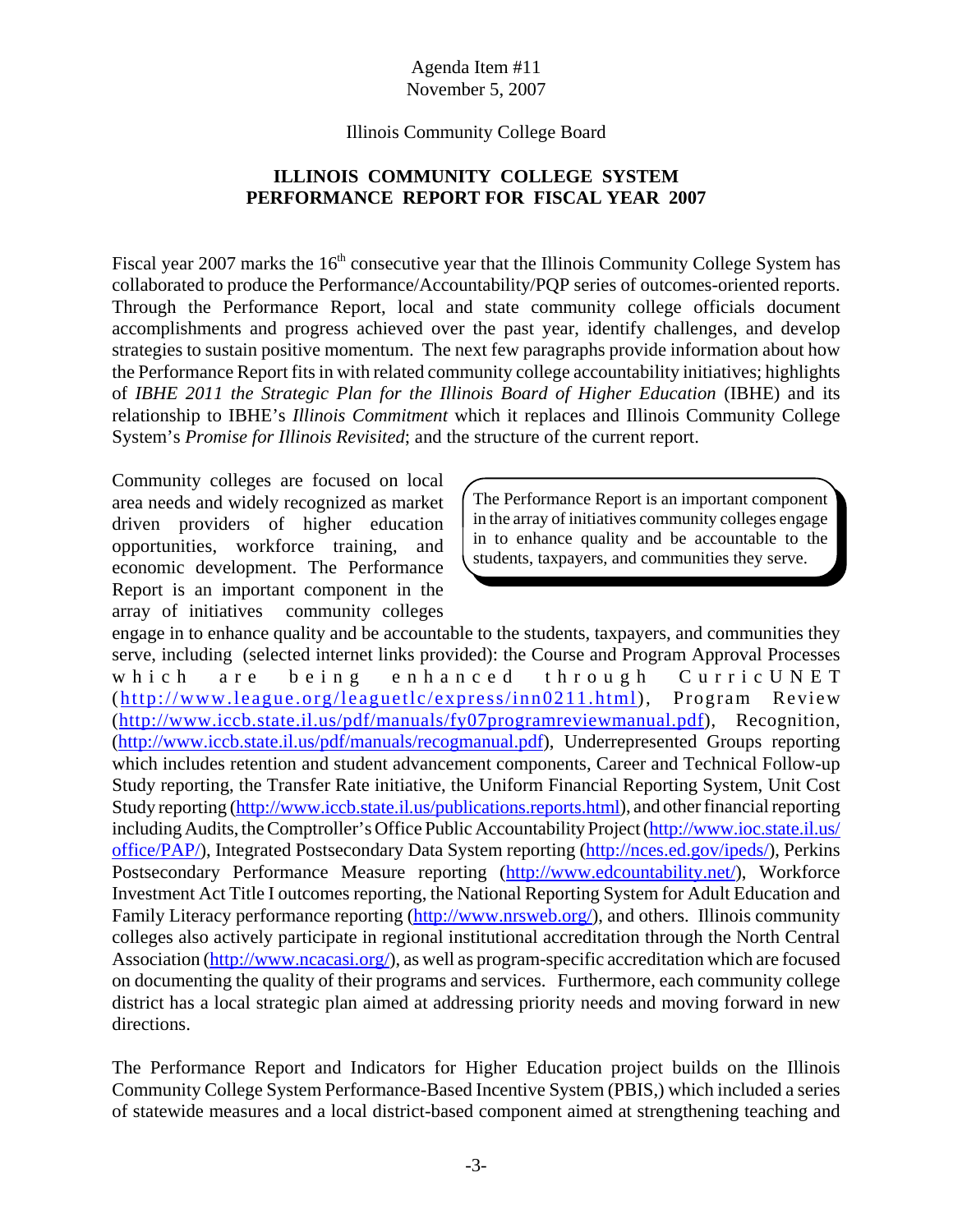learning. PBIS funding was discontinued in fiscal year 2002 due to state budgetary constraints.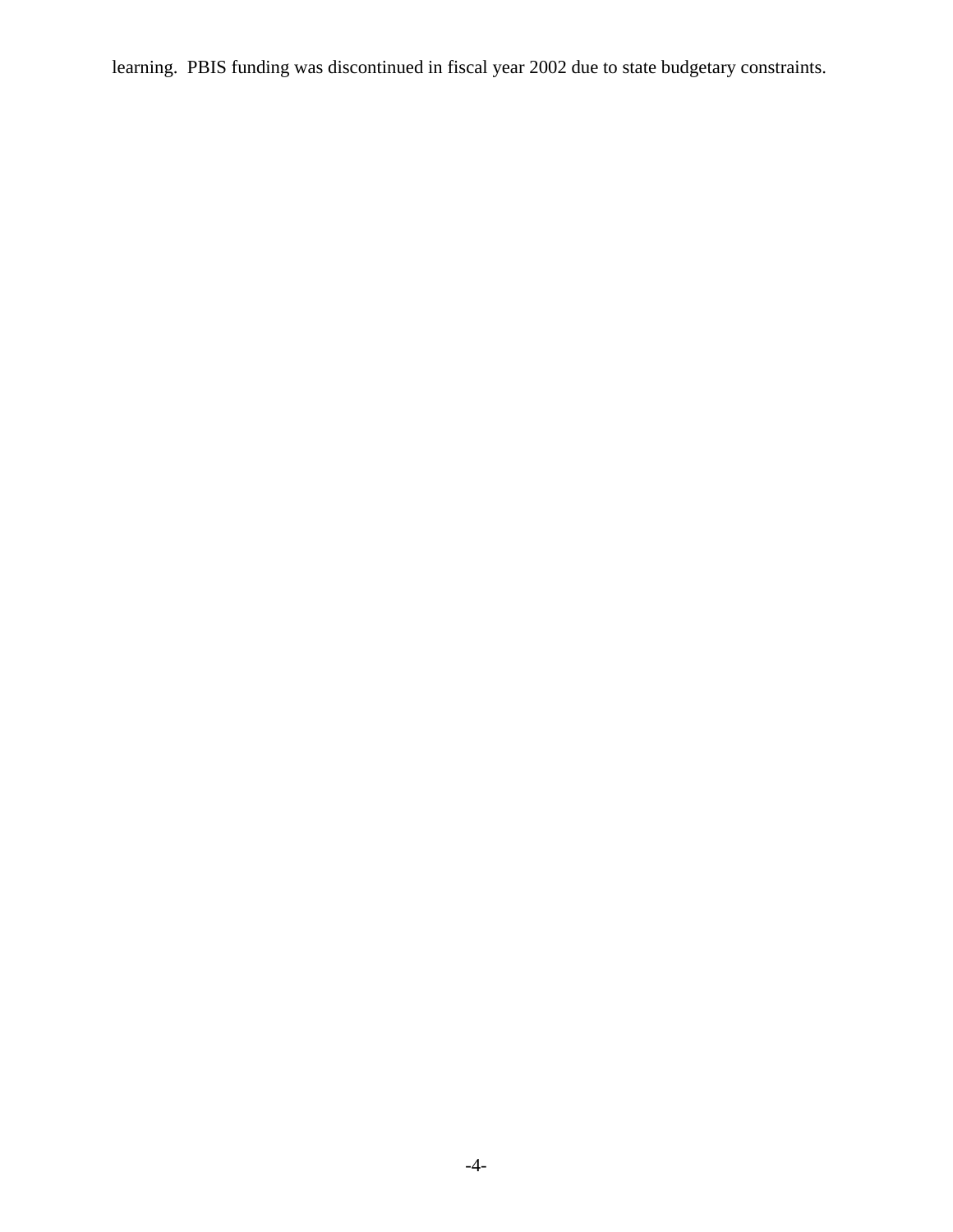At the October 2, 2007 IBHE meeting, a new plan known as *IBHE 2011 the Strategic Plan for the Illinois Board of Higher Education* was adopted (See http://www.ibhe.org/Board/agendas/2007/ October/Item11.pdf). The new IBHE plan goals reflect a fresh approach while maintaining appropriate ties to the organization's last strategic plan – *the Illinois Commitment*. *IBHE 2011 Strategic Plan* Goals identified in the new plan are mapped to the Policy Areas from the previous plan:

|               | <b>IBHE</b> 2011 Strategic Goals Previous Related <b>IBHE</b> Illinois Commitment Policy Areas |
|---------------|------------------------------------------------------------------------------------------------|
| Affordability | Affordability                                                                                  |
| Attainment    | Teaching and Learning, High Quality, Economic Growth                                           |
| Diversity     | <b>Access and Diversity</b>                                                                    |
| Efficiency    | Accountability and Productivity                                                                |

The *IBHE 2011 Strategic Plan* references IBHE's interest in leveraging budgetary authority, statutory authority, coordination authority, and leadership/advocacy to advance plan goals. Additionally, the *IBHE 2011 Strategic Plan* incorporates a series of performance benchmarks and measures related to each goal.

Future versions of the Performance Report are expected to be developed around the goals contained in the *IBHE 2011 Strategic Plan* and the related promises from the Illinois Community College System's *Promise for Illinois Revisited*.

Future versions of the Performance Report are expected to be developed around the goals contained in the *IBHE 2011 Strategic Plan* and the related promises from the Illinois Community College System's *Promise for Illinois Revisited*. (See http://www.iccb.state. il.us/pdf/agendas/2006/Promise Revisited1-06. pdf). The Illinois Community College System

pledges include:

- $\checkmark$  **High Quality** Emphasize high quality in all programs, services, and operations.
- T **Affordable Access** Deliver affordable and accessible learning opportunities for all residents of Illinois.
- T **Competitive Workforce** Address workforce and economic development needs with flexible, responsive, and progressive programs and services.
- $\checkmark$  **Effective Transitions** Offer rigorous courses, programs, and services designed to enable students to transition from one learning environment and level to another.
- T **Enhanced Adult Education** Enhance adult education and literacy programs necessary for individuals and families to achieve high-quality standards of living in Illinois.
- T **Services for Student Success** Provide programs and services to assist students succeed in their educational endeavors.

The following table includes *IBHE 2011 Strategic Plan* Goals with the related Promises from the *Promise for Illinois Revisited*. Some of the Promises address more than one *IBHE 2011 Strategic Plan* Goal and have been listed below in conjunction with the predominant category.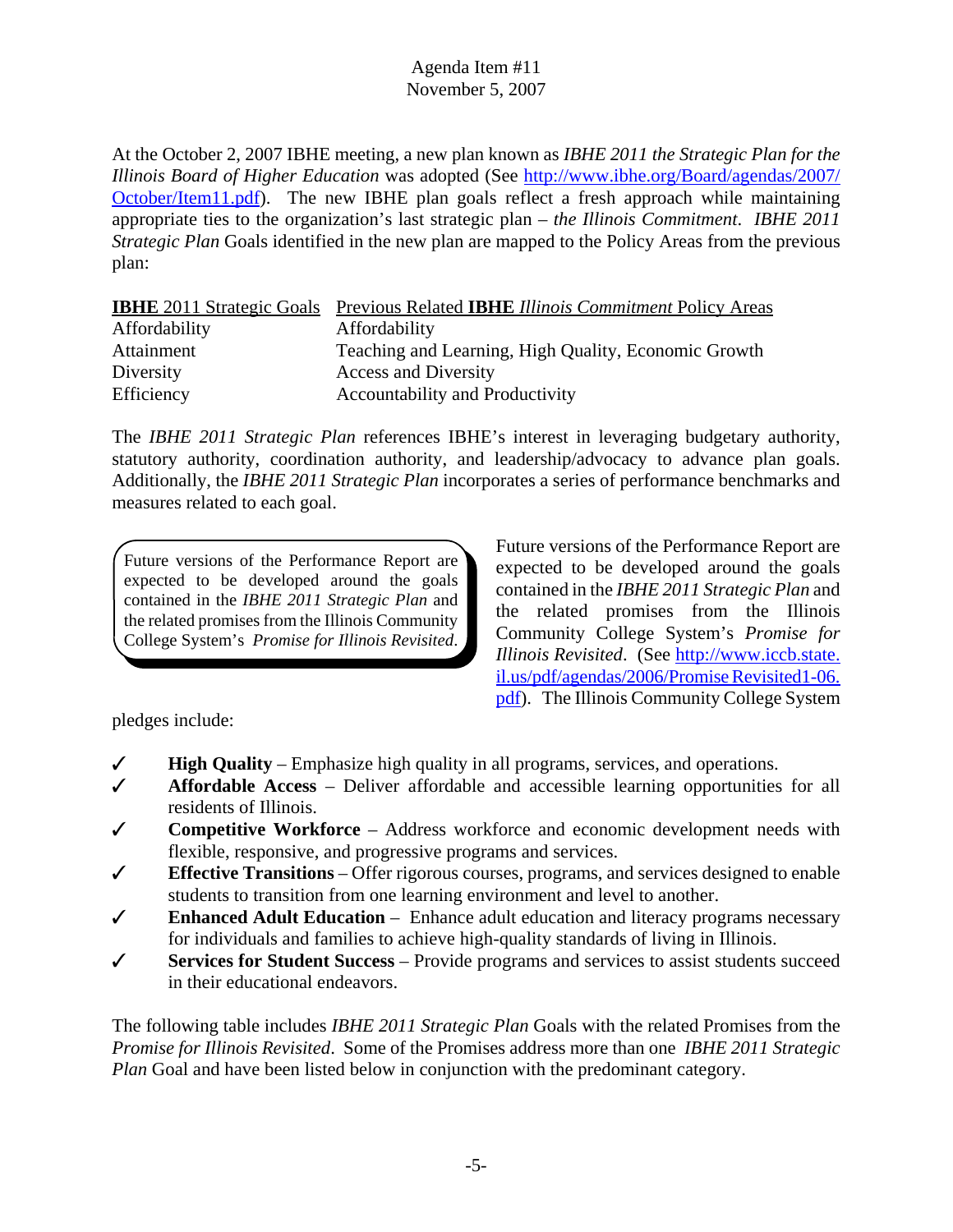|               | <b>IBHE</b> 2011 Strategic Goals Related Promises from the <b>ICCB</b> Promise for Illinois Revisited |
|---------------|-------------------------------------------------------------------------------------------------------|
| Affordability | <b>Affordable Access</b>                                                                              |
| Attainment    | <b>High Quality, Competitive Workforce</b>                                                            |
| Diversity     | Services for Student Success, Enhanced Adult Education                                                |
| Efficiency    | <b>Effective Transitions</b>                                                                          |

Hence, there is a continuing alignment between the *IBHE 2011 Strategic Plan* Goals and the Promises made by the Illinois Community College System. Staff from the Illinois Community College Board and Illinois Board of Higher Education will continue to collaborate with education and workforce partners to advance shared priorities and develop the next iteration of the Performance Report. The Policy Areas referenced in the 2007 Statewide Community College Performance Report have been modified to reference both the *IBHE 2011 Strategic Plan* Goals and *Illinois Commitment* Policy Areas.

For the current edition of the Performance Report, the narrative focus is on Economic Growth/ Attainment and Improving Teaching and Learning/P-20 Partnerships/Attainment.

**Attached Report Structure** For the current edition of the Performance Report, the narrative focus is on the following topics: Economic Growth/Attainment and Improving Teaching and Learning/P-20 Partnerships/Attainment. Local community college submissions included data reporting

across all six areas. There are three levels of indicators in the Performance Report: Statewide Indicators – assess performance of Illinois' system of higher education as a whole; Common Institutional Indicators – relate to the statewide goals for higher education, and are reported on by all institutions; and Mission-Specific Indicators – focus on each institution's unique role within the overall context of higher education's goals. As a value added service to the community colleges and to reduce the local data burden, Illinois Community College Board staff furnished as much of the data at the individual college level as possible.

The *Fiscal Year 2007 Illinois Community College System's Performance Report* contains summary information about state and common institutional outcome indicators. External comparative benchmarks are cited whenever possible using the latest available data (national reporting typically trails what is available at the state level). Additionally, the state report contains reviews of selected mission-specific indicators. For the two narrative focus areas – Economic Growth/Attainment and Improving Teaching and Learning/P-20 Partnerships/Attainment – the state report includes Highlights of Accomplishments, Selected Challenges, and Highlights of Plans.

An excerpt from a recent interview with noted futurist Alvin Toffler about his recent book, *Revolutionary Wealth – How It Will Be Created and How It Will Change Our Lives (2006), points* out the changing landscape in the information age and challenges traditional educational systems to keep pace and provide individuals with the skill sets to compete successfully in the emerging global marketplace. *New Perspectives Quarterly* ("Revolutionary Wealth", Summer 2006, Volume 23, Number 3).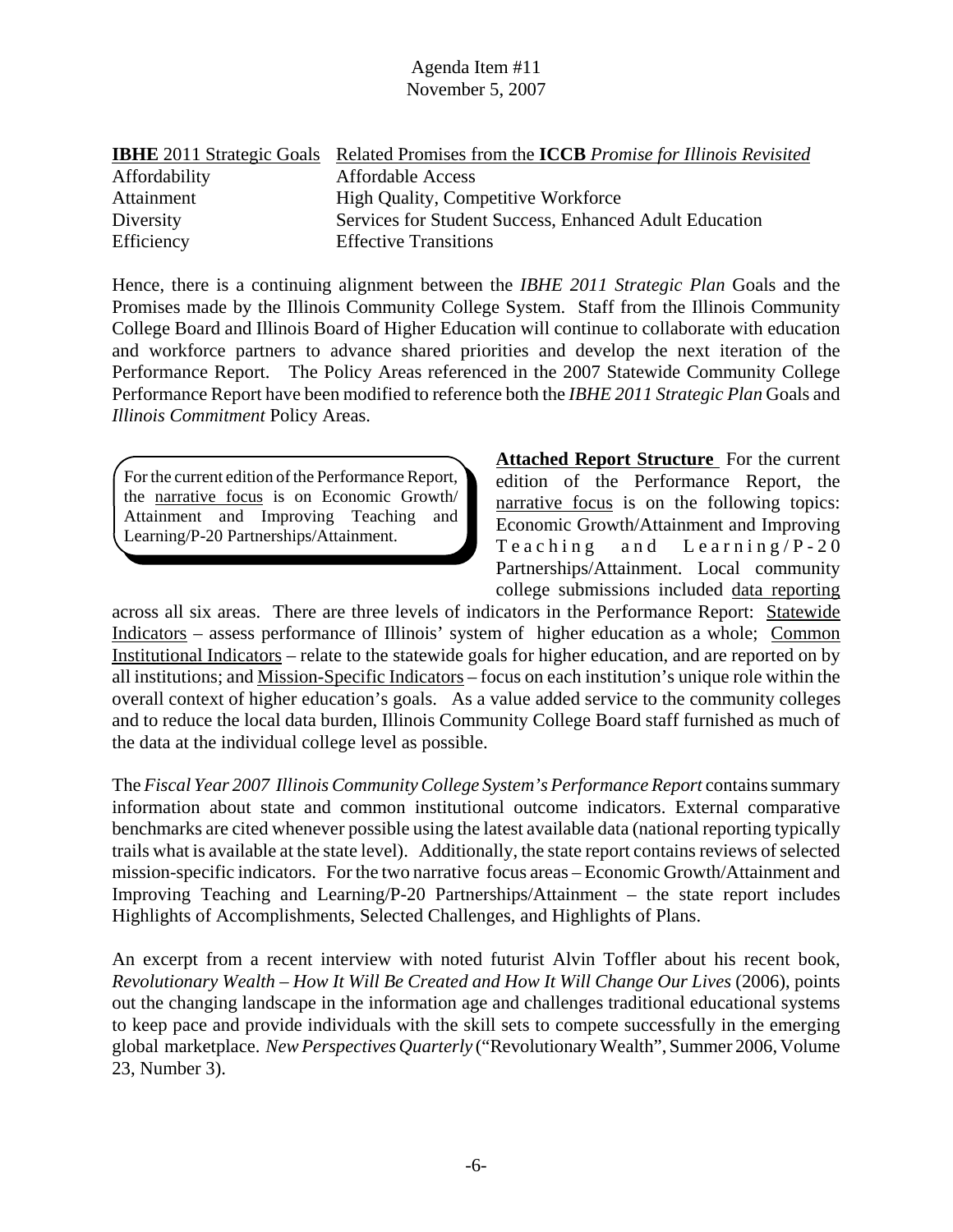Today the new venues of wealth are everywhere – globalization, outsourcing and "the flat earth" are part of the lingo – but also, are "nowhere" and out there, . . . It is widely understood that the diffusion of technology, capital and skills means wealth can be created everywhere on the globe. Comparative advantage is now more about skill sets than, in most cases, natural resources or capital assets. . . Add to this the "nowhere" – cyberspace, eBay, Amazon, and others . . . make their money in the intangible zone of electronic transfers. Kenichi Ohmae, the Japanese management expert, calls cyberspace "the new continent" where entrepreneurial explorers are seeking – and making – their fortunes. . . few ever think, however, about the new wealth-creating zone 12,000 miles above planet Earth. . . Global positioning satellites (GPS) today are key to synchronizing precision time and data streams for everything from a cell-phone call to an ATM withdrawal (These relatively inexpensive GPS devises are allowing a diverse mixture of countries and companies to compete on a more level playing field for business. . . what will be the next steps with these technologies and where are the emerging opportunities)...

One of the key problems in the world today is de-synchronization – "the clash of speeds" between the old, lumbering mass systems and the new diversity, flexibility and acceleration demanded of institutions built on knowledge. They are out of sync. One of the biggest clashes is with standardized education, . . . Education is among the slowest institutions to adapt to the new wealth system. http://www.digitalnpq.org/archive/2006\_summer/02\_toffler.html

While community colleges are generally considered the most responsive sector of higher education, organizations must continuously seek opportunities for improvement to maintain and enhance their competitive advantage. As decisions are made about training, curricula, and technology, the emerging ways in which wealth are and will be created should be a part of the underlying process. What adjustments can be made to help students develop the skills to position themselves for immediate and longer term success in an increasingly competitive marketplace?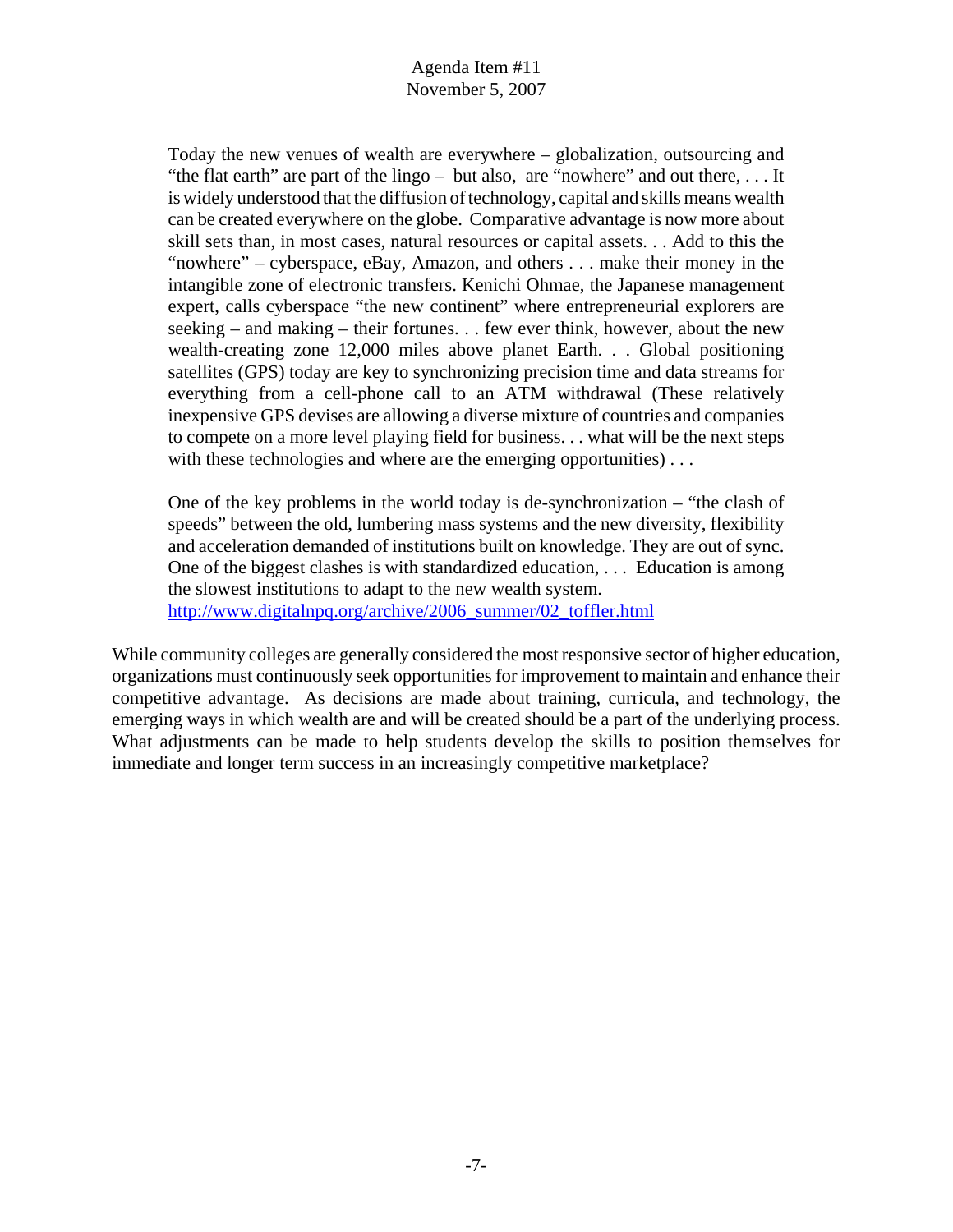# Illinois Community College Board

# **HIGHER EDUCATION COOPERATION ACT INNOVATION GRANTS FISCAL YEAR 2008 GRANT ALLOCATIONS UPDATE**

**Purpose:** In accordance with the provisions of the Higher Education Cooperation Act (HECA), the Illinois Board of Higher Education (IBHE) will provide grants on a competitive basis. HECA grants are designed to support programs of inter-institutional cooperation in higher education that promote the efficient use of educational resources, an equitable distribution of educational services, the development of innovative educational concepts that effectively deliver educational programs, and involvement with the local community. The Act stipulates that grantees receiving HECA grant funds shall serve both a public and secular purpose (non sectarian) and be consistent with IBHE policies and priorities.

For fiscal year 2008, the General Assembly and Governor appropriated \$3.8 million for the HECA grant program along with a direct HECA appropriation of \$220,000 for the Quad Cities Graduate Center. Sixty-four percent of the grant program appropriation, or \$2.4 million, were recommended to support continuation of 13 projects that were initially approved in fiscal year 2007. The remaining 36 percent, or \$1.3 million, were recommended to support 12 new Innovation projects.

At the October 2, 2007 Illinois Board of Higher Education Meeting, the Board approved the fiscal year 2008 allocation of \$3.9 million in Higher Education Cooperation Act grant funds in support of 13 renewal and 12 new Innovation Grant projects and the Quad Cities Graduate Center. The Projects are attached.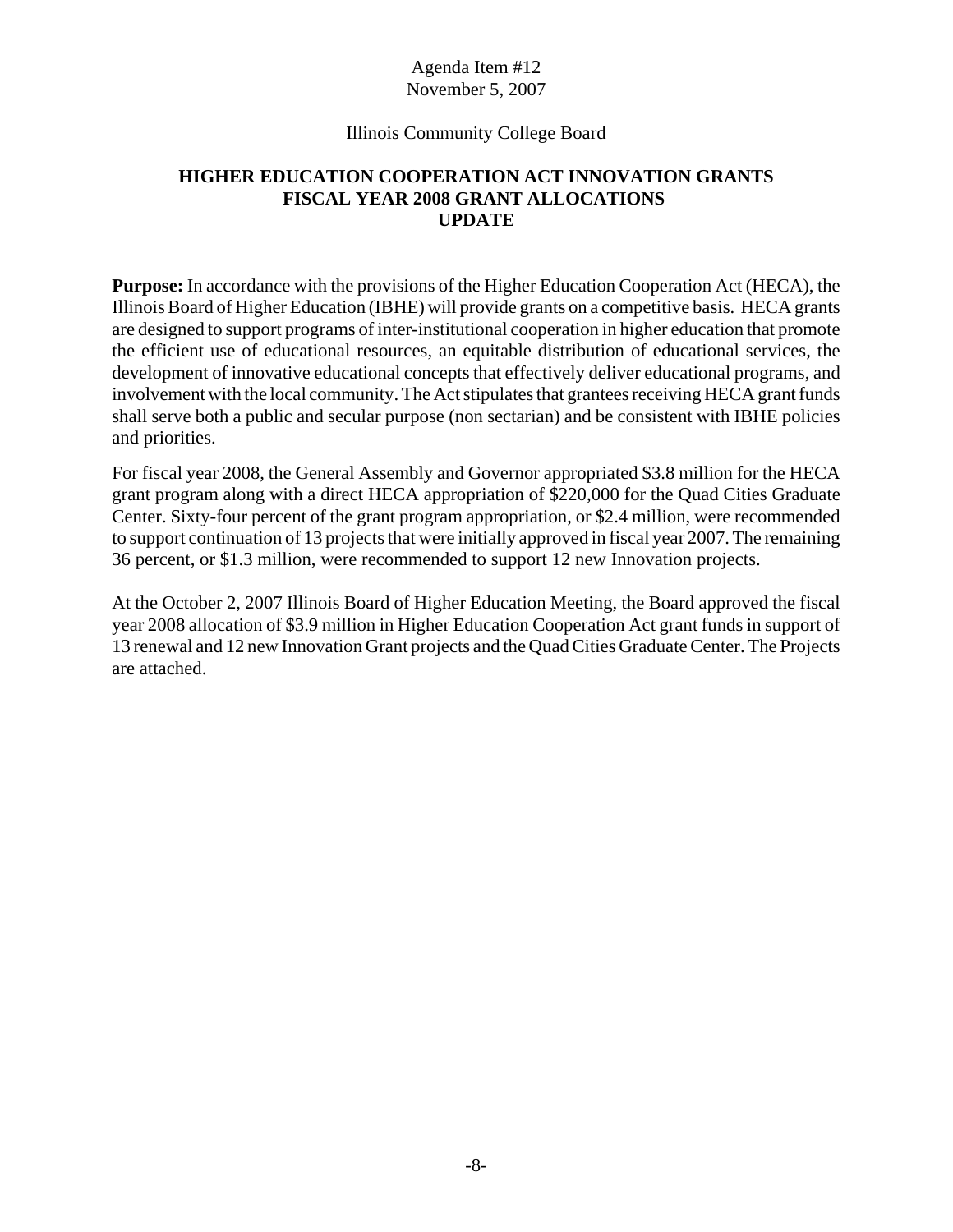# Illinois Community College Board

# **NEW UNITS OF INSTRUCTION**

The Illinois Community College Board is requested to approve new units of instruction for the following community colleges:

# **RECOMMENDED ACTION:**

It is recommended that the following motion be adopted:

 The Illinois Community College Board hereby approves the following new units of instruction for the community colleges listed below:

### **PERMANENT PROGRAM APPROVAL**

Black Hawk College

- < Apprenticeship Electrical Construction A.A.S. degree (60 credit hours)
- < Apprenticeship Electrical Construction Certificate (45 credit hours)

### College of DuPage

- < Homeland Security Certificate (30 credit hours)
- < Licensed Practical Nurse (LPN) Certificate (50 credit hours)

### Joliet Junior College

- < Architectural Technology Certificate (40 credit hours)
- Construction Trade Operator Certificate (49.5 credit hours)
- < Construction Trade Operator Mechanic Certificate (50 credit hours)
- < Orthotics & Prosthetics Technology A.A.S. degree (71 credit hours)

### Kankakee Community College

< Construction Craft Laborer A.A.S. degree (65 credit hours)

### Lewis & Clark Community College

- Exercise Science A.A.S. degree (60 credit hours)
- < Industrial Pipefitting A.A.S. degree (60 credit hours)

### McHenry County College

Registered Nursing (RN) A.A.S. degree (72 credit hours)

### Moraine Valley Community College

< Network Security Specialist Certificate (35 credit hours)

### Parkland College

- < Emergency Medical Services: Paramedic Certificate (23 credit hours)
- < Construction: Millwright Apprentice Certificate (44 credit hours)
- < Construction: Sheet Metal Apprentice Certificate (43 credit hours)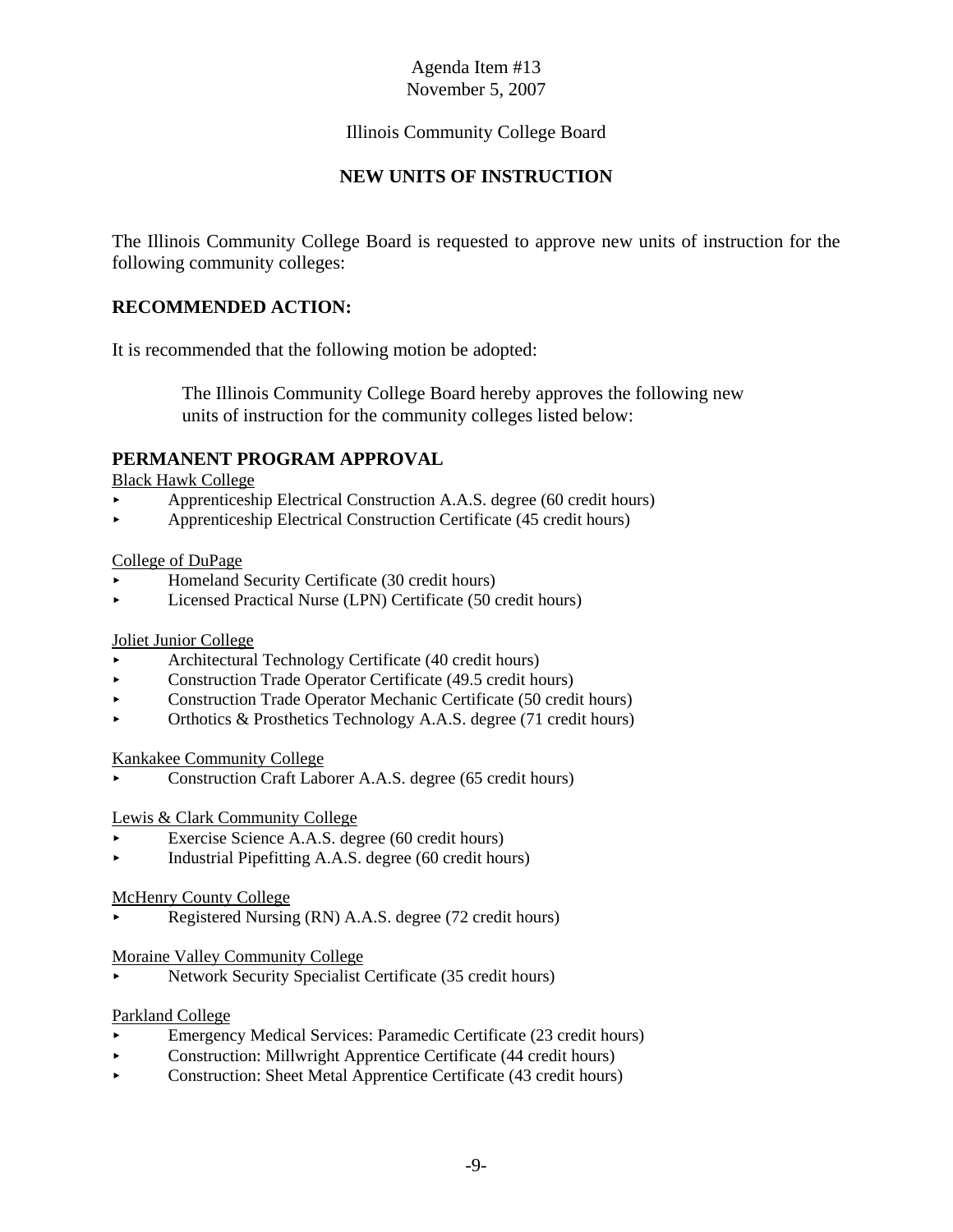Sauk Valley Community College

< Emergency Medical Services A.A.S. degree (71 credit hours)

Triton College

< Certified Medical Assistant Certificate (30 credit hours)

# **BACKGROUND**

**Black Hawk College** is seeking approval to offer a 60 semester credit hour Associate in Applied Science (A.A.S.) degree and a related 45 semester credit hour Certificate program in "Apprenticeship Electrical Construction". These programs will prepare individuals for employment as journey-level construction electricians. This program was developed in partnership with the International Brotherhood of Electrical Workers (IBEW) local Quad-City Electrical Training Center and meets the guidelines for construction electricians as established by the U.S. Department of Labor-Bureau of Apprenticeship and Training National Joint Apprenticeship and Training Committee. The certificate curriculum includes career and technical coursework in welding, occupational health and safety, standard electrical installation and maintenance, industrial electricity, instrumentation, and specialized high-voltage cabling in addition to over 8,000 hours of on-the-job training. The degree curriculum builds on the 45 credit hours of instruction to include 15 semester credit hours of required general education coursework. Assessment of student learning objectives will be accomplished through an evaluation of the student's performance during the work-based learning component of the curriculum.

Labor market information provided by the college supports the interest in and the need for a formalized training program for electrician apprentices within the college's district. The college has worked closely with local union representatives to identify a training program that will help provide a better educated workforce in this labor field. The college anticipates an enrollment of 30 full-time students per year during the first three years. The programs will require 12 existing full-time and six (6) existing part-time faculty, all currently employed by the local Training Center. Because all facilities, equipment and instructional resources will be supplied by the local Training Center, no new costs are anticipated to implement this program during the first three years.

**College of DuPage** is seeking approval to offer a 30 semester credit hour "Homeland Security" Certificate program. This program will prepare individuals for entry-level employment as homeland security professionals, as well as provide existing professionals in related fields with cross-training opportunities. The curriculum consists of nine (9) semester credit hours of required general education coursework and 21 semester credit hours of required career and technical education coursework. The career and technical component of the curriculum includes instruction in introductory criminal justice, introductory homeland security, constitutional law, criminal law, boarder/transportation and physical security, domestic and international terrorism, and emergency management. Assessment of student learning objectives will be accomplished through an evaluation of the student's performance during an in-class homeland security exercise.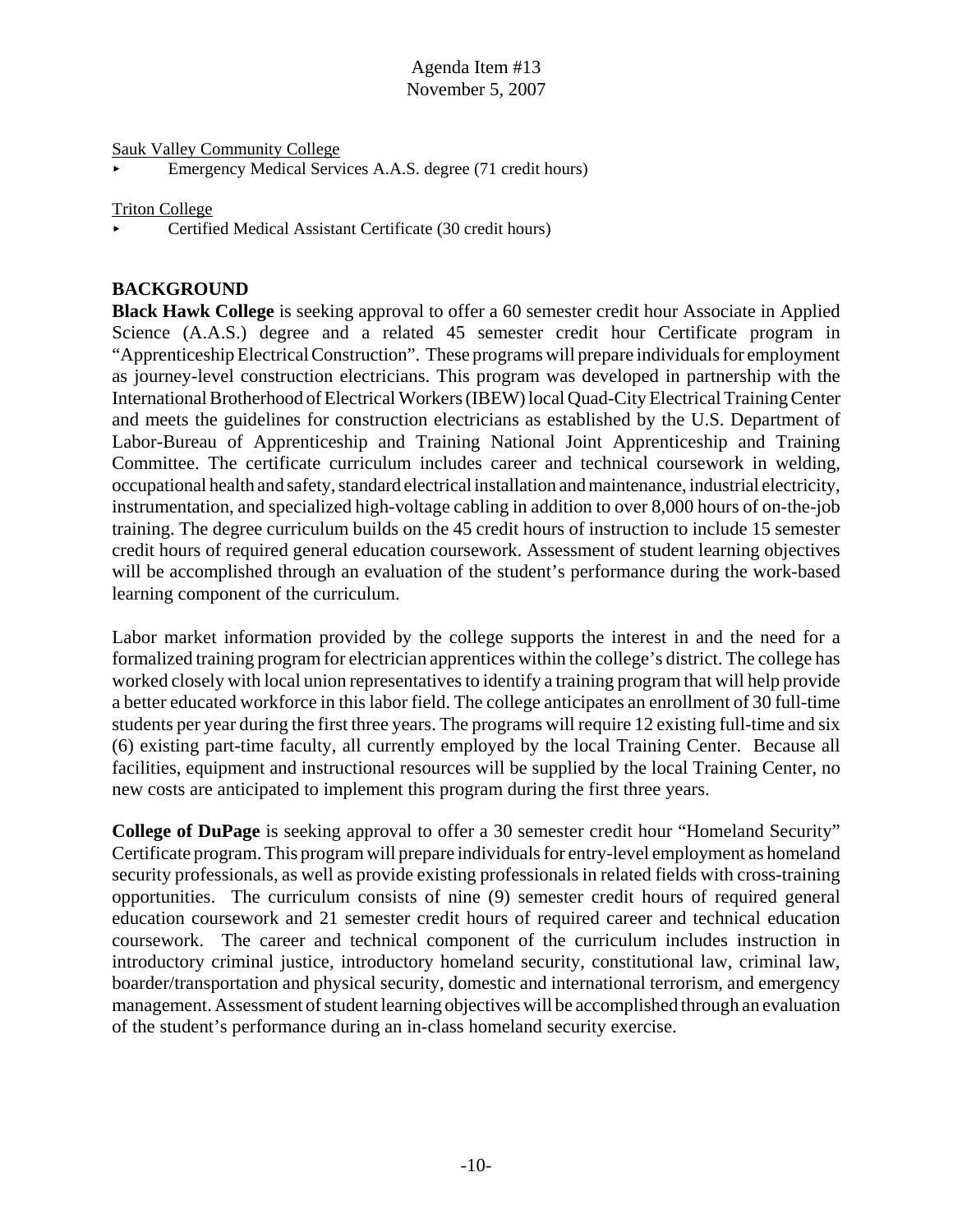Labor market information provided by the college supports the interest in and the need for an entrylevel training in this program of study. Demand for individuals trained in homeland security has increased dramatically over the last six years at the local, state and federal levels. The college anticipates an enrollment of eight (8) full-time and 10 part-time students the first year, increasing to 30 full-time and 40 part-time students by the third year. The program will require two (2) existing full-time and three (3) existing part-time faculty the first year. No new costs are anticipated for the implementation of this program as the majority of courses are currently being offered through related programs, and all facilities and resources will be shared with existing programs.

**College of DuPage** is also seeking approval to offer a 50 semester credit hour "Licensed Practical Nurse (L.P.N.)" Certificate program. This program will prepare students for entry-level employment as licensed practical nurses. The certificate program will serve as a bridge between the college's existing Certified Nurse Assistant (C.N.A.) and their Registered Nursing (R.N.) Associate in Applied Science (A.A.S.) degree programs. The program was developed according to guidelines established in the Nurse Practice Act for licensed practical nursing education programs. The curriculum consists of 16 semester credit hours of required general education coursework and 34 semester credit hours of required career and technical education coursework. The career and technical component of the curriculum includes instruction in practical nursing concepts and skills, pharmacology, practical nurse role transition, and issues and trends in practical nursing. Assessment of student learning objectives will be accomplished through the administration of a final practice exam during the student's last course. Graduates of the program will be prepared for the National Council Licensing Examination (NCLEX) for Practical Nurses (P.N.) as well as for licensure as required by the Illinois Department of Finance and Professional Regulation in Illinois.

The college conducted an extensive study to determine the community's needs for an L.P.N. program. Results of the study support the interest in and the need for an L.P.N. training program within the college's district. Currently, COD students must attend neighboring institutions for this program of study. Furthermore the college received a federal Department of Labor grant that will fully fund the proposed program during the first three years. The college anticipates an enrollment of 20 full-time students during the first year, increasing to 36 full-time students by the third year. The program will require two (2) new full-time and one (1) new part-time faculty during the first year. Based on information provided by the college, all existing faculty meet requirements of the IDFPR for nursing instructors. It is anticipated that one (1) additional part-time faculty person will be needed during the second year of the program. Because the college currently offers two related nursing programs, the necessary facilities and most equipment required for the proposed certificate program are already in place and meet the requirements outlined by IDFPR for practical nurse training programs. Costs for implementing this program include expenses associated with existing and new faculty, library resources and materials, additional equipment, and supplies. Estimated costs will be approximately \$297,784 the first year, \$250,791 the second year and \$281,946 the third year.

**Joliet Junior College** is seeking approval to offer a 40 semester credit hour Certificate program in "Architectural Technology". This program will prepare individuals for entry-level employment as technicians in a variety of architecture and related design or engineering fields.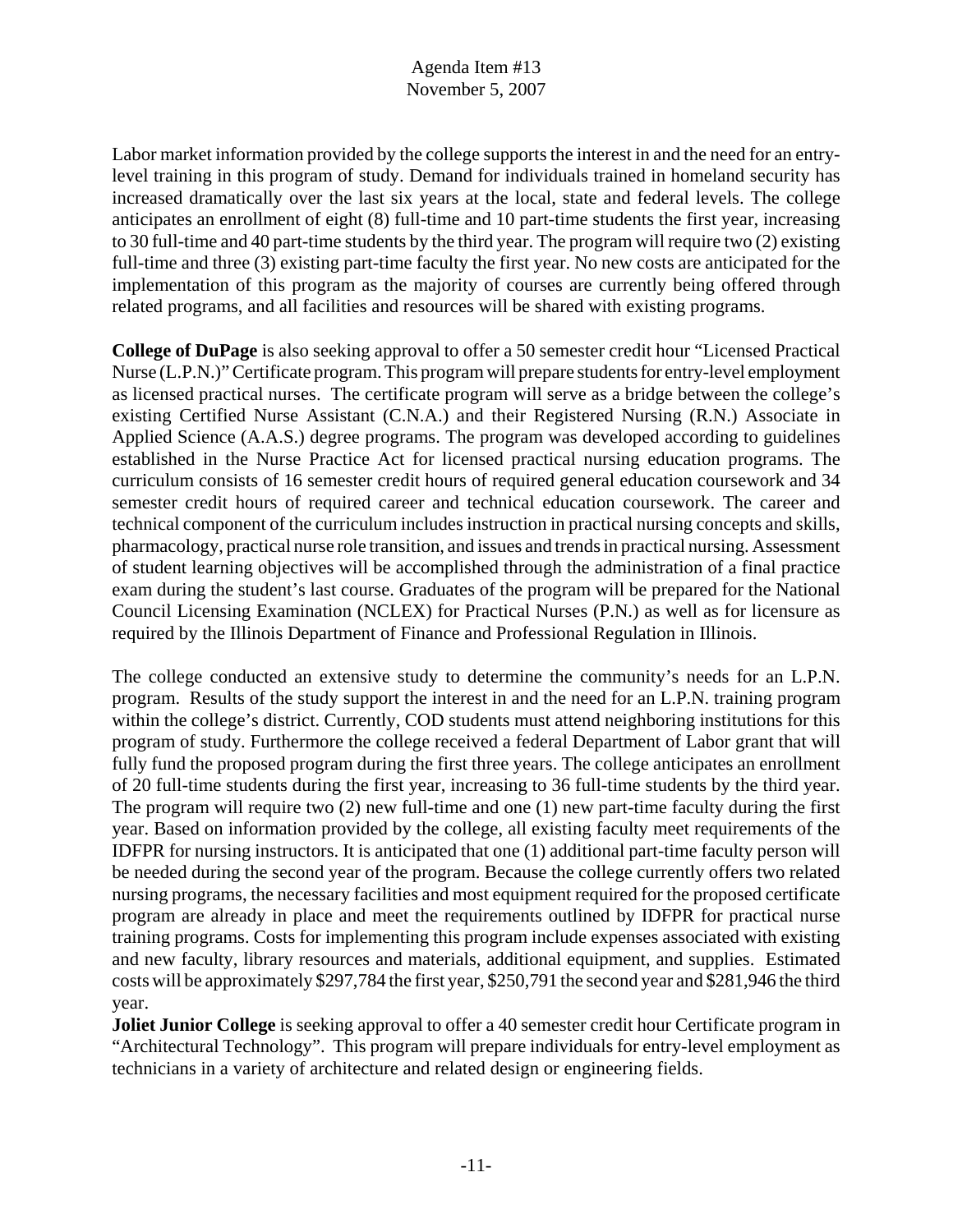The curriculum consists of seven (7) semester credit hours of required general education coursework and 33 semester credit hours of career and technical education coursework. The career and technical component of the program includes 30 credit hours of instruction in methods of building construction, blueprint reading, introduction to the architecture profession, introductory and intermediate architectural drafting, two-dimensional computer-aided design/drafting, introductory and intermediate architectural design, and three (3) credit hours of related technical electives. Assessment of student learning objectives will be accomplished through an evaluation of the student's comprehensive final project and a portfolio containing artifacts of the student's educational achievements throughout the program.

Labor market information provided by the college supports the interest in and the need for an entrylevel program in architectural technology. The proposed certificate is apart of a package of programs proposed by the college including two additional shorter-term certificates and a related A.A.S. degree program. The college anticipates an enrollment of five (5) full-time and five (5) part-time students the first year, increasing to 10 full-time and 15 part-time students by the third year. The program will require one (1) new full-time and two (2) new part-time faculty the first year. Costs of implementing the entire proposed package of programs are approximately \$65,500 the first year, \$77,000 the second year and \$138,000 the third year. Higher third year costs reflect an anticipated increase in faculty needs to meet the demands of projected enrollment increases.

**Joliet Junior College** is seeking approval to offer two related Certificate programs in construction trades. The 49.5 semester credit hour "Construction Trade Operator" Certificate program will prepare individuals for operating heavy construction equipment, while the 50 semester credit hour "Construction Trade Operator Mechanic" Certificate program will prepare individuals for repairing and maintaining heavy construction equipment. These programs were developed in partnership with International Union of Operating Engineers Local 150 and meet the guidelines established by the U.S. Department of Labor-Bureau of Apprenticeship and Training for construction trades operators and mechanics. The Operators Certificate curriculum includes 25.5 semester credit hours of required coursework in construction equipment training, introductory equipment maintenance, excavating, introductory construction, crane operation, occupational health and construction safety, and 24 credit hours of on-the-job training in heavy construction equipment operation. The Mechanics Certificate curriculum includes 30 semester credit hours of required coursework in electricity, hydraulics and pneumatics, engine components, welding, braking systems, thermal transfer systems, powertrain fundamentals, engine controls, computer systems, occupational health and construction safety, and 20 semester credit hours of on-the-job training in heavy construction equipment maintenance. Assessment of student learning objectives for both proposed programs will occur during the workbased learning component of the curricula.

Labor market information provided by the college supports the interest in and the need for a formalized training program for construction equipment operators and mechanics within the college's district. The college anticipates a combined enrollment of 20 full-time students per year during the first three years. The programs will require 16 existing full-time and five (5) existing parttime faculty, all currently employed by the Local Operators Union.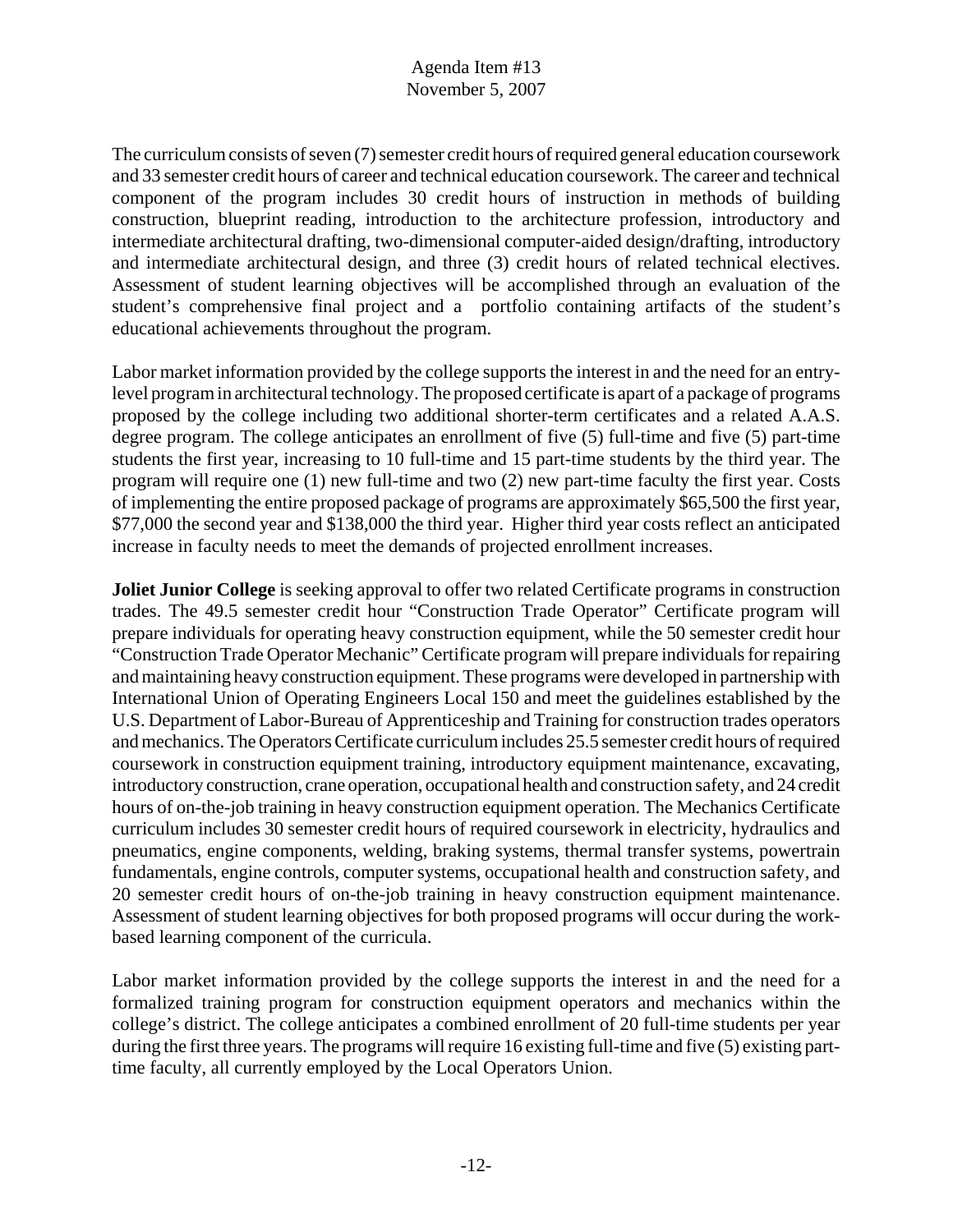Because all facilities, equipment and instructional resources will be supplied by the local union, costs to implement these programs are estimated at \$12,000 per year during the first three years.

**Joliet Junior College** is seeking approval to offer a 71 semester credit hour "Orthotics and Prosthetics Technology" Associate in Applied Science (A.A.S.) degree program. This program will train individuals in the basics of orthopedic bracing (orthotics) and artificial limb fabrication (prosthetics) at the technician level. The curriculum was developed according to guidelines established by the American Board for Certification in Orthotics and Prosthetics for certification as an orthotics and prosthetics technician. The curriculum consists of 15 semester credit hours of required general education coursework and 56 semester credit hours of required career and technical coursework. The career and technical component of the program includes instruction in introductory orthotics and prosthetics, introductory through advanced levels of lower extremity orthotics, upper extremity orthotics, spinal orthotics, transtibial prosthetics, transradial-transhumeral prosthetics, medical terminology, introductory engineering graphics, basic wiring and circuit design, and precision machine tool technology in addition to a required work-based learning experience in an orthotics-prosthetics clinical setting. Assessment of student learning objectives will be achieved through observation and evaluation of the student's performance during the work-based learning experience. Program accreditation is available through the National Commission on Accreditation of Orthotic Prosthetic Education (NCOPE). The college has submitted the required materials for review by NCOPE and plans to coordinate the on-site visit once all appropriate state-level approvals have been granted.

Labor market information provided by the college supports the interest in and the need for formalized training programs in this specialized field. Currently there are no other community colleges in the state offering this program. Furthermore the college recently received approval to offer several basic- and advanced-level certificate programs that will provide an educational ladder for students working towards completion of the proposed degree program. According to the Illinois Department of Employment Security, the demand for workers related to orthotics and prosthetics technology is expected to increase nearly twice as fast as the statewide average for all employment in the state through 2014. The college anticipates an enrollment of 15 full-time students the first year, increasing to 20 full-time students by the third year. The program will require one (1) new and one (1) existing full-time faculty the first year. Estimated costs to implement this program include the college's request for a degree and nine (9) recently approved related certificate programs. The college has budgeted approximately \$500,000 the first year for faculty, equipment and facility expenses.

**Kankakee Community College** is seeking approval to offer a 65 semester credit hour "Construction Craft Laborer" Associate in Applied Science (A.A.S.) degree program. This program will prepare individuals for employment as construction craft laborers. The curriculum was developed in collaboration with Craft Laborers Union Local 751 and meets guidelines of the U.S. Department of Labor-Bureau of Apprenticeship and Training for journey-level construction craft laborers. The curriculum consists of 15 semester credit hours of required general education coursework, 44 semester credit hours of required career and technical education coursework and six (6) semester credit hours of related technical electives.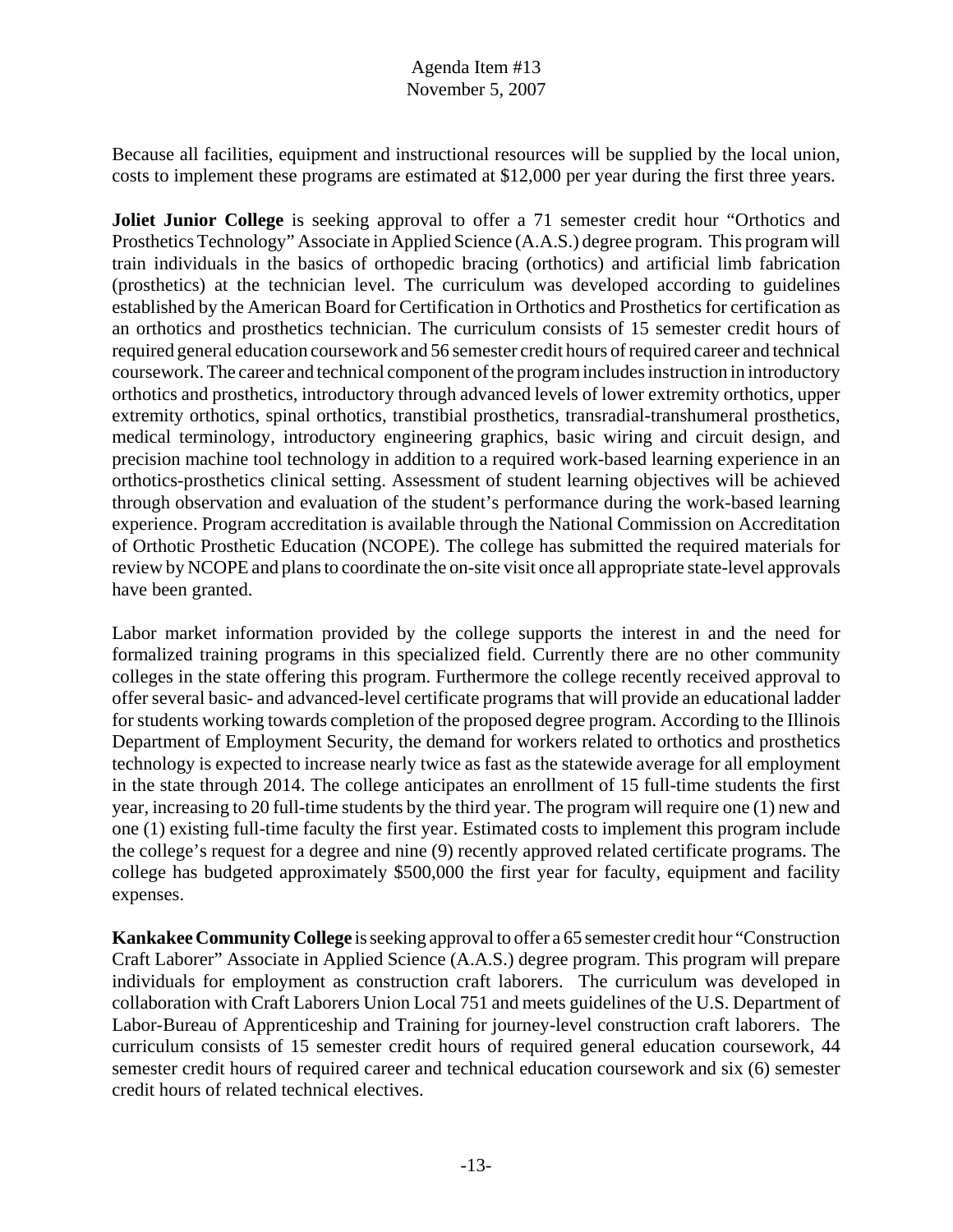The career and technical component of the curriculum includes instruction in construction craft labor, blueprint reading, construction surveying, concrete practices/cement finishing, mason tending, asphalt technology and construction, asbestos abatement, pipelaying, bridge construction/renovation/demolition, landscape maintenance, occupational health and industrial safety, and a required work-based learning experience. Assessment of student learning objectives will be achieved through evaluation of the student's performance during the work-based learning component of the curriculum.

Labor market information provided by the college supports the interest in and the need for a formalized training program for local apprentices within the college's district. The college anticipates an enrollment of five (5) part-time students the first year, increasing to 10 part-time students by the third year. The program will require four (4) new part-time faculty the first year. Because the college will utilize the equipment, facilities and faculty resources already established by the union local's training program, new costs estimated to establish the proposed degree will be minimal. Costs are anticipated at \$1,000 during year one, \$900 during year two, and \$850 during year three.

Lewis & Clark Community College is seeking permanent approval for its 60 semester credit hour Associate in Applied Science (A.A.S.) degree program in "Exercise Science". The program prepares individuals for employment as fitness trainers in a variety of health and exercise settings. This program was granted temporary approval in Summer 2004. The college has exceeded its original benchmarks for enrollments and met its original benchmarks for placement in employment. The college has fulfilled its original plan to establish an advisory committee that has served as a resource for coordinating student internships. The curriculum remains unchanged from its original design and prepares individuals for optional credentialing through the American College of Sports Medicine or the National Strength and Conditioning Association. Numerous strengths of this program were identified by the college including highly motivated and qualified faculty, quality curriculum, active and supportive advisory committee and the development of an articulation agreement with several private universities for students interested in baccalaureate completion programs. One weakness identified by the college includes the program being limited to traditional morning and weekday offerings. The college plans to develop a plan for expanding the course offerings/flexible scheduling options for students in the future. *Staff recommend permanent approval for this program.* 

Lewis & Clark Community College is seeking approval to offer a 60 semester credit hour Associate in Applied Science (A.A.S.) degree in "Industrial Pipefitting". This program will prepare individuals for employment as journey-level pipefitters. The curriculum was developed in collaboration with Plumber and Pipefitters Union Local 553 and meets the guidelines established by the U.S. Department of Labor-Bureau of Apprenticeship and Training for journey-level industrial pipefitters. The program consists of 18 semester credit hours of required general education coursework 35 semester credit hours of required career and technical education coursework and seven (7) semester credit hours of related technical electives. The career and technical component of the program includes instruction in introductory through advanced levels of industrial pipefitting, introductory and intermediate industrial welding, mechanical blueprint reading, occupational health and safety, and Illinois Plumbing Code regulations.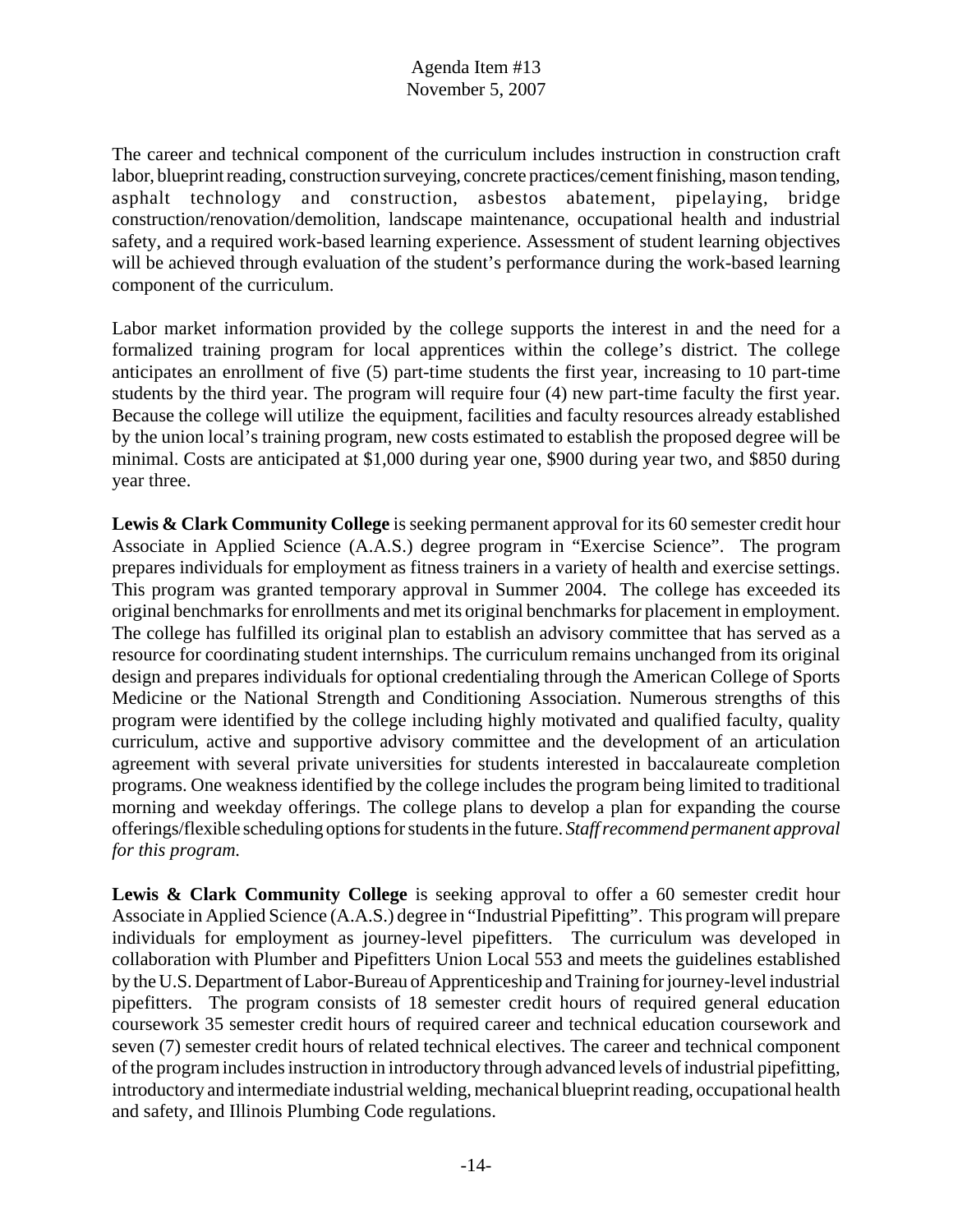On-the-job training is integrated into the required career and technical coursework. Assessment of student learning objectives will be achieved through evaluation of the student's performance during the work-based learning component of the curriculum.

Labor market information provided by the college supports the interest in and the need for a more formalized educational training program for union apprentices within the college's district. In addition, LCCC has been working closely with ConocoPhillips Refinery, Inc. to address local workforce needs by supplying a better educated and more formally trained labor pool. The college was also recently granted approval to offer a related certificate program that will provide an educational ladder opportunity for students interested in pursuing completion of the proposed degree program. The college anticipates an enrollment of 10 part-time students the first year, increasing to 20 part-time students by the third year. One (1) new part-time faculty member will be required during the first year of the program. Because the college will utilize the equipment, facilities and faculty resources already established by the union local's training program, no new costs will be incurred during the implementation of the proposed degree.

**McHenry County College** is seeking approval to offer a 72 semester credit hour Associate in Applied Science (A.A.S.) degree in "Registered Nursing". This program will prepare individuals for entry-level employment as registered professional nurses. The curriculum consists of 34 semester credit hours of required general education coursework, and 38 semester credit hours of required career and technical education coursework. The career and technical component of the program includes instruction in information literacy and healthcare, introductory through advanced levels of nursing practice, family nursing, pharmacology, and transition to professional practice. Assessment of student learning objectives will be achieved through the administration of the Health Education Systems, Inc. (HESI) Exit Exam for students enrolled in the professional practice/capstone course of their program. The curriculum was developed using guidelines established by the Illinois Department of Finance and Professional Regulation (IDFPR) according to the Rules for the Administration of the Nursing and Advanced Practice Nursing Act for nurse education programs and prepares graduates for taking the National Council Licensing Examination (NCLEX) for registered nurses. This credential is a requirement for employment in the state of Illinois. Program approval by the IDFPR-Board of Nursing is required once all necessary state-level approvals for the program have been granted. Optional program accreditation is available through the National League for Nursing Accreditation Commission, Inc. (NLNAC). MCC plans to begin the accreditation process once one class of students has completed the program.

Labor market information provided by the college supports the interest in and the need for a formalized training program for nurses both statewide and within the college's district. Currently, MCC students must attend neighboring institutions for this program of study. The college anticipates an enrollment of 20 full-time students during the first year, increasing to 60 full-time students by the third year. The program will require three (3) existing full-time faculty during the first year. Based on information provided by the college, all existing faculty meet requirements of the IDFPR for nursing instructors. It is anticipated that one (1) additional full-time faculty person will be needed during year two of the program.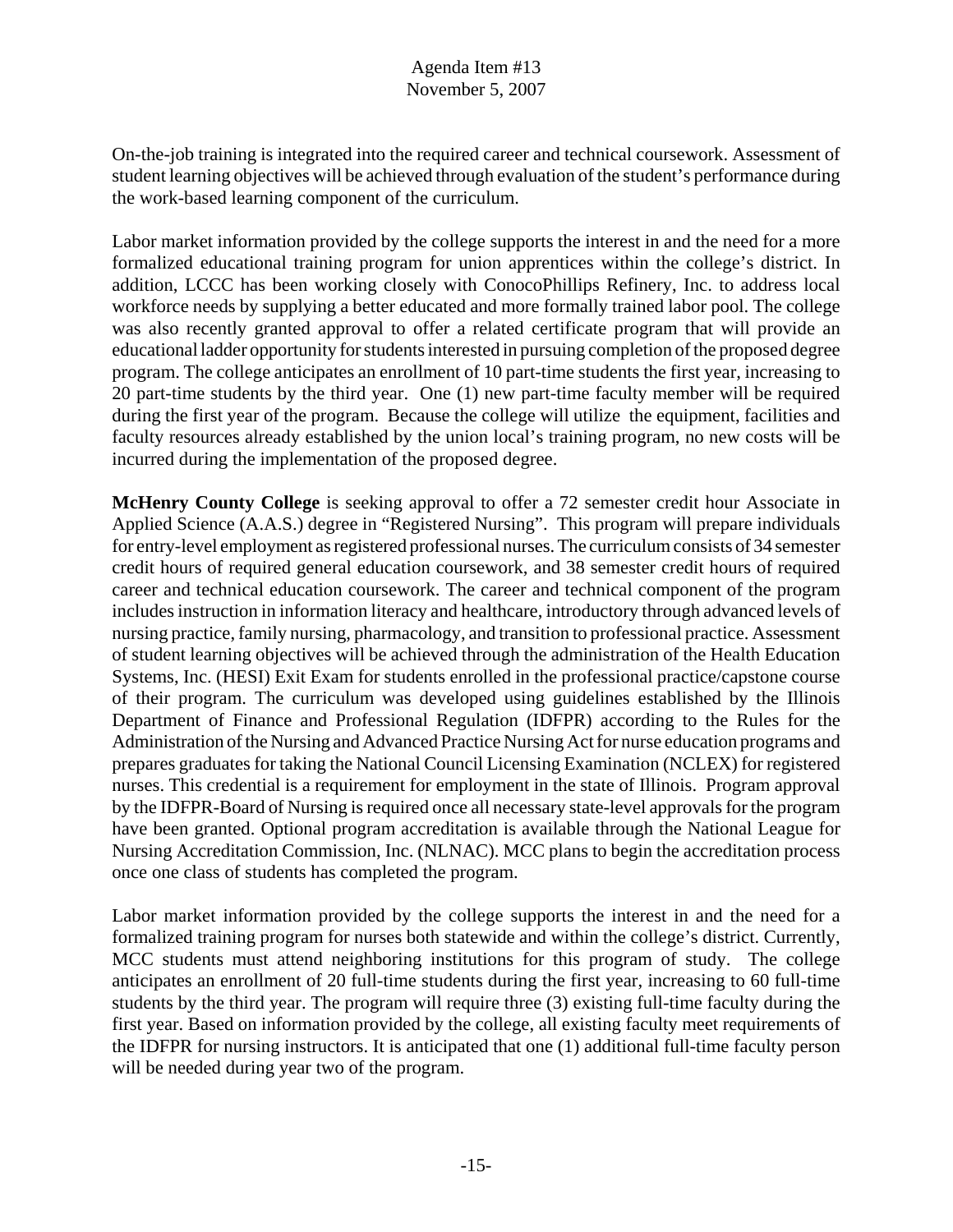Currently the college offers a Basic Nurse Assistance Training certificate program that prepares students for employment as Certified Nurse Assistants (CNAs). The necessary facilities and equipment required for the proposed degree program are already in place and meet the requirements outlined by IDFPR for registered nurse training programs. Costs for implementing this program include expenses associated with existing and new faculty, library resources and materials, remodeling of existing classroom space, and accreditation/site-visit fees. Estimated costs will be approximately \$333,022 the first year, \$326,824 the second year and \$327,152 the third year. The college indicates plans to utilize monetary contributions and endowments available through the MCC Foundation to offset the cost of this program.

**Moraine Valley Community College** is seeking permanent approval for a 35 semester credit hour "Network Security Specialist" Certificate program. The program prepares individuals for entry-level employment as network security specialists. This program was granted temporary approval in Spring 2006. The college has exceeded its original benchmarks for student enrollment and retention. The college has not altered the program from its original design. One strength identified by the college includes a recent updating of new technology as a result of an National Science Foundation award. One weakness identified by the college is the need for improved tracking on student placement. *Staff recommend permanent approval for this program.* 

**Parkland College** is seeking permanent approval for a 23 semester credit hour "Emergency" Medical Services (EMS): Paramedic" Certificate program. This program was approved on a temporary basis in June 2004. This program prepares individuals for entry-level employment as paramedics. The program has exceeded its original benchmarks for student enrollment, retention and pass rates for the Illinois Department of Public Health licensure examination. The program was revised from its original design to include increased laboratory hours and options in the required Biology course that would allow more flexibility for students. The college identified one strength of the program as its quality curriculum, as indicated by the 100 percent pass rate on the state licensing exam, and the college's partnership with local service providers. Several weaknesses of the program were identified, including lack of laboratory space and the need for updated technology. The college has developed a plan for addressing these needs in the coming academic year. *Staff recommend permanent approval for this program.* 

**Parkland College** is seeking permanent approval for the 44 semester credit hour "Construction: Millwright Apprentice" Certificate program. This program was approved on a temporary basis in June 2004. The program prepares individuals for employment as construction millwrights. The program has met its original benchmarks for student retention, completion and placement in employment, however because the apprenticeship program is four years in length there have been no graduates to date. The college indicates that 100 percent of their students are currently employed and enrollments in the program has remained constant over the three year period of temporary approval. The college has not altered the curriculum since temporary approval was received. The college identified its greatest strength of the program as its partnership with the local union and one weakness of the program as dealing with student retention and completion issues as they relate to union apprenticeship employment. *Staff recommend permanent approval for this program.*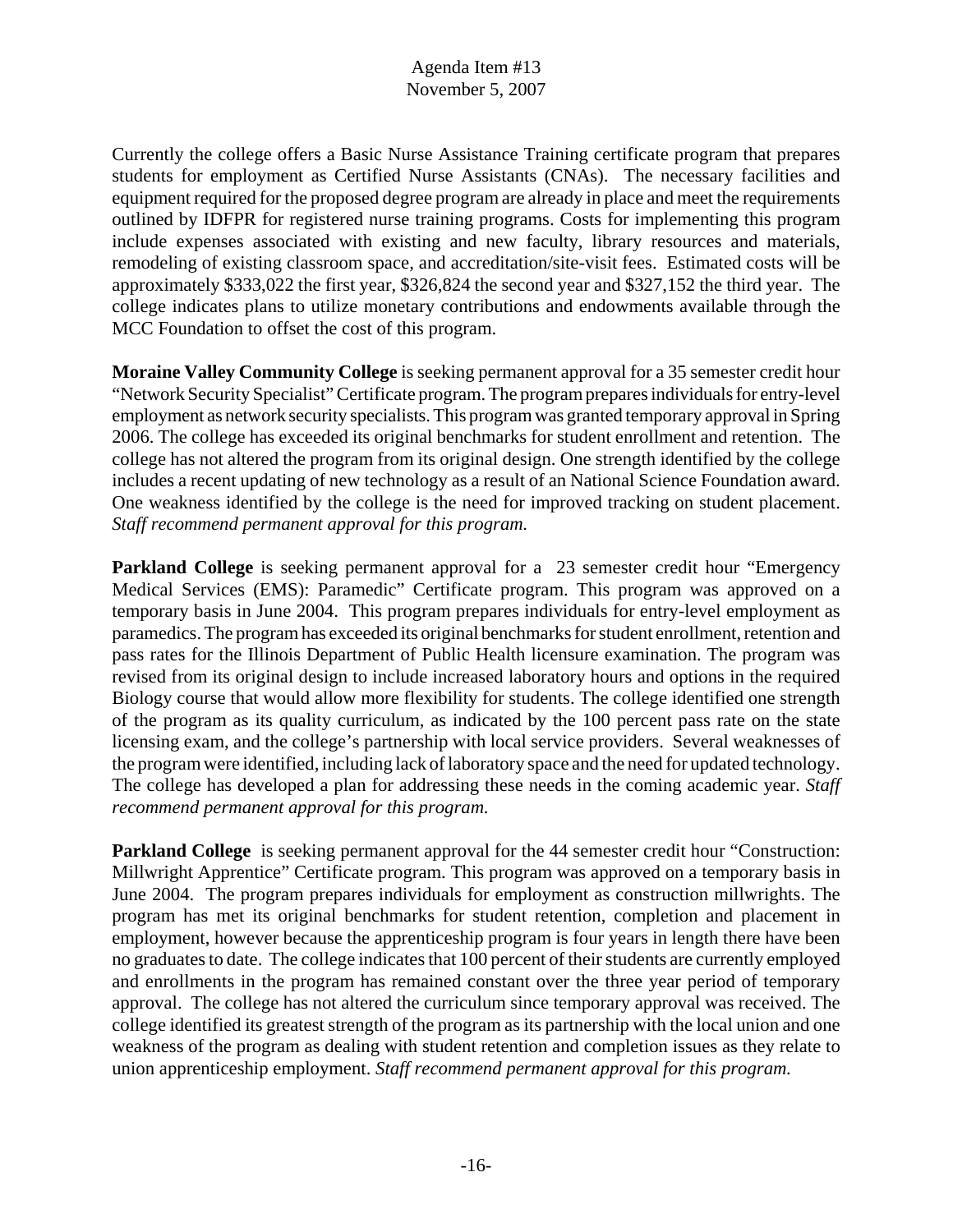**Parkland College** is seeking permanent approval for the 43 semester credit hour "Construction: Sheet Metal Apprentice" Certificate program. This program was approved on a temporary basis in June 2004. The program prepares individuals for employment as construction sheet metal workers. The program has met its original benchmarks for student retention and placement in employment, however because the apprenticeship program is four years in length there have been no graduates to date. The college indicates that 100 percent of their students are currently employed. The college has not altered the curriculum since temporary approval was received. The college identified its greatest strength of the program as its partnership with the local union and one weakness of the program as dealing with student retention and completion issues as they relate to union apprenticeship employment. *Staff recommend permanent approval for this program.* 

**Sauk Valley Community College** is seeking approval to offer a 71 semester credit hour Associate in Applied Science (A.A.S.) degree in "Emergency Medical Services". This program will prepare individuals new to emergency services as well as existing professionals for leadership and managerial opportunities in related emergency services and allied health fields. The curriculum includes 33 semester credit hours of required general education coursework and 38 semester credit hours of required career and technical education coursework. The career and technical component of the program includes basic-, intermediate- and paramedic-level emergency medical technology training. This component of the curriculum was developed based on the National Standard Curriculum for Paramedics as established by the U.S. Department of Transportation and will prepare graduates for the required licensure(s) through the Illinois Department of Public Health for employment as an emergency medical technician in Illinois. Assessment of student learning objectives will be achieved through evaluation of the student's performance during the required clinical experiences.

Labor market information provided by the college supports the interest in and the need for a formalized training program for emergency medical professionals already employed within the college's district, as well as for individuals interested in entry-level employment in the field. According to the Illinois Department of Employment Security, employment of "emergency medical technicians and paramedics" is expected to increase at a rate nearly three times that of the statewide average for all occupations through 2014. The college anticipates an enrollment of two (2) full-time and 10 part-time students the first year, increasing to two (2) full-time and 14 part-time students during the third year. The program will require one (1) existing part-time faculty member during the first year. Because the college currently offers the EMT-Basic course costs of implementing this program are minimal. Costs to add the degree program will be approximately \$7,564 per year during the first three years of the programs.

**Triton College** is seeking approval to offer a 30 semester credit hour "Certified Medical Assistant" Certificate program. This program will prepare individuals for entry-level employment as clinical and medical office assistants in a variety of allied health care settings. The curriculum consists of seven (7) semester credit hours of required general education coursework and 23 semester credit hours of required career and technical education coursework.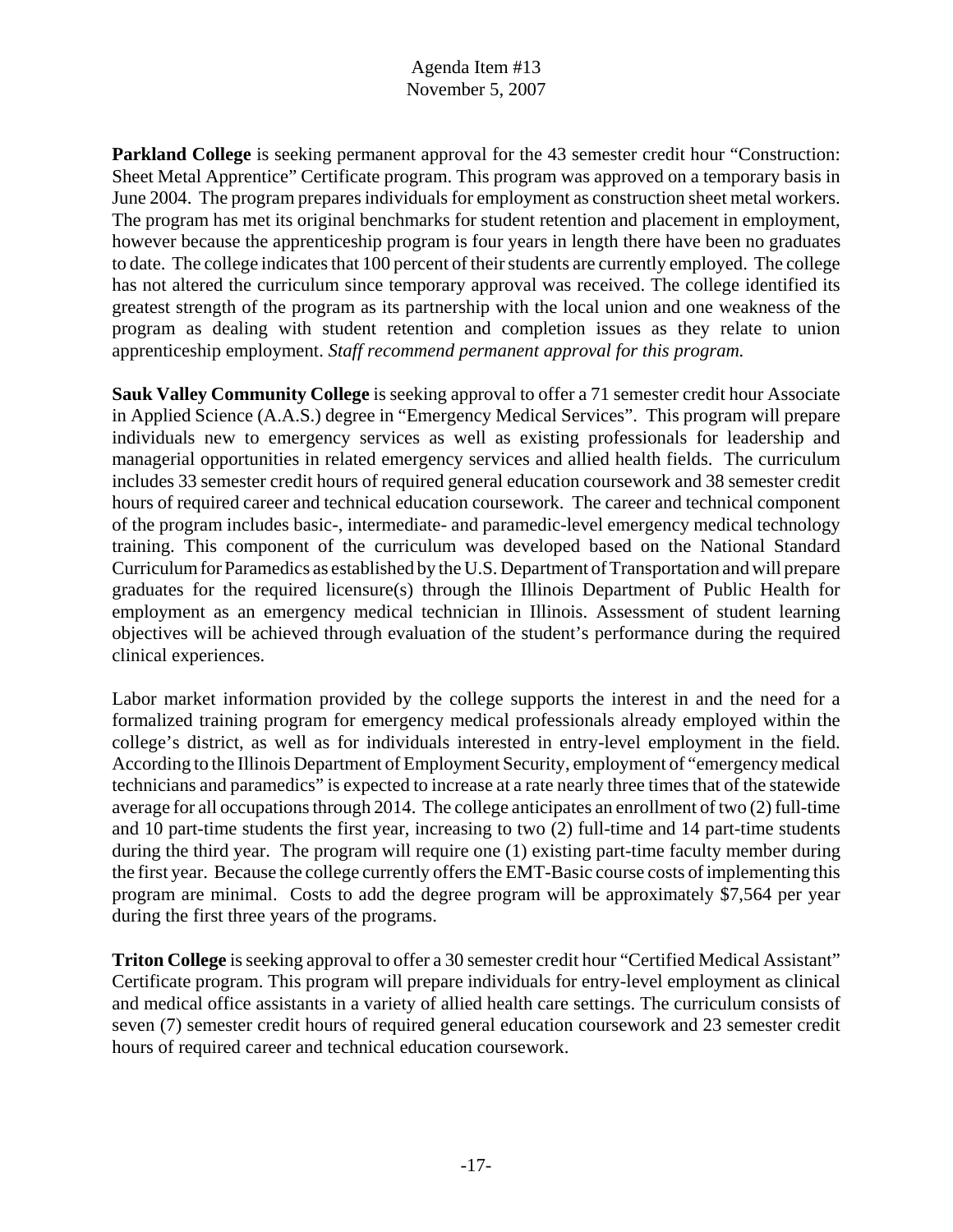The career and technical component includes instruction in medical terminology, introduction to human disease, ethics and law for allied health, basic pharmacology, venipuncture, electrocardiography, first aid and C.P.R., introductory clinical skills and diagnostic procedures, clinical laboratory, therapeutic communication, occupational health and safety, medical coding and office procedures, certification review for medical assistants, and a required work-based learning experience in medical assisting. Assessment of student learning objectives will take place during the clinical laboratory and certification review courses, as well as during the work-based learning experience, and will be conducted by program faculty and on-site employer/supervisors as appropriate. The curriculum was developed based the Standards and Guidelines for Medical Assisting Educational Programs as published by the Commission on Accreditation of Allied Health Education Programs (CAAHEP). Graduates of the certificate program will be prepared to take the Certified Medical Assistant (CMA) examination. This credential is optional, but highly preferable for entry-level employment of medical assistants. Once all appropriate state-level approvals have been granted the college plans to seek accreditation through the CAAHEP for this program.

Labor market information provided by the college supports the interest in and the need for a formalized entry-level training program for medical assistants within the college's district. Likewise across the state, demand for medical assistants is expected to increase by 35 percent through 2014 according to the Illinois Department of Employment Security. This estimated increase in employment is over four times the increase of employment expected for all occupations statewide during the same time period. The college anticipates an enrollment of 10 full-time students the first year, increasing to 15 full-time students by the third year. The program will require one (1) existing full-time faculty the first year. Costs of implementing this program will be approximately \$60,000 the first year, \$44,500 the second year, and \$45,000 the third year. Higher first year costs reflect the initial purchase of equipment and fees associated with program accreditation.

# **TEMPORARY PROGRAM APPROVAL**

Harold Washington College

- **Example 3** Teaching, Leadership & Support Professionals A.A.S. degree (63 credit hours)
- $\triangleright$  Teaching, Leadership & Support Professionals Certificate (35 credit hours)

# **BACKGROUND**

**Harold Washington College**, one of the City Colleges of Chicago, is seeking temporary approval to offer a 63 semester credit hour Associate in Applied Science (A.A.S.) degree program and a related 35 semester credit hour Certificate program for "Teaching, Leadership & Support Professionals". These programs were developed in collaboration with the Chicago Public School District to prepare individuals for a wide range of educational assistant positions across the district. The certificate curriculum consists of six (6) semester credit hours of required general education coursework in English composition and psychology, as well as 29 semester credit hours of required career and technical education coursework. The career and technical component includes instruction in introductory education, principles of practice in elementary education, diverse cultures, school leadership and support professional practice, and special topics in education, as well as a required practicum in a related educational setting.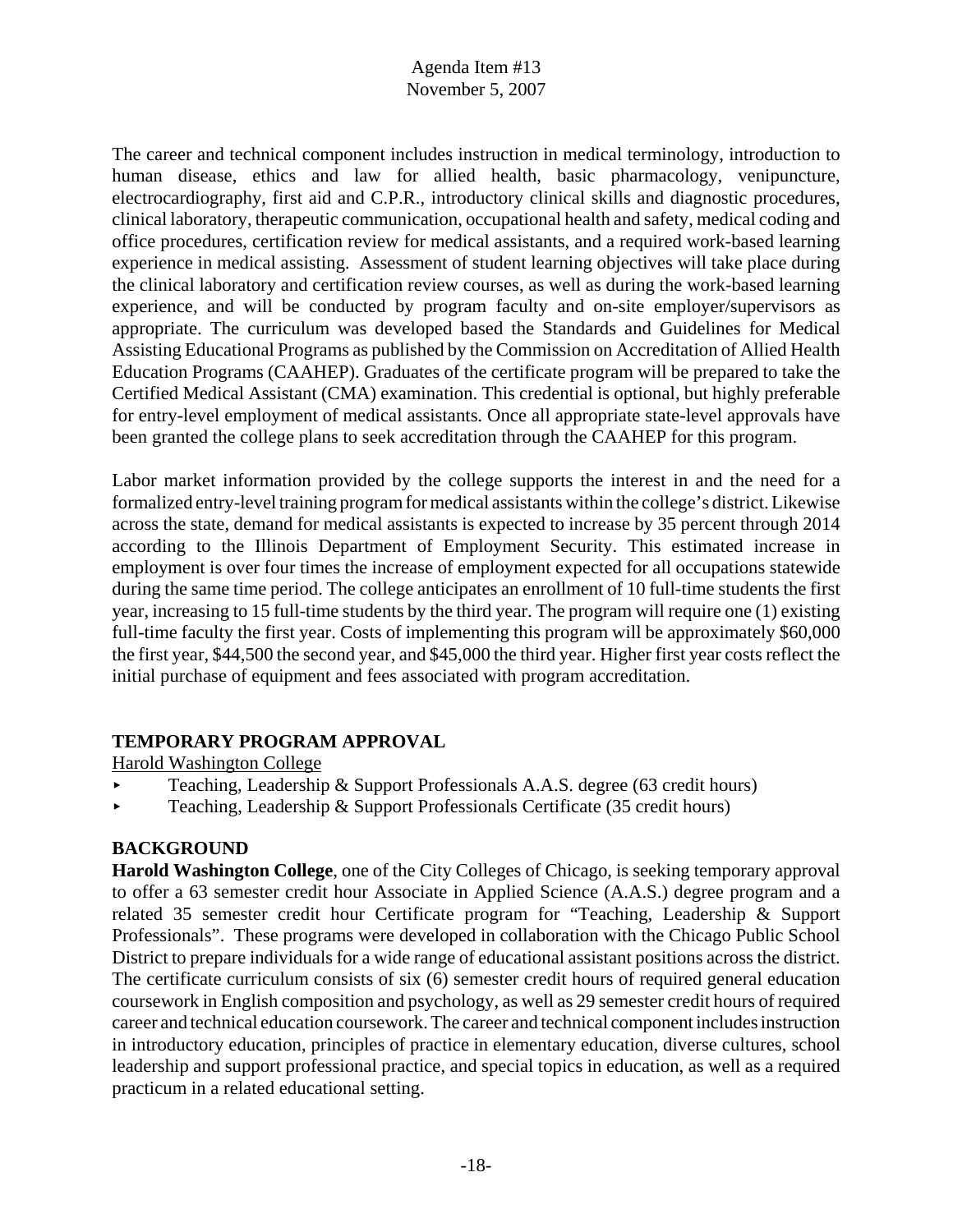The degree curriculum builds upon the certificate to include an additional 10 semester credit hours of general education coursework, six (6) additional credit hours of required career and technical coursework in teacher assisting and technology in the classroom, and nine (9) semester credit hours of related educational electives. Assessment of student learning objectives will be accomplished in both programs during the student's practical learning experience.

The college anticipates an enrollment of four (4) full-time and 20 part-time students the first year, increasing to eight (8) full-time and 40 part-time students by the third year. This program was requested and developed based on needs identified by the local public school system within the college's district. Chicago Public School system is in need of formally trained and qualified educational assistants in their classrooms. The college requests temporary approval in order to implement these programs and begin enrolling students immediately. *Permanent approval will be considered after a period of three years based on program outcomes.* `

# **INFORMATION ITEM - BASIC CERTIFICATE APPROVAL**

Following is a list of basic certificates (less than 29 semester credit hours) that have been approved on behalf of the Illinois Community College Board by the President/CEO since the last Board meeting:

# **Permanent Program Approval**

Joliet Junior College

- **Example 22** Architectural Technology Certificate (22 credit hours)
- < Architectural Profession Certificate (21 credit hours)

# Kaskaskia College

- < Network Security Administration Certificate (19 credit hours)
- $\blacktriangleright$  Truck Driver Training Certificate (20.5 credit hours)

# Wilbur Wright College

< Addictions Studies Certificate (18 credit hours)

# **Temporary Program Approval**

Rend Lake College

- < Advanced Mining Certificate (12 credit hours)
- Mine Electricity Certificate (14 credit hours)
- $\blacktriangleright$  Mine Mechanics Certificate (13 credit hours)
- $\blacktriangleright$  Mine Operations Certificate (8 credit hours)
- $\blacktriangleright$  Mining Supervisory Certificate (6 credit hours)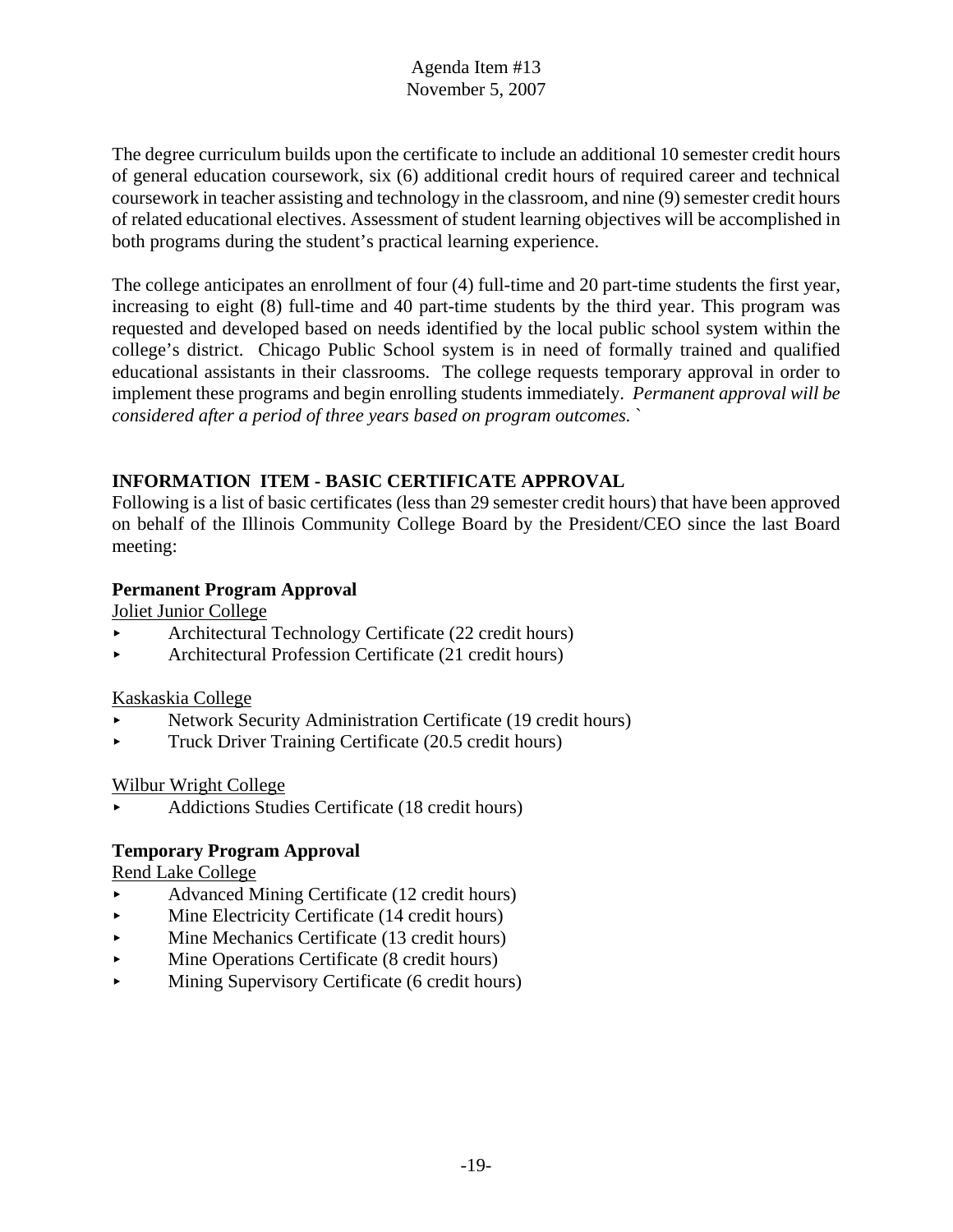### UNAPPROVED

Minutes of the 372<sup>nd</sup> Meeting of the Illinois Community College Board September 10, 2007 Illinois Central College Peoria, Illinois

### **RECOMMENDED ACTION**

It is recommended that the following motion be adopted:

The Illinois Community College Board hereby approves the Board minutes of the September 10, 2007 meeting, as recorded.

\* \* \* \* \* \* \* \* \* \*

Item #1 - Roll Call and Declaration of Quorum

Chairman Alongi called the meeting to order at 9:00 a.m. Roll call was taken with the following members present: Jake Rendleman, Bill Naegele, Guy Alongi, Judith Rake, John Donahue, Marikay Hegarty, and non voting member Addison Woodward. Dianne Meeks, Rudolph Papa, Brian Savage, Suzanne Morris and John Aurand were absent.

### Item #2 - Announcements and Remarks by Guy H. Alongi, Chair

Chairman Alongi welcomed everyone. He then thanked President Erwin and the staff for all support in making this meeting go smoothly. He went on to give a brief update on session. The Veterans Grant was funded with 7.2 million dollars.

He thanked Senator Ed Maloney for working so hard in favor of the community colleges during session.

There will be one change on the agenda, which is to remove item #14. This will be saved until there are more board members present to discuss.

Item #3 - Board Member Comments

Judy Rake reported that the Higher Education Cooperation Act is working closely with the universities.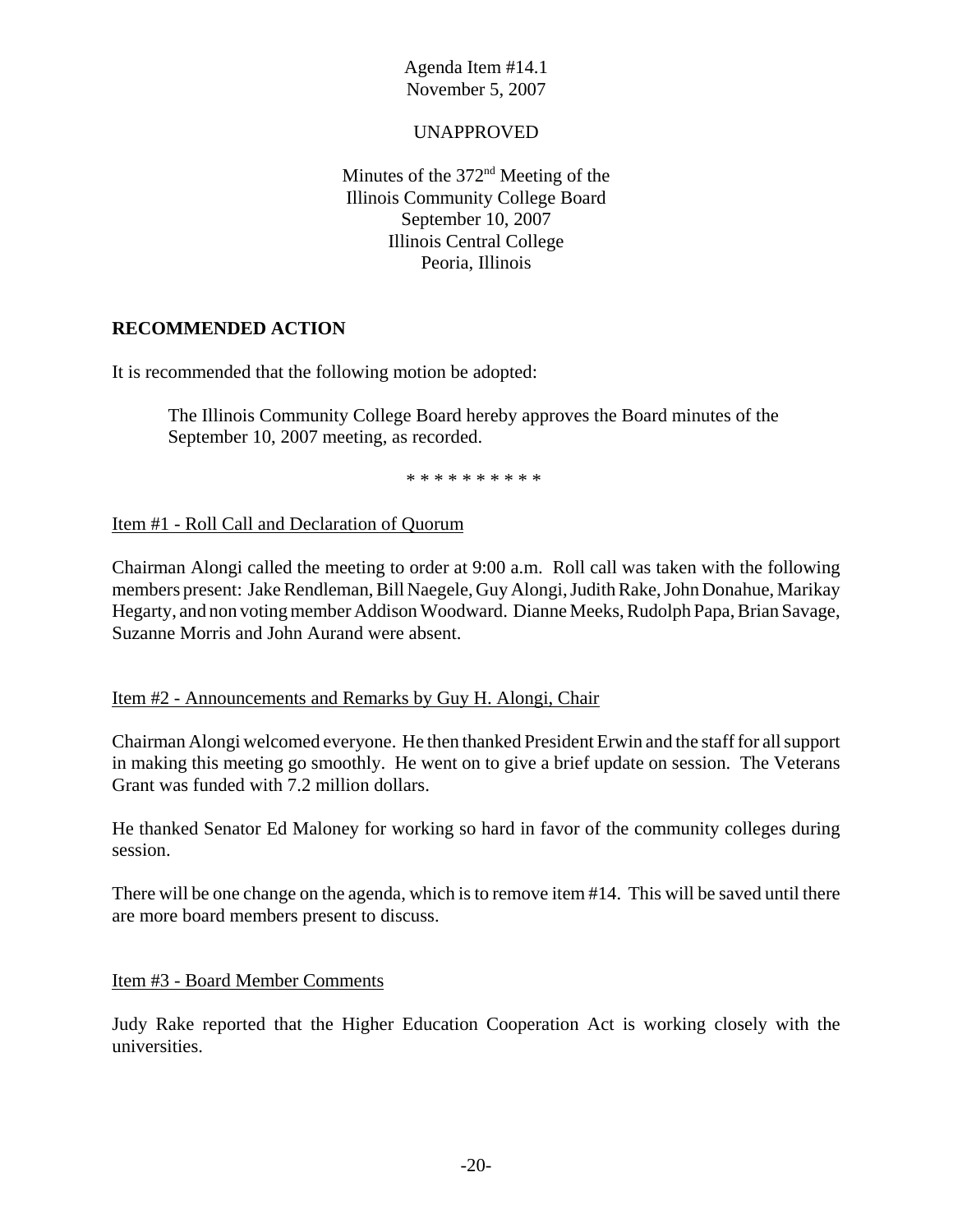Addison Woodward commented that the program approval process might need to be changed because they are being approved by IBHE before the ICCB approves them. Elaine will be working with Addison to make the process better.

Jake Rendleman commented that SIUE's president Glenn Poshard is receiving bad publicity on the programs he has been currently working on. However, he is a big supported of the community colleges.

Bill Naegele also thanked Senator Maloney for all his hard work. He also thanked Representatives Elaine Nekritz and David Miller.

# Item #4 - Remarks by Dr. John Erwin President, of Illinois Central College

President John Erwin thanked the ICCB for holding their meeting at Illinois Central College (ICC). He announced the tour of a portion of the campus will be held after lunch for anyone interested. ICC is proud of their three campuses, downtown, east and north of the city. There are no universities in the ICC district, so that is good for the enrollment. Some associate degrees that ICC provides that other community colleges do not include, dance, crime technology, webmaster and faststart, which allows high school seniors to take classes at ICC. Another highlight for ICC is that Caterpillar's world headquarters are located in East Peoria. So many get training at the college.

# Item #5 - Approval of 2008 ICCB Meeting Calendar **(Possible ACTION)**

Bill Naegele made a motion, which was seconded by Jake Rendleman, to approve the ICCB board meeting dates for the calender year 2008.

The motion was approved by unanimous voice vote. Student advisory vote: Yes.

# Item #6 - Committee Reports

# Item #6.1 - Budget and Finance Committee

Bill Naegele reported the committee met this morning at 8:00 a.m. and discussed Fiscal Year 2007 Financial Statements were reviewed. The Board spent 99.8% of the General Revenue Funds. Other funds can be carried over so lapsed balances are not important. The fiscal Year 2008 office budget was reviewed. The Governor's Office of Management and Budget has informed staff that a 2% "reserve"; (aka reduction) has been implemented on th office operations. The office budget is down \$8,000 from fiscal year 2007.

The committee also spent a lot of time discussing the fiscal year 2008 budget, and Ellen will give an overview.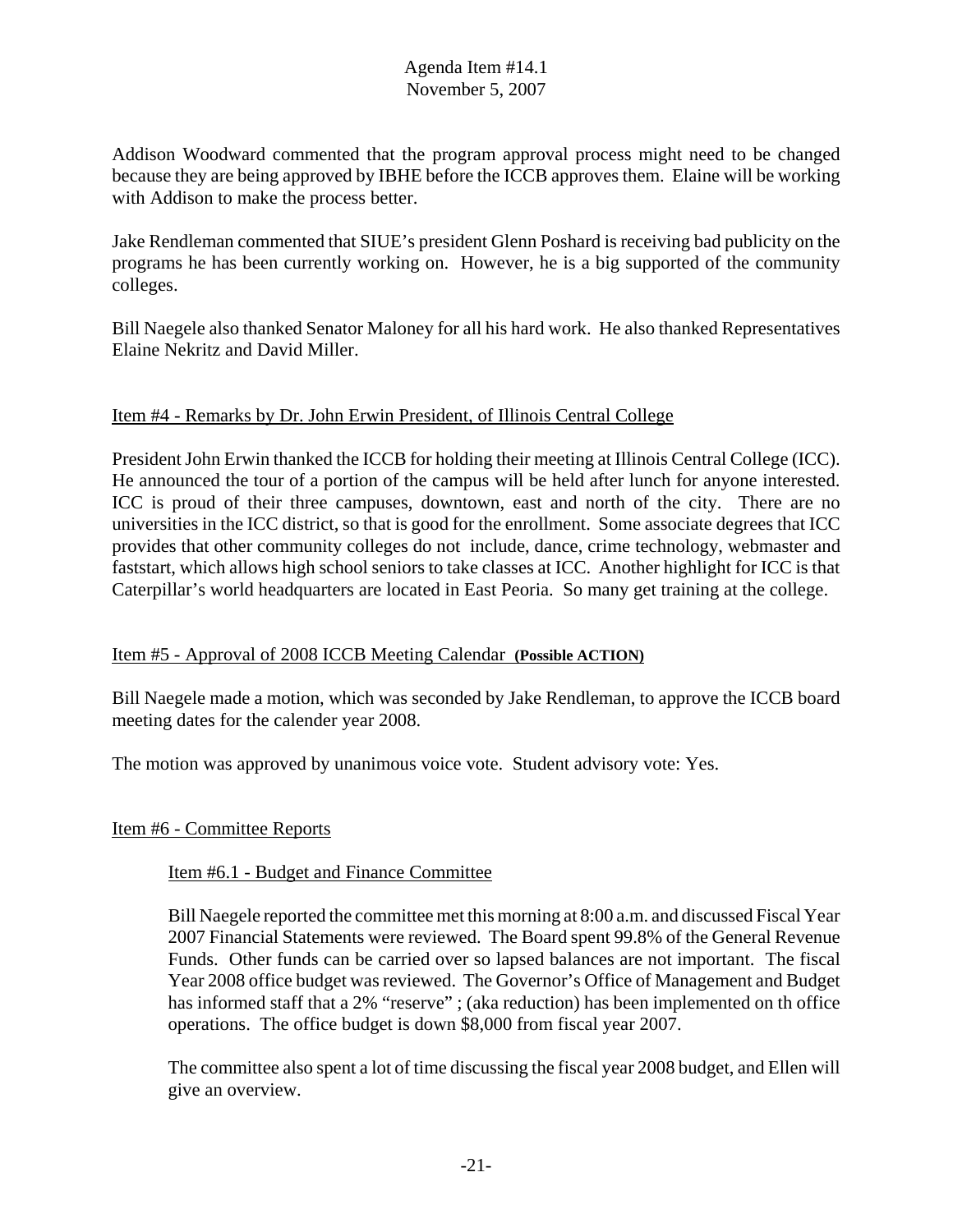Item #6.1A - Budget Update

Ellen Andres reported on the recent budget. The highest year for the budget was FY02. This year there are more students and less money. The community colleges were cut 10 million in their budgets. The universities were cut million. The Adult Education is at 35 million this year. Last year was 39 million.

There is still currently no Capitol Budget.

### Item #6.2 - Personnel and Evaluation Committee

Marikay Hegarty reported the committee met on Tuesday, September 4 at 3:30 p.m. The committee members that participated in the conference call were Sue Morris and Marikay Hegarty. Guy Alongi and Bill Naegele were also part of the discussion. John Aurand was not able to participate in the discussion, but after his review, he gave his approval to the proposed reorganization.

The committee reviewed ICCB staff reorganization. A summary of the proposed reorganization was placed in front of the board members. Specifically, the plan is for some divisions to transfer under the two vice presidents. This will realign duties within the agency and compliment the experience of the vice presidents. The finance section will combine job responsibilities of two existing divisions and create an external financial division.

No staff will be demoted or supervises fewer people.

I recommend that the following motion be adopted:

The Illinois Community College Board hereby approves the President/CEO to make agency reorganization changes as detailed in the committee report approved by the Personnel and Evaluation Committee.

# **ICCB Reorganization Proposal**

The current organization chart was developed before the Adult Education and Career and Technical Education programs were transferred to the ICCB. When the programs transferred, they were added into the existing organization chart and divisions were left under the Vice Presidents as they were previously organized. The proposed reorganization could be defined more as a realignment of duties and responsibilities under each of the Vice Presidents.

### **Vice President of Academic Affairs and Workforce (Elaine Johnson)**

| <b>Current Divisions:</b> | <b>Instructional Technology</b>          |
|---------------------------|------------------------------------------|
|                           | Program Planning and Accountability/CTE, |
|                           | <b>Research and Policy Studies</b>       |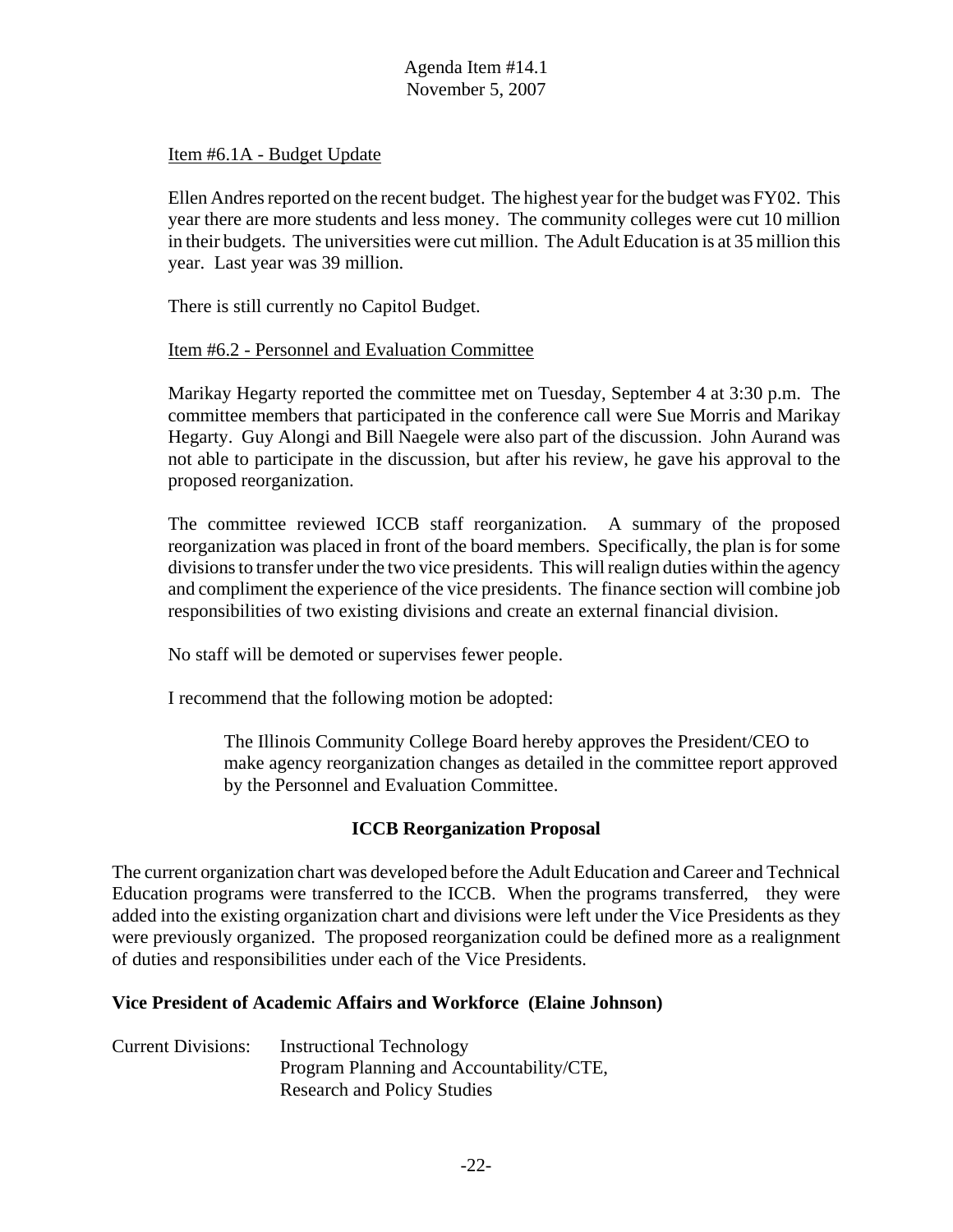| New Divisions: | Academic Affairs (formerly Program Planning/CTE), |
|----------------|---------------------------------------------------|
|                | <b>Student Services</b>                           |
|                | Workforce Development                             |

In the academic and institutional support areas, a realignment of divisions allows for better coordination of academic and instructional support for the colleges. The direct academic and student support areas will be put in the same division, providing closer coordination of services. Because the academic affairs and student service offices work closely together on our college campuses, those areas will also be placed under the same division at ICCB. Workforce Development, which now is a stand-alone division, will be combined with Academic Affairs and Career and Tech Education. The rationale for aligning the Workforce Development division and Career and Technical Education division is because workforce issues are addressed by using career and technical education programs. This will allow much better coordination and eliminate duplication of activities.

### **Vice President of Adult Education and Institutional Support (Karen Hunter Anderson)**

| <b>Current Divisions:</b> | <b>Adult Education and Family Literacy</b><br><b>Student Services</b><br>Workforce Development                                                 |
|---------------------------|------------------------------------------------------------------------------------------------------------------------------------------------|
| New Divisions:            | <b>Adult Education and Family Literacy</b><br>Educational Technology (formerly Instructional Technology)<br><b>Research and Policy Studies</b> |

Under this new structure, the areas that provide institutional support services to the academic and student service divisions of the colleges will also aligned in one division at ICCB. Adult Education and Family Literacy Services, Institutional Research, and Educational Technology will be in the same division so that a statewide infrastructure of support is more easily available to the colleges.

Educational Technology services, in addition to providing technological instruction and development, will now encompass the responsibility of coordinating training services and web services.

### **Chief Financial Officer (Ellen Andres)**

| <b>Current Divisions:</b> | <b>Budget and Operations</b><br><b>System Finances</b><br><b>Technology Services</b>                    |
|---------------------------|---------------------------------------------------------------------------------------------------------|
| New Divisions:            | Finance and Operations<br>Financial Compliance and Program Accountability<br><b>Technology Services</b> |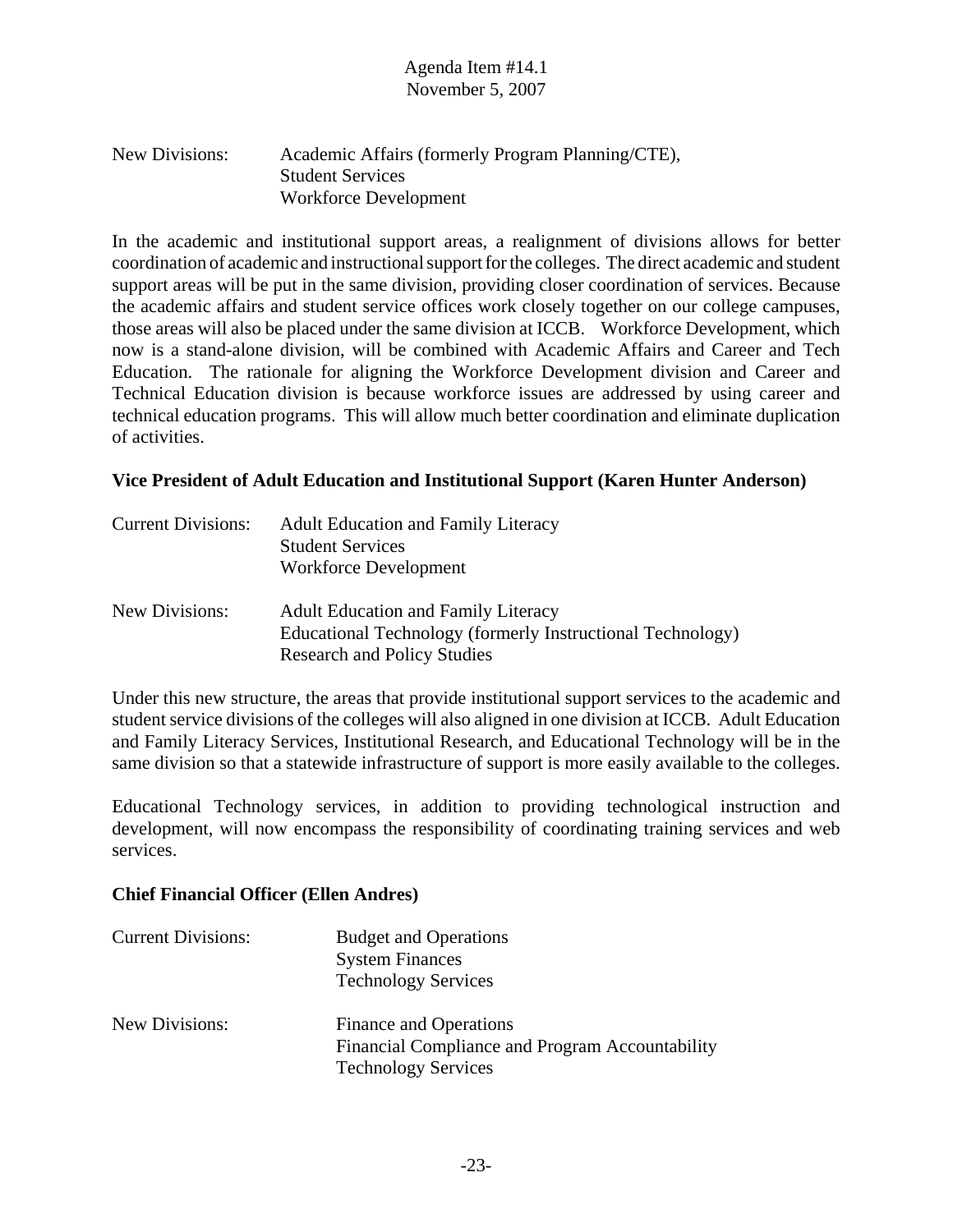These changes will merge the current System Finance and Budget and Operations divisions together to allow more for the budgeting, accounting, and formula calculations to interact in one unit. One staff person will transfer from the System Finance division to supervise current Budget and Operations Staff and assist the CFO in the new division. We have created a Financial Compliance and Program Accountability Division to allow for a CPA to organize a monitoring/auditing unit. Our recent external auditors are requiring the ICCB to perform a more comprehensive audit program rather than our current Amonitoring@ program. Our current Amonitoring@ program uses programmatic staff and grant staff to assist with financial compliance checks. Ed Smith who is the Senior Director of System Finance and a CPA will supervise an audit staff and develop an audit program for the ICCB. He will also work with the external auditors coming into the ICCB. (In fiscal year 2007, the ICCB had four comprehensive audits performed by four different external auditors.) Technology Services will remain as is.

The main change for most staff in this reorganization will be that some Senior Directors will be reporting to a different Vice President. Two staff positions will be taking on significant increases in their job duties and be expected to work at a much higher level. They will be moved from Associate Directors to Directors. No staff will be demoted or supervise fewer people.

Marikay Hegarty made a motion, which was seconded by Bill Naegele, to approve the President/CEO to make agency reorganization changes as detailed in the committee report approved by the Personnel and Evaluation Committee.

The motion was approved by unanimous voice vote. Student advisory vote: Yes.

### Item #6.3 - Academic Affairs Committee

Bill Naegele stated the committee met at 3:00 p.m. via teleconference at the ICCB Springfield office on Wednesday, September 5, 2007 and discussed the status of current projects such as the College and Career Readiness Project, which 4 community colleges are participating, the ISBE Board Retreat Update, High School Feedback Report, P-20 Transition Pipeline Information, and the Programs of Study Pilot Project.

# Item #6.4 - External Affairs Committee

Jake Rendleman stated the committee met at 2:00 p.m. via teleconference at the ICCB Springfield office on Wednesday, September 5, 2007. There were three items discussed, which involved the Legislative Update; the Economic Impact Study Update; and Public Relations Update/Reestablishing the Illinois Community College Public Relations.

### Item #6.4A - Public Relations Report

Steve Morse, the ICCB director for External Affairs, reported the statewide release of the most recent Economic Impact Study will be the immediate focus for public relations activity by the ICCB.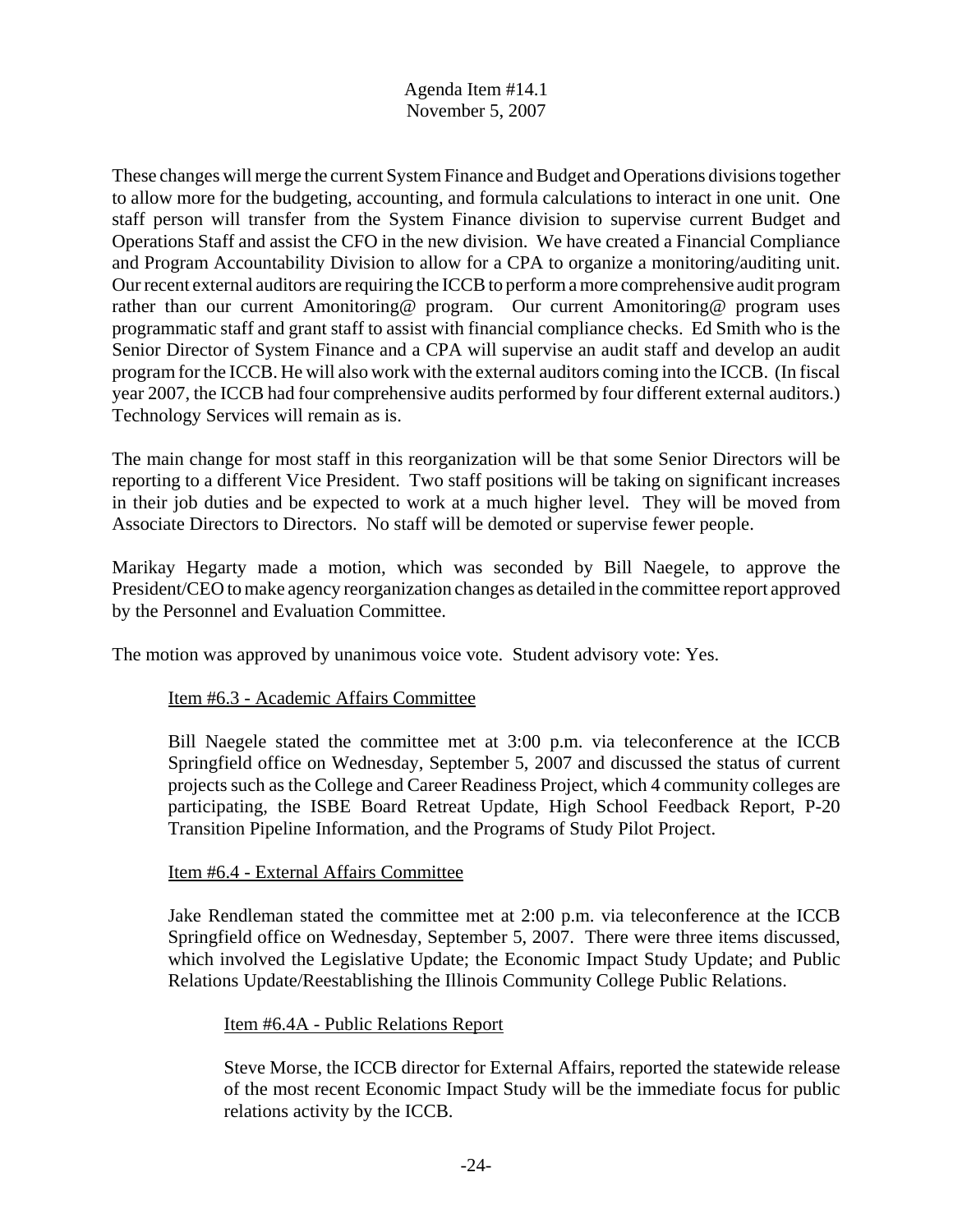A meeting of about 60 community college public relations and institutional research professionals took place at Heartland Community College in Normal in late July. Discussions at the meeting centered on the most important points to emphasize from the study for the community colleges in their local public relations efforts. Subsequently, the ICCB sent out a request to the college public relations and marketing directors for their input on the statewide release of the study.

Also, Steve Morse will be working on re-establishing the Illinois Community College Public Relations and Marketing Advisory Committee. This committee had been active a few years ago and comprised community college representatives from several regions of the state, as well as a faculty representative and a college president. They had met to discuss common public relation and marketing activities and issues on both the local and the statewide level. The re-formation of this group is intended to enhance the communication on the subject among the colleges and between the local colleges and the ICCB.

Item #6.4B - 95<sup>th</sup> General Assembly Update

Steve Morse, the ICCB director for External Affairs, reported the Governor signed the FY2008 budget bill, HB3866 as amended by Senate Amendment 1, into law on August 23. Along with his signature, the Governor made several line item and reduction vetoes, totaling about \$463 million. Included in these vetoes were \$10 million from the Illinois community college system budget and several member initiatives that were to be vouchered through the ICCB. Of the \$10 million cut from the budget were a \$7 million reduction from Base Operating Grants, which had been an increase put in by the General Assembly, and a total line item veto of the \$3 million Student Success Grant.

The ICCB did receive a new \$7.2 million appropriation to help cover the costs of the Illinois Veterans Grants. This appropriation was left intact.

The following bills were mentioned:

Senate Bills 853, 858, 1446, 401, 402, 729 House Bill 1648, 1434, 3504, House Joint Resolutions 32, 36, 40, 49, 69, and Senate Joint Resolutions 50, 57, 59.

### Item #7 - President/CEO Report

Geoffrey Obrzut, President/CEO, thanked President John Erwin for hosting the ICCB meeting. He also thanked the board members present for attending so there would be a quorum.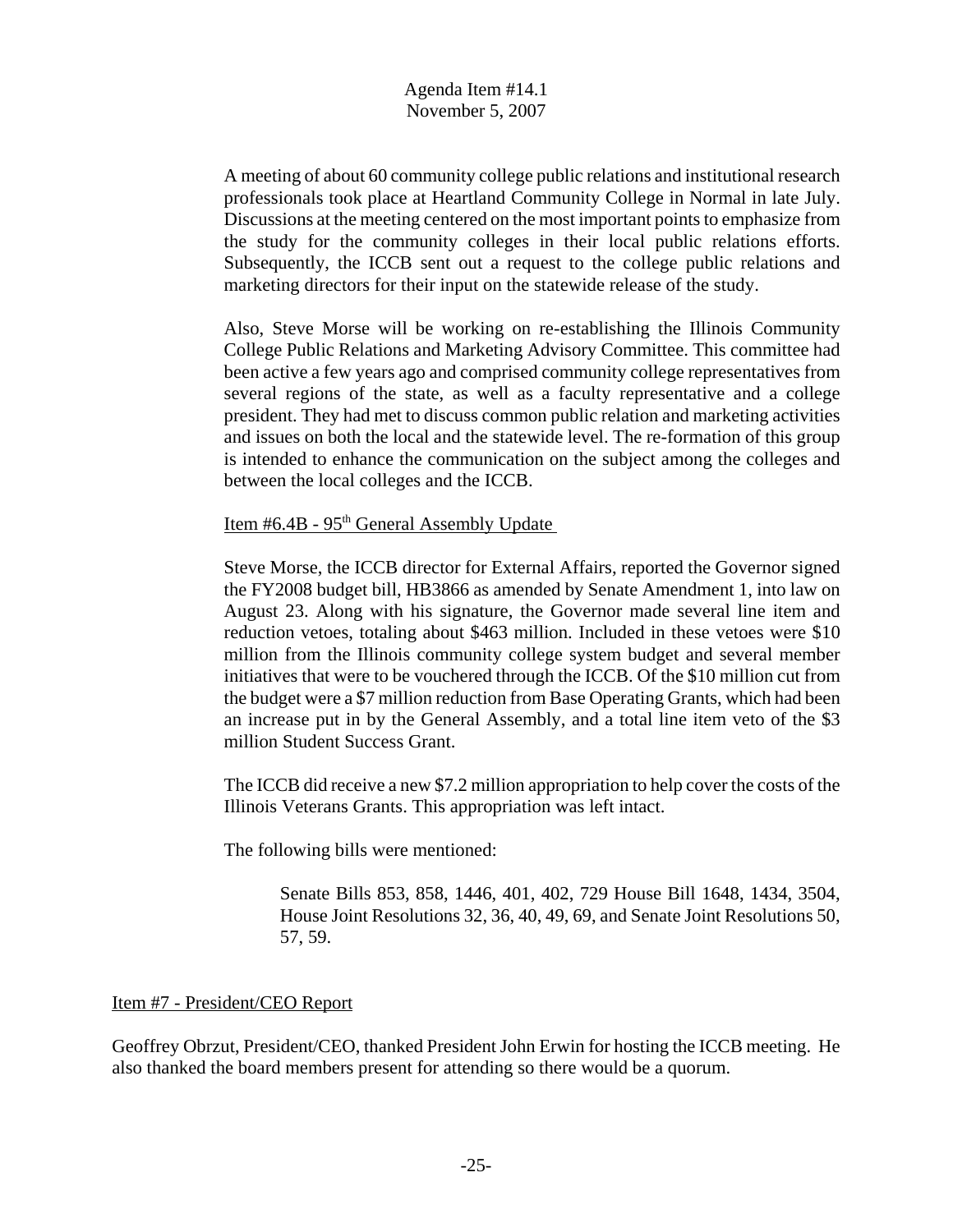Geoff announced that Dr. Karen Anderson has recently been named the new Vice President for Adult Education and Institutional Support. He announced that Brenda Pryor, who left ICCB a while ago, is now working for the Illinois Federation of Teachers.

Mr. Obrzut stated he did not go to the State Director's meeting that was held in Virginia this year due to session. The next meeting will be held in Chicago.

### Item #8 - Advisory Organizations/Foundation Reports

### Item #8.1 - Illinois Community College Trustees Association

Mike Monaghan, Executive Director of the Illinois Community College Trustees Association, introduced the new President of the Trustees Association, Kathy Wessel, trustee for College of DuPage.

Ms. Wessel announced that Jeff May, Trustee for Joliet Junior college, took the Vice President position, Vickie Miller, Trustee for Danville Area Community College, took the Secretary position, and Joan DiLeonardi, Trustee for Oakland Community College, took the Treasurer position.The President's Council is working hard to override the Governor's veto on HB 3504. Their next meeting will be held on September 14-15.

### Item #8.2 - Illinois Community College Faculty Association

Dr. Earl Godt reported on the last meeting. Dr. John Roueche is professor and director of the Community College Leadership Program at The University of Texas at Austin, where he holds the Sid W. Richardson Regents Chair in Community College Leadership. The Texas doctoral program in Community College Leadership is the nation's oldest and has produced more chancellors, president, vice presidents, and deans of American community colleges than any other university graduate program. CCLP was recognized by the Association of Texas Colleges and Universities in 2005 with the Association's Mirabeau B. Lamar Award, the Association's highest honor, recognizing CCLP's quality national impact on leadership development.

Dr. Roueche is a community college graduate (Mitchell Community College, 1958) and received his Ph.D. in higher education administration from The Florida State University in 1964. He as served as a high school history and English teacher, community college dean of students and instructional dean, and faculty member at UCLA and Duke University before joining the Texas faculty.

Since 1970, Dr. John Roueche has spoken to more than 1300 colleges and universities on topics of teaching and leadership excellence. He is the author of 35 books, including Practical Magic: On the Front Lines of Teaching Excellence (2003); In Pursuit of Excellence: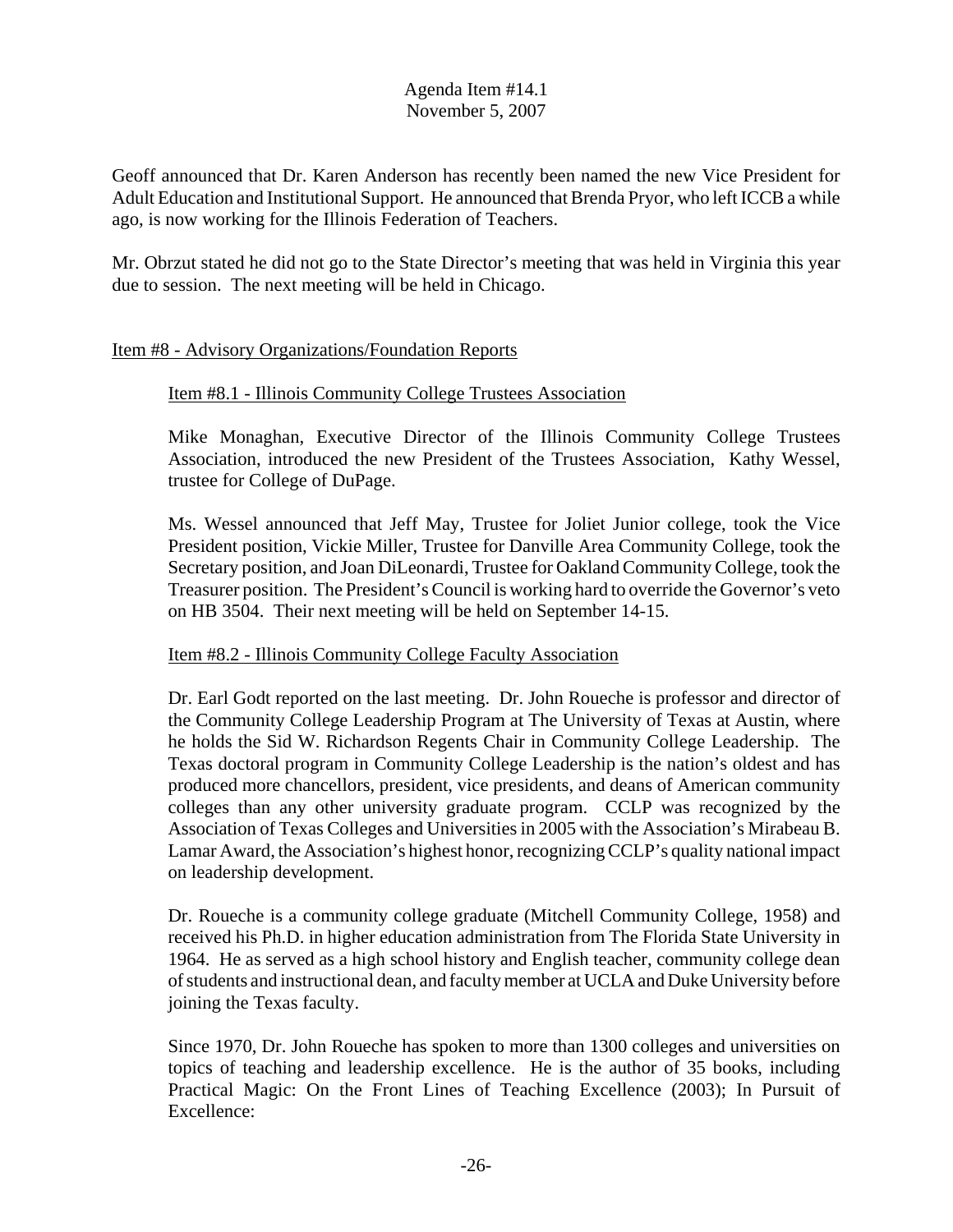The Community College of Denver (2001); and Strangers in Their Own Land: Part-Time Faculty in American Community Colleges (1995) along with more than 150 articles and chapters which focus on leadership, teaching and learning.

Dr. Roueche's keynote speech will address the conference theme of the "**The Future of Illinois Community Colleges: Looking Ahead."** He promises to be an energetic and inspiring speaker with an important message about the challenges community colleges face for those serving college enrollees as well as insights in central issues of the community college system. Dr. Rouche will address issues essential for those who care about community colleges and the students who attend them.

He also announced the Teaching and Learning Excellence Conference will be held on October 18 and 19 at the President Abraham Lincoln Hotel & Conference Center in Springfield.

### **BREAK**

### \* \* \* \* \* \* \* \* \* \*

There is going to be a change for to Agenda Item #5, 2008 ICCB meeting dates. January will be changed to the  $28<sup>th</sup>$  and March will be changed to the  $31<sup>st</sup>$ .

Bill Naegele made a motion, which was seconded by Jake Rendleman, to make the change to the ICCB board meeting dates for the calender year 2008.

The motion was approved by unanimous voice vote. Student advisory vote: Yes.

\* \* \*

Bill Naegele made a motion, which was seconded by Jake Rendleman, to approve the revised ICCB board meeting dates for the calender year 2008.

The motion was approved by unanimous voice vote. Student advisory vote: Yes.

\* \* \* \* \* \* \* \* \* \*

# Item #9 - Update on Illinois Board of Higher Education (HECA) Grants

Dr. Elaine Johnson reported in accordance with the provisions of the Higher Education Cooperation Act (HECA), the Illinois Board of Higher Education (IBHE) will provide grants on a competitive basis. HECA grants are designed to support programs of inter-institutional cooperation in higher education that promote the efficient use of educational resources, an equitable distribution of educational services, the development of innovative educational concepts that effectively deliver educational programs, and involvement with the local community.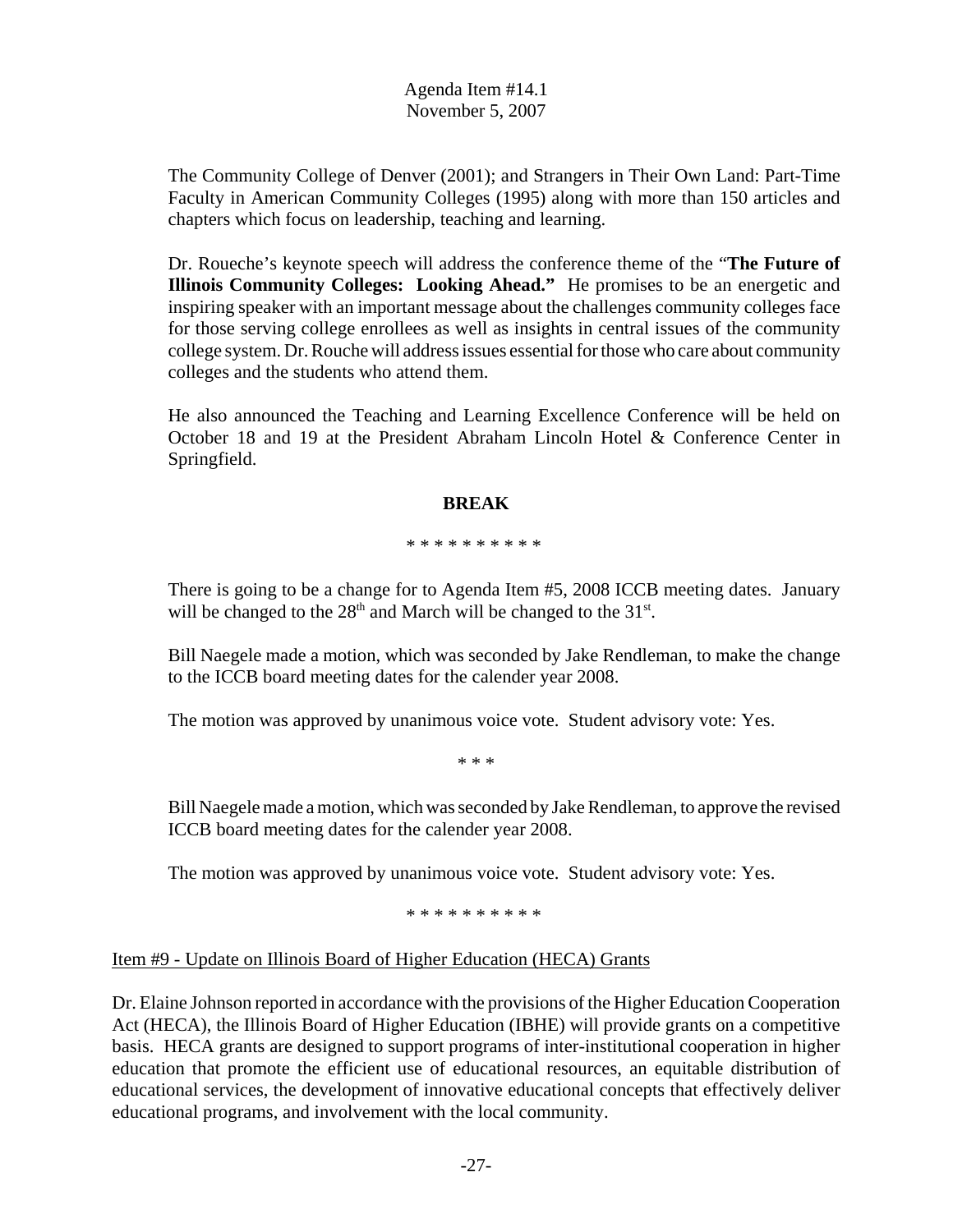The Act stipulates that grantees receiving HECA grant funds shall serve both a public and secular purpose (non sectarian) and be consistent with IBHE policies and priorities.

# Item #10 - Illinois Community College Recognition of Community Colleges **(Action)**

Dr. Elaine Johnson reported that all the recognition visits were completed except for South Suburban College, which will be completed next month.

The Illinois Community College Board hereby grants a status of "recognition continued" to the following districts:

Kaskaskia College Parkland College Southwestern Illinois College

The motion was approved by unanimous voice vote. Student advisory vote: Yes.

# Item #11 - New Units of Instruction **(Action)**

Bill Naegele made a motion, which was seconded by Marikay Hegarty, to approve the following new units of instruction:

# **PERMANENT PROGRAM APPROVAL**

William Rainey Harper College

- < Environmental Health A.A.S. degree (63 semester credit hours)
- < Environmental Health Certificate (31 semester credit hours)
- Forensic Science A.A.S. degree  $(60 \text{ semester credit hours})$
- < Occupational Health and Safety A.A.S. degree (64 semester credit hours)
- < Occupational Health and Safety Certificate (32 semester credit hours)

# Illinois Valley Community College

Associate of Arts in Teaching  $(A.A.T.)$  Early Childhood Education (64 semester credit hours)

### Joliet Junior College

- < Orthotics Technology Certificate (50 semester credit hours)
- Prosthetics Technology Certificate (44 semester credit hours)

### College Lake County

< Associate of Arts in Teaching (A.A.T.) Special Education (63 semester credit hours)

### Lake Land College

Fire Service Technology A.A.S. degree (65 semester credit hours)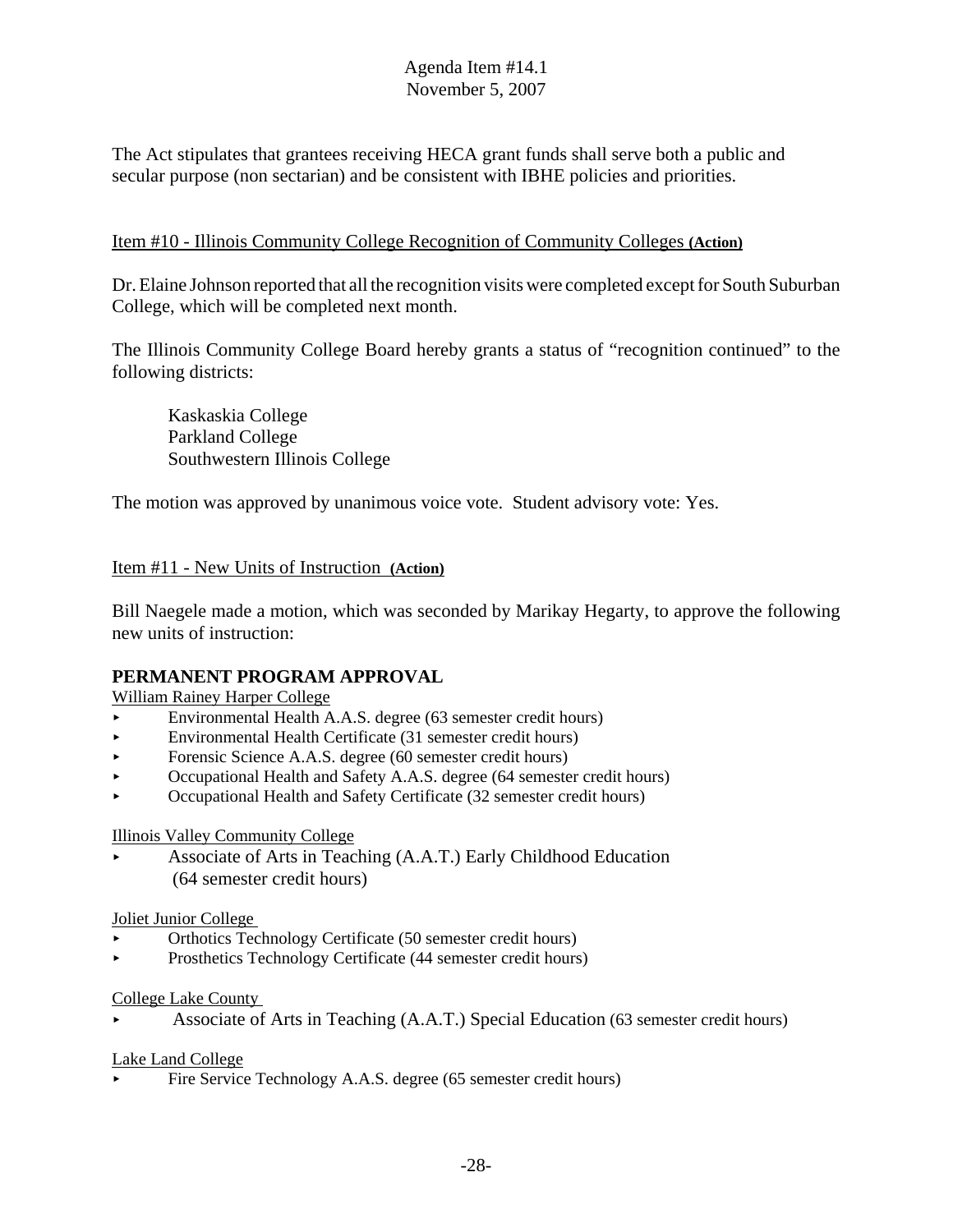Lewis & Clark Community College

- < Electrical Journeyman A.A.S. degree (60 semester credit hours)
- Therapeutic Massage Certificate (36 semester credit hours)

Prairie State College

< Music Technology Certificate (32 semester credit hours)

Richland Community College

- < Welding Technology A.A.S. degree (64 semester credit hours)
- < Welding Technician Certificate (45 semester credit hours)
- < Pipefitting and Pipe Welding Certificate (52 semester credit hours)

### Carl Sandburg College

< Associate of Arts in Teaching (A.A.T.) Secondary Mathematics (61 semester credit hours)

South Suburban College

< Fitness Professional A.A.S. degree (64 semester credit hours)

Spoon River College

- < Constructions Occupations Certificate IDOC Statewide Model Curriculum (34 semester credit hours)
- < Food Service Certificate IDOC Statewide Model Curriculum (32 semester credit hours)
- < Horticulture Certificate IDOC Statewide Model Curriculum (32 semester credit hours)

# **TEMPORARY PROGRAM APPROVAL**

Carl Sandburg College

Renewable Energy Technology A.A.S. degree (67 semester credit hours)

The motion was approved by unanimous voice vote. Student advisory vote: Yes.

### Item #12 - Consent Agenda **(ACTION)**

Judy Rake made a motion, which was seconded by Jake Rendleman, to approve the following items:

### Item #12.1 - Minutes of the June 8, 2007 Meeting

The Illinois Community College Board hereby approves the Board minutes of the June 8, 2007 meeting, including the specified changes.

Item #12.2 - Review of Executive Session Minutes of the June 8, 2007 Board Meeting

The Illinois Community College Board hereby approves the Board Executive Session minutes of the June 8, 2007 meeting, as recorded.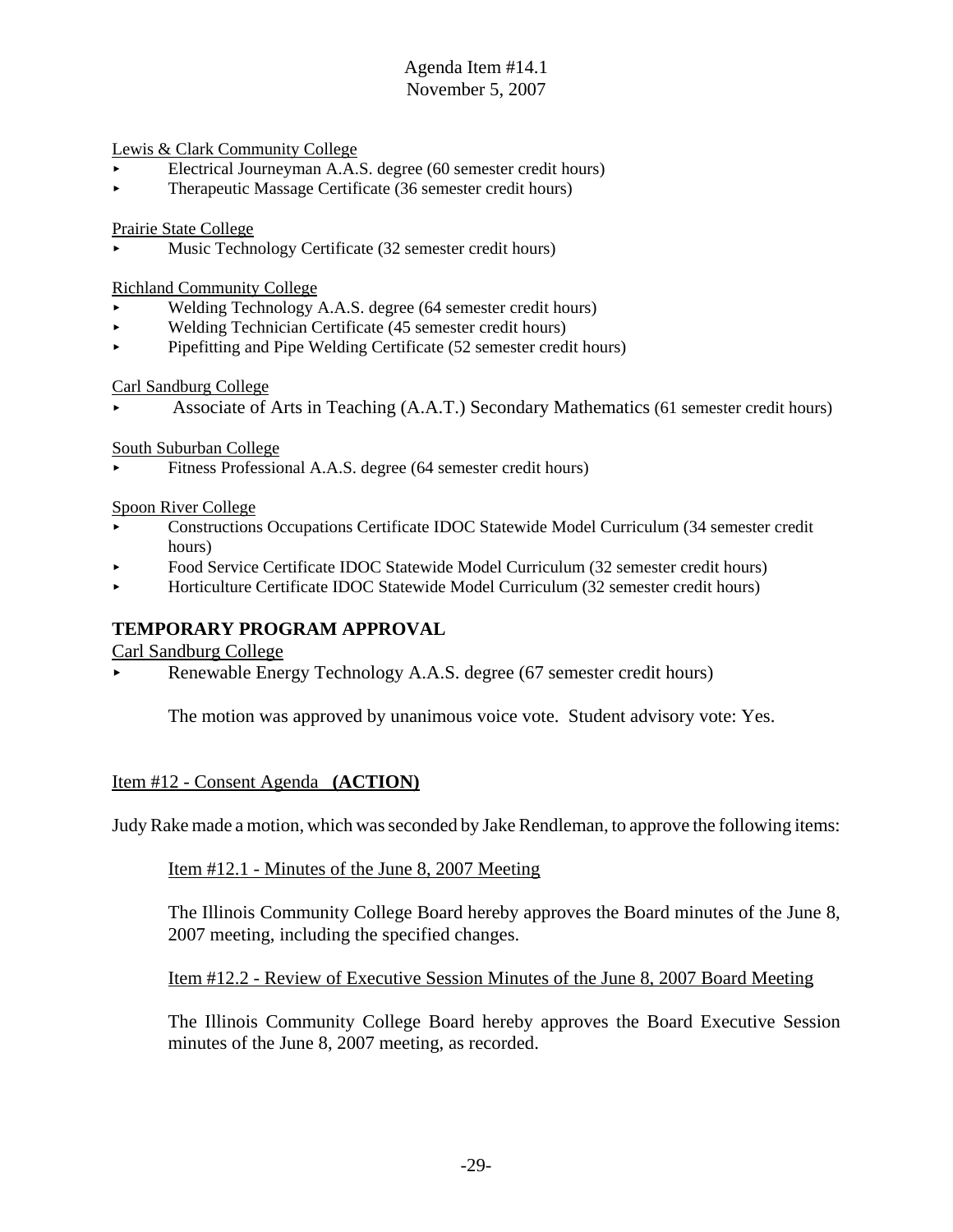### Item #12.3 - Certification of Eligibility for Special Tax Levy

The Illinois Community College Board hereby certifies that the following community college districts were (1) eligible to receive equalization grants either in fiscal year 2007 or fiscal year 2008 and (2) had combined educational and operations and maintenance purposes tax rates less than 25.18 cents per \$100 of equalized assessed valuation and are, therefore, eligible to levy at a combined educational and operations and maintenance purposes rate up to and including 25.18 cents per \$100 of equalization assessed valuation in accordance with the provisions of Section 3-14.3 of the Public Community College Act:

> Black Hawk College Heartland Community College Illinois Central College Illinois Eastern Community Colleges Illinois Valley Community College Kankakee Community College Kaskaskia College Lake Land College Lewis and Clark Community College Moraine Valley Community College Prairie State College Rend Lake College Carl Sandburg College Southwestern Illinois College Spoon River College John Wood Community College

> > \* \* \* \* \* \* \* \* \*

The motion was approved by unanimous voice vote. Student advisory vote: Yes.

Item #13 - Information Items

Item #13.1 - Fiscal Year 2007 Financial Statements

Documents were provided to the Board for their information and review.

Item #13.2 - Fiscal Year 2008 Financial Statements

Documents were provided to the Board for their information and review.

Item #13.3 - FY 2007 Lincoln's Challenge Report

Documents were provided to the Board for their information and review.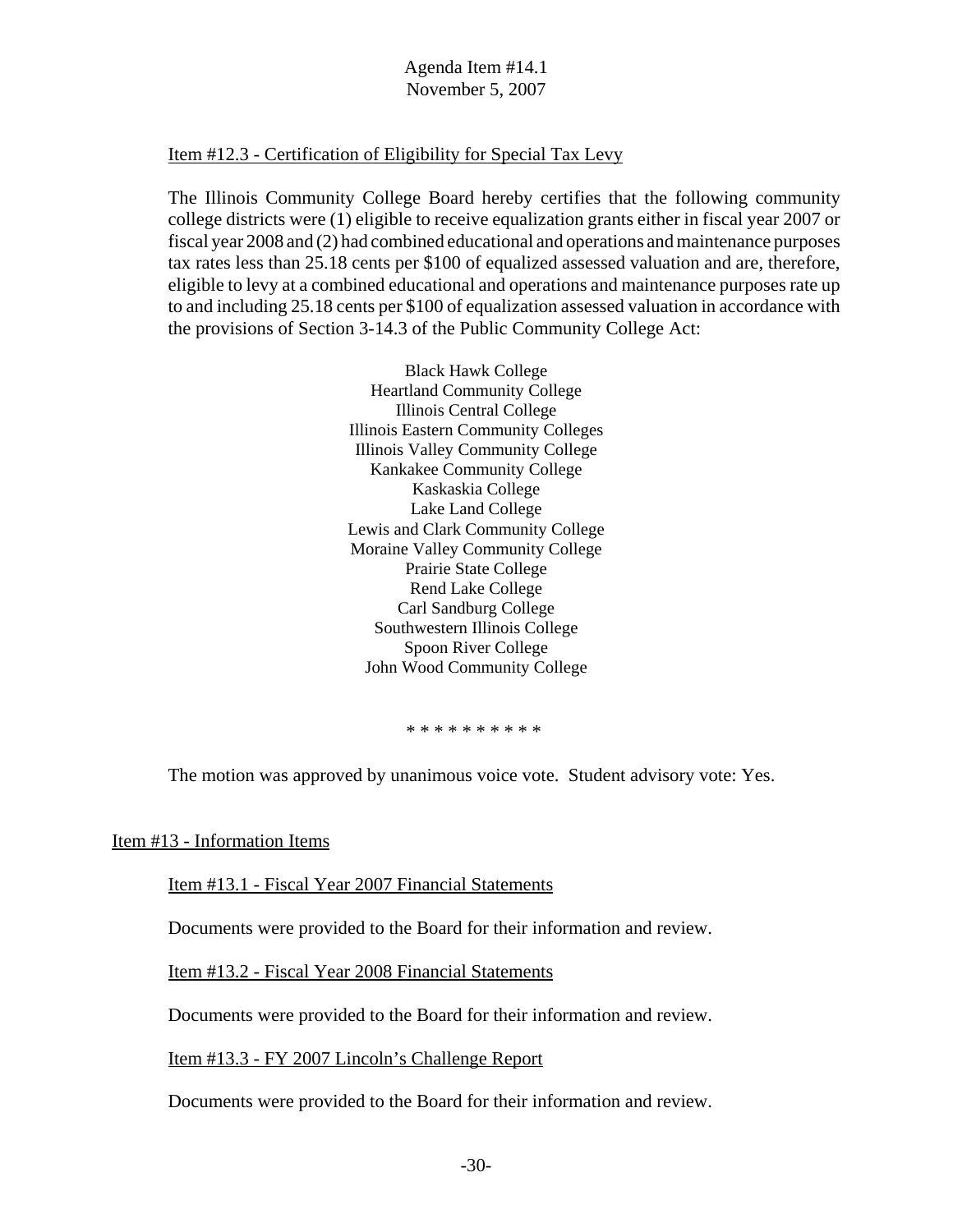# Item #13.4 - College and Career Readiness Pilot

Documents were provided to the Board for their information and review.

Item #13.5 - IL Community College Trustees Association Calendar Year 2008 Schedules

Documents were provided to the Board for their information and review.

Item #13.6 - Proposed IL Community College Board Rules Concerning Elimination of Examination of Patriotism from Program Requirements

Documents were provided to the Board for their information and review.

Item #14 - Adjournment

At 11:00 a.m., Jake Rendleman made a motion, which was seconded by Bill Naegele, to adjourn the meeting. The motion was approved by unanimous voice vote. Student advisory vote: Yes.

Guy H. Alongi Geoffrey S. Obrzut Chairman President/CEO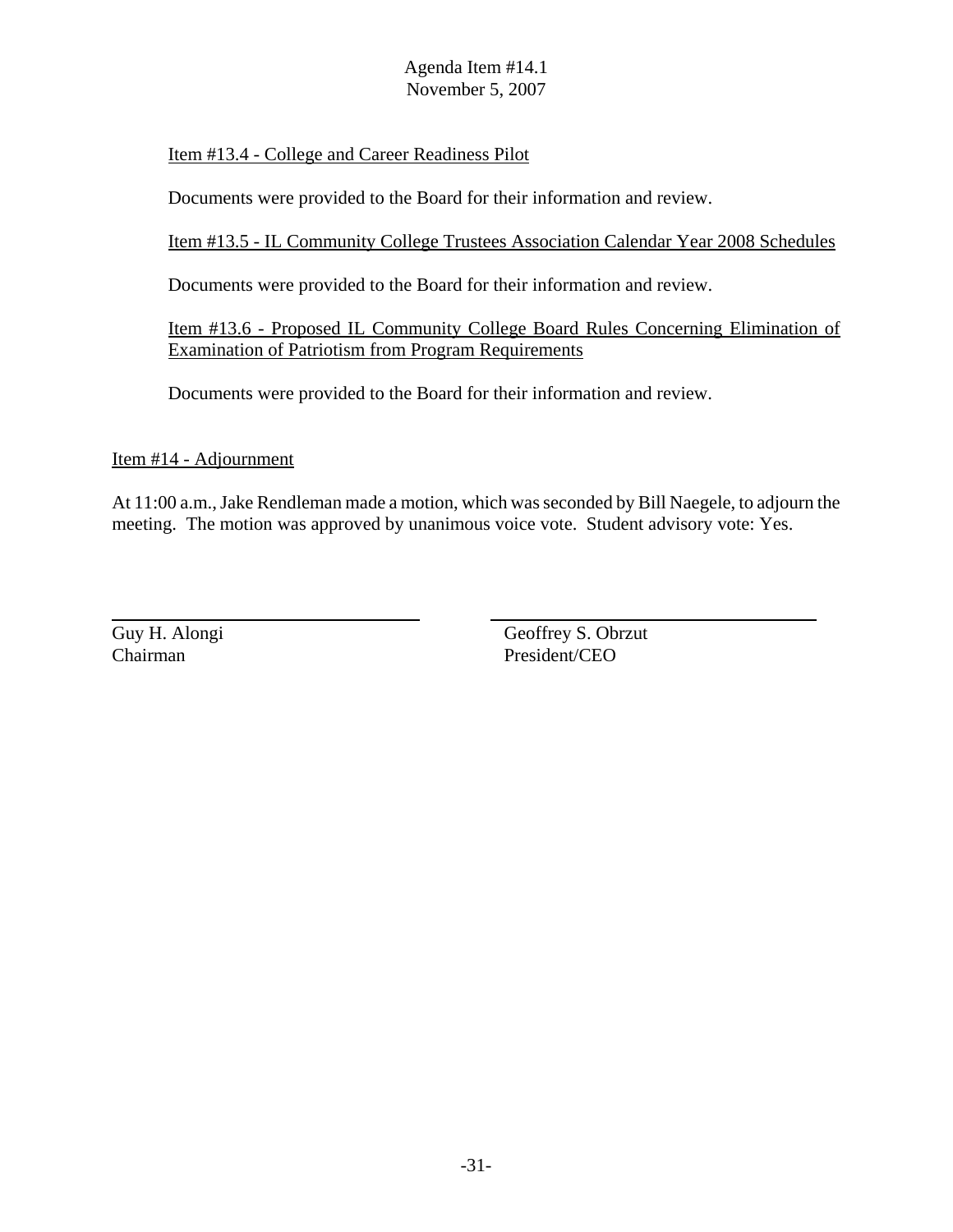# Illinois Community College Board

# **ILLINOIS COMMUNITY COLLEGE BOARD ADVISORY COMMITTEE MEMBER APPOINTMENTS**

Each year, the President/CEO as authorized by the Illinois Community College Board appoints representatives to its advisory committees. Memberships are either at-large appointments selected by the Illinois Community College Board staff, appointments recommended by various community college organizations, or ex officio members who represent committees of various relevant organizations. The latter appointments change as the groups' committee leadership positions change. All other new appointments are for three-year terms except for those vacancies created by resignations during the year.

The advisory committees perform a critical service to the Illinois Community College Board in that they provide input from a local perspective on issues that affect the entire system. Currently, the Board has four advisory committees. The Finance Advisory Committee, under the leadership of Ellen Andres, Chief Financial Officer, provides input on system budget development and policy issues dealing with system finance. The MIS/Research Advisory Committee, working with Scott Parke, Senior Director for Policy Studies, reviews all issues pertaining to research and data collection activities of the Board. The Program Advisory Committee, staffed by Brian Durham, Senior Director for Academic Affairs, assists staff with developing proposed policy regarding curricula and accountability matters. The Student Advisory Committee is the fourth committee whose members are selected by their respective colleges.

Attached for your information is the list of committee members on the Finance, MIS/Research, and Program Advisory Committees for fiscal year 2008.

# **INFORMATION ONLY**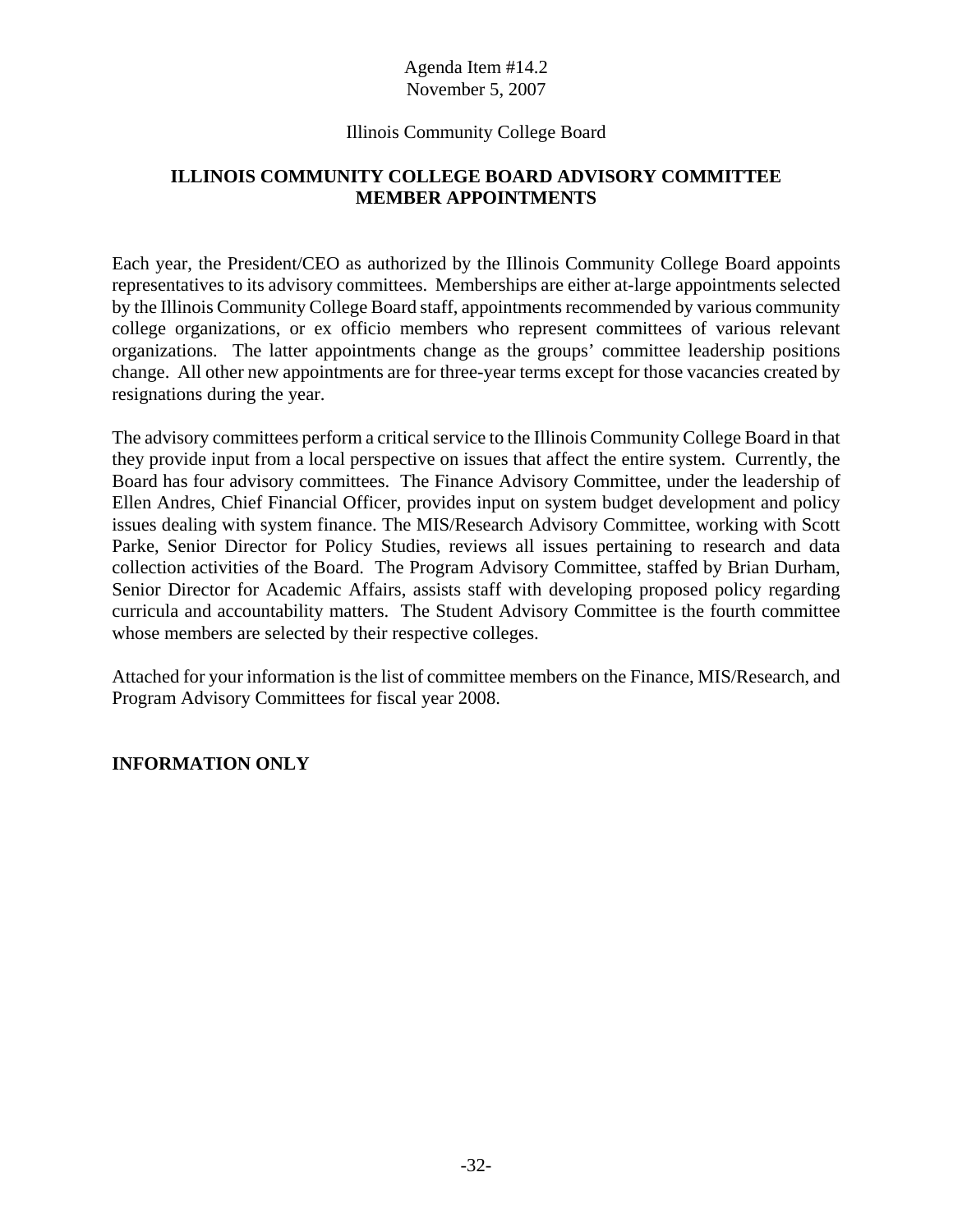# **ILLINOIS COMMUNITY COLLEGE BOARD ADVISORY COMMITTEE MEMBERS 2007-2008**

Program Advisory Committee (2007-2008)

1. Sunil Chand - President, College of DuPage, and Curriculum Committee Chair, President's Council

2. Allan Saaf - Vice President of Instruction, Heartland Community College, Chief Academic **Officers** 

3. Denise Crews - Associate Dean for Educational Programming, John A. Logan - At Large

4. Earl Godt - Faculty, Spoon River College, and the Illinois Community College Faculty Association

5. Judy Marwick- Vice President of Instruction & Student Services, Kankakee Community College - At Large

6. Libby Roeger, Dean of Instruction, Truman College - At Large

7. Mary Beth Beno, Faculty Member, South Suburban College - At Large

8. Kathy Pampe - Associate Dean, Illinois Eastern Community Colleges - At Large

9. Gina Glickman, Vice President of Instruction & Student Services, Elgin Community College - At Large

10. Angela Starks, Associate Vice Chancellor of Health Programs, City Colleges of Chicago - At Large

11. Sean Sullivan, Vice President, Business Services, Triton Community Colleges, Illinois Chief Financial Officers (ICCCFO) - Ex Officio

12. Kathy Westman, Faculty Member, Waubonsee Community College, and Illinois Community College Faculty Association Representative

13. Sam Weems, Student, Kaskaskia Community College, Student Advisory Committee Member - Ex Officio

14. **TBA -** Illinois Community College Trustees Association

MIS/Research Advisory Committee

1. Ashley Mason – Student, Spoon River College - Student Advisory Committee Member - Ex Officio (2008)

2. Jonita M. Ellis - Assistant to the President, Triton College - At Large (2008)

3. Antonio Gutierrez-Marquez - Associate Vice Chancellor for Planning & Research, City Colleges of Chicago - At Large (2010)

4. Nancy Kinsey - Director, Institutional Research and Planning, Kaskaskia College - At Large (2010)

5. Sharon A. R. Kristovich - Director, Institutional Research and Evaluation, Parkland College - At Large (2008)

6. Michael Monaghan - Executive Director - Illinois Community College Trustees Association (ICCTA) - Ex Officio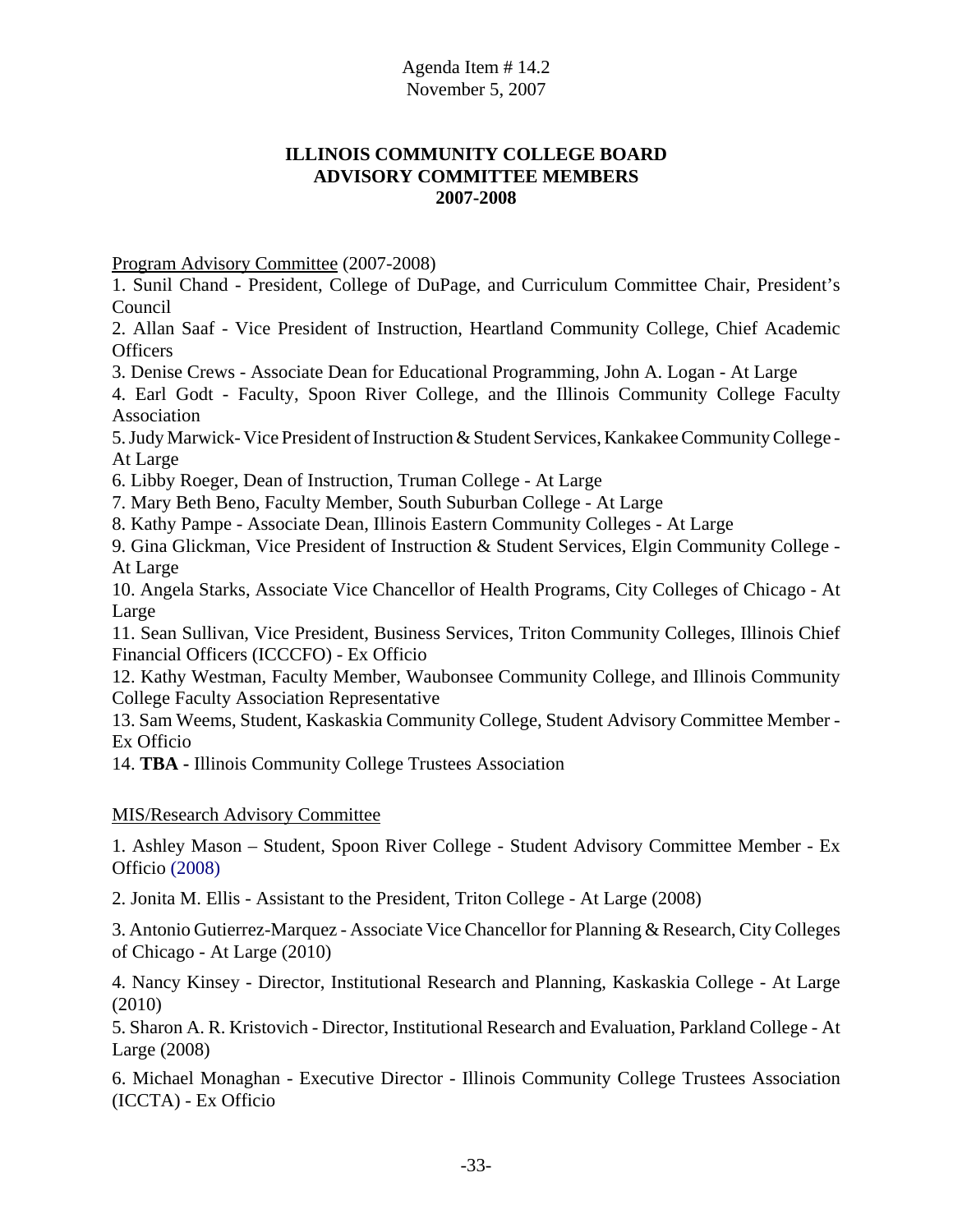7. Kimberly Robert - Assistant Professor of Radiology, Kaskaskia College - Illinois Community College Faculty Association (ICCFA) (2010)

8. Ray Rieck - Vice President of Business Services, Lake Land College - Vice President, Finance, Illinois Community College Chief Financial Officers (ICCCFO) (2009)

9. Dana Rosenberg - Director, Institutional Research and Planning, Heartland Community College - At Large (2008)

10. Harlan Schweer - Director, Research and Planning, College of DuPage - At Large (2010)

11. Ryan Smith - Dean, Institutional Effectiveness, Joliet Junior College - At Large (2009)

12. Jackie Davis - President, Olney Central College **-** Presidents' Council **-** Ex Officio (2009)

13. TBA - Chief Academic Officers (CAO) (2009)

# Finance Advisory Committee

1. Robert Sterkowitz - Chief Financial Officer, Moraine Valley Community College - At Large(2009)

2. Mike Monaghan - Executive Director, Illinois Community College Trustees Association(ICCTA) - Ex Officio

3. Ken Gotsch - Vice Chancellor, Finance, City Colleges of Chicago - Ex officio

4. Tom Gospodarczyk - Dean of Institutional Research and Planning, Sauk Valley Community College, Illinois Council of Community College Administrators(ICCCA)- Ex Officio

5. Brent Knight - President, Morton College - Chair, Presidents' Council Finance Committee - Ex **Officio** 

6. Donna Hilgenbrink - Vice President of Administrative Services, Kaskaskia College - At Large(2008)

7. Jay Turney - Vice President for Finance, Black Hawk College - At Large(2010)

8. Vernon Crawley - President, Moraine Valley Community College, Vice Chair, Presidents' Council Finance Committee - Ex Officio

9. Jerry Corcoran - Vice President of Business Services & Finance, Illinois Valley Community College, Chair, Illinois Community College Chief Financial Officers( ICCCFO)- Ex Officio

10. Kathy Wessel - Trustee, College of DuPage - Illinois Community College Trustees Association(ICCTA)(2008)

11. Kevin Weston - Faculty, Rend Lake College, Illinois Community College Faculty Association(ICCFA)(2010)

12. Jonathan Wilson - Student, Joliet Junior College - Student Advisory Committee Member - Ex Officio

13. Linda Uzureau - Vice President for Academic Affairs, Prairie State College, Chief Academic Officers(CAO)(2008)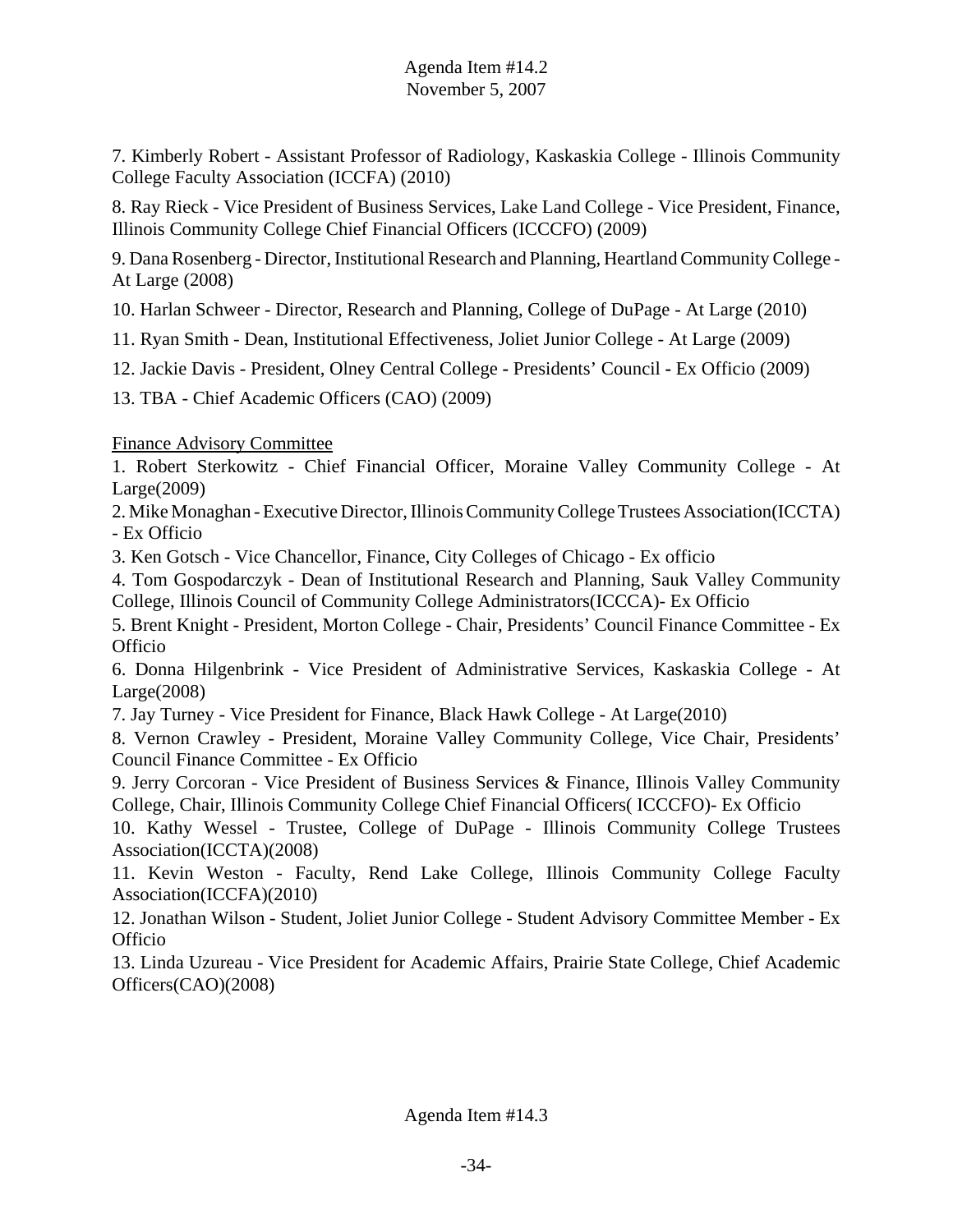# November 5, 2007

### Illinois Community College Board

# **PROPOSED ILLINOIS COMMUNITY COLLEGE BOARD RULES CONCERNING ELIMINATION OF EXAMINATION OF PATRIOTISM FROM PROGRAM REQUIREMENTS**

The Illinois (K-12) School Code 105 ILCS 5/27-3 (from Ch. 122, par. 27.3) requires that all students graduating from a public school be required to receive instruction and pass an examination on the American patriotism, principles of representative government, proper use and display of the American flag, and the Australian ballot voting system. The Illinois Community College Board has interpreted this requirement to be inclusive of community college graduates.

Several years ago, the Illinois Board of Higher Education abandoned the requirement, except for education majors. Given the ever increasing diversity of our student population at Illinois community colleges, this requirement has become burdensome and impractical. Students who have met the specifics of the requirement in other states may not use their high school diploma as evidence since it is not from the state of Illinois. Similarly, the successfully completion of the constitution test required during the citizenship process does not provide validation of the article requirements. Additionally, this requirement may hinder the opportunity for Illinois community colleges to offer online educational programs outside of the state of Illinois.

In order to offer greater programmatic access to students wishing to receive a degree or certificate from an Illinois community college, the elimination of this subsection of the *Administrative Rules of the Illinois Community College Board* is recommended.

The following proposed amendment was presented to the Board and the system in the September 10, 2007 agenda for review and comment. The item is now presented for the Board's initial approval to be filed with the Secretary of State Index Department and Joint Committee on Administrative Rules.

# **RECOMMENDED ACTION**

It is recommended that the following motion be adopted:

The Illinois Community College Board hereby adopts and initially approves the following amendment to the *Administrative Rules of the Illinois Community College Board* and authorizes its President/CEO to process these amendments in accordance with the Illinois Administrative Procedures Act.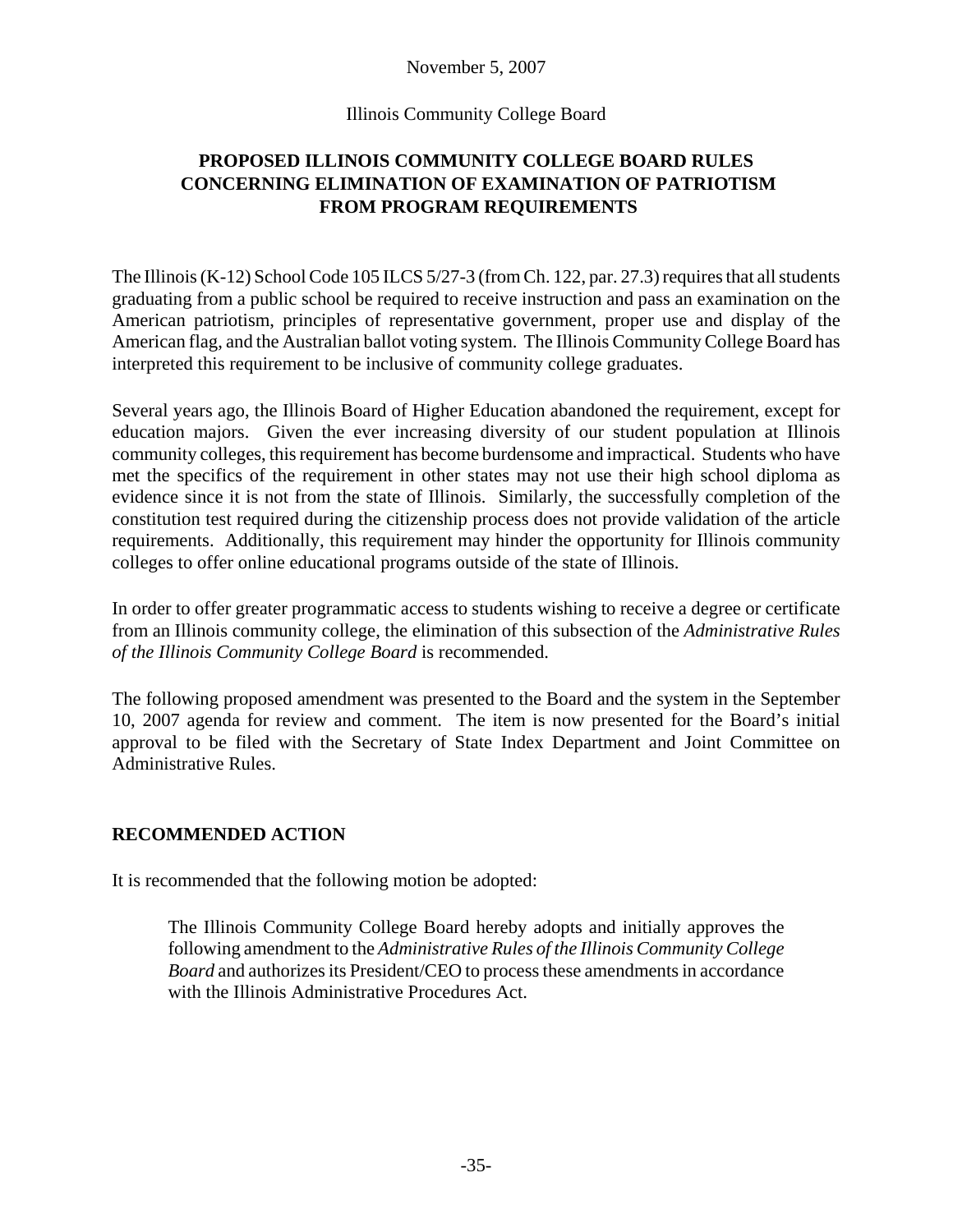# **SUBPART C: PROGRAMS**

# **Section 1501.303 Program Requirements**

- k) Examination of Patriotism, Principles of Representative Government, Proper Use and Display of the American Flag, and Method of Voting. The examination on American patriotism, principles of representative government, proper use and display of the American flag, and the Australian ballot voting system may be satisfied in one of the following ways:
	- 1) The student may pass an appropriate examination at the college;
	- 2) The student may complete, with a passing grade, a specified course that includes all subject matter identified above; or
	- 3) The college may accept as evidence that the student has previously met the examination requirement a diploma earned from an Illinois high school or an Illinois high school equivalency certificate for the successful completion of the Test of General Education Development (GED). Such evidence authorizes the college to make an appropriate notation on the student's transcript.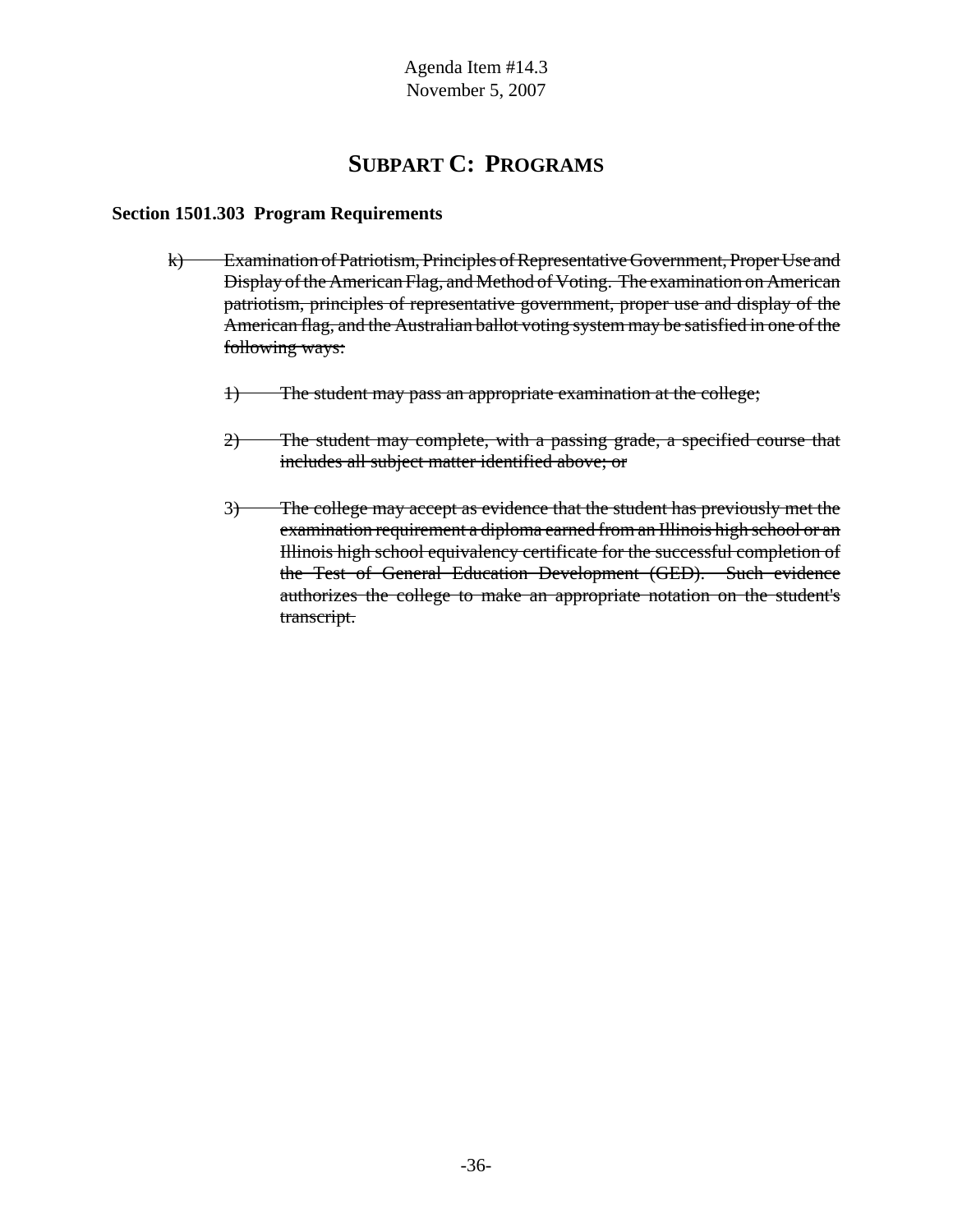# Illinois Community College Board

# A**DULT EDUCATION PEER EVALUATION PROCESS**

The Illinois Community College Board (ICCB) Adult Education Program has developed a Peer Evaluation Process to evaluate its 100 Adult Education and Family Literacy programs. The purpose of the Peer Evaluation Process is to identify best practices in adult education program and to provide recommendations on improvements. This process is not intended to be punitive but is designed to provide feedback on existing program services and structures as well as the quality of services in meeting the need of the students.

The Center for Adult Learning Leadership (CALL) Center in Bloomington, IL will lead this project and will be responsible for the design and the delivery of the project. The CALL Center will form teams of three to five Adult Educators to conduct the evaluation of the specific programs, using an evaluation document developed by CALL Center staff, ICCB Adult Education staff, and the Adult Education Advisory Council.

The Peer Evaluation Team will Evaluate programs in six areas:

- Leadership and Planning
- Community Involvement and Collaboration
- Curriculum and Instruction
- Learner Outcomes
- Learner Support Services
- Professional Development

In the initial roll out of the evaluation process, five Adult Education programs will be evaluated beginning January 2008 through June 2008. Programs selected will be representative of each provider type and from each region of the state. Following the evaluation of the program, a report summarizing the recommendations and commendations will be sent to the Adult Education Program representative.

Through this process of sharing best practices and peer evaluation, where both the evaluators and the evaluated sites will benefit, a model of continuous improvement for adult education providers will be established. This model will allow greater opportunities for innovation and program improvement for all of Illinois' adult education providers.